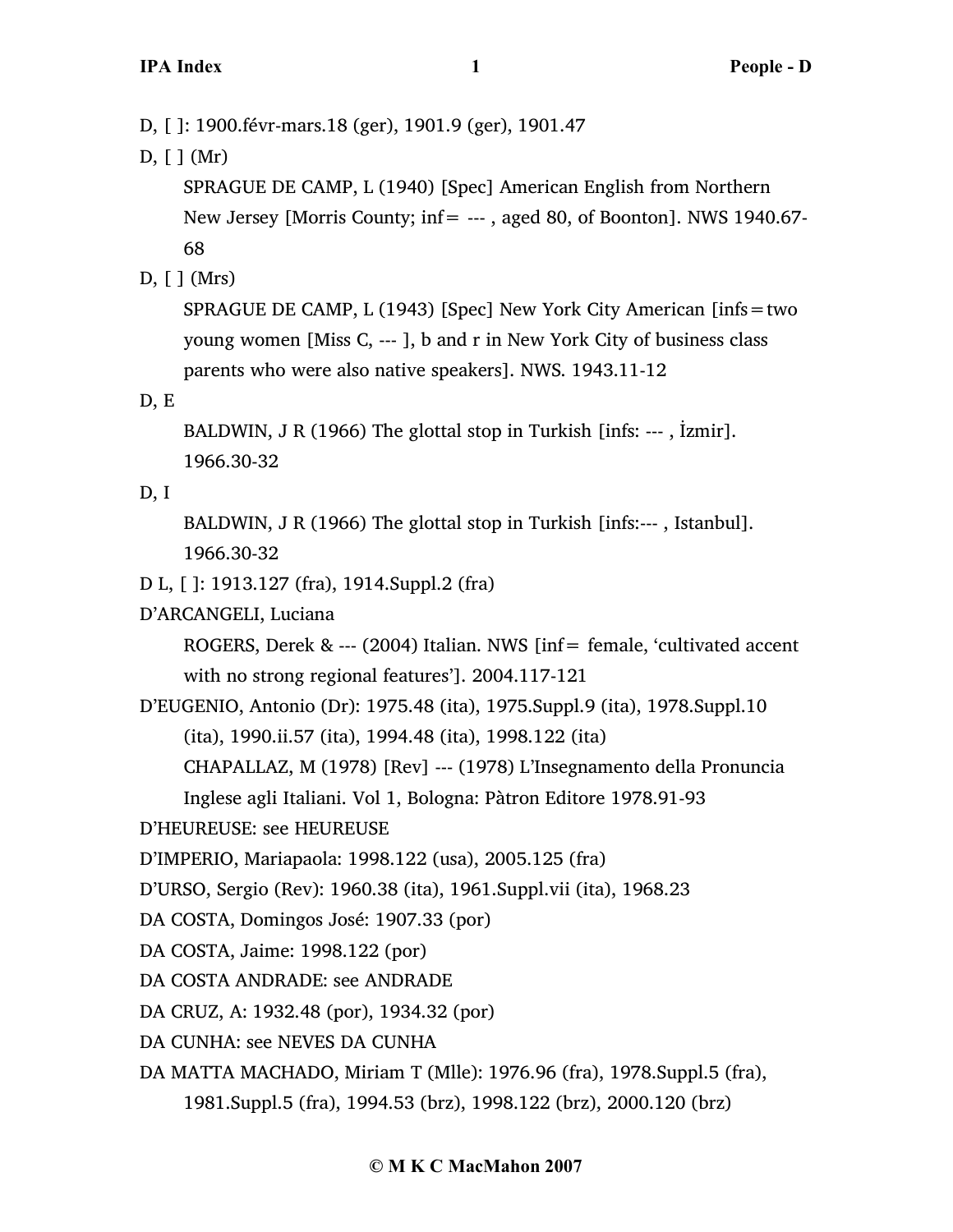DA PALMA: see PALMA, A V V da

DA SILVA: see also SILVA, M J da, ALVES DA SILVA, T C

- DA SILVA TEIXEIRA, António J (Mr): 2005.127 (por)
- DAAE, [ ]: IPA exam result (French). 1908.93

D'ABBADIE: see ABBADIE

- D'ADAMO, N: 1970.24 (ita)
- DADDO, W L: 1908.7 (eng), 1909.6 (eng), 1910.6 (eng), 1910.144, 1911.14 (eng), 1911.95

DÄHNFELDT, Edith (Frk): IPA exam result (French). 1911.190

- DÄNSCHACHER, [ ] (Prof): 1913.19 (ger)
- DAESCHNER-HODGE, [ ] (Mme): 1904.86 (fra), 1905.3 (fra), 1905.27, 1906.2 (fra), 1907.2 (fra), 1908.2 (fra), 1908.114 (fra), 1909.2 (fra), 1910.2 (fra) DAGANIĆ, Konstantin (Dr): 1903.13 (auh)
- DAHL, C (Frk): 1894.145 (nor), 1895.11 (nor), 1896.13 (nor), 1897.29 (nor), 1897.52
- DAHL, Ivar (Prof): 1945.36 (arg), 1946.11 (arg), 1949.13 (arg), 1951.51 (arg), 1952.Suppl.i (arg), 1952.49 (arg), 1955.Suppl.i (arg), 1961.Suppl.i (arg), 1968.43 (arg), 1972.Suppl.1 (arg), 1975.Suppl.2 (arg), 1978.Suppl.2 (arg), 1981.Suppl.2 (arg), 1990.ii.57 (arg), 1994.48 (arg) JONES, D & --- (1944) Fundamentos de Escritura Fonética según el Sistema de la Asociación Fonética Internacional. 1944.Suppl.juil-déc.1-24

[Council proposals: additional members of Council ... ---]. 1945.11-17

DAHL, I (1946) [Spec(Stud)] Castellano. Transcripción semi-estrecha. <

MENÉDEZ PIDAL, R La lengua española. 1946.10

--- (1946) [Spec(Stud)] Castellano. (Transcripción anchora) < José Maria Torres CAICEDO 1946.31

--- (1948) [Spec(Stud)] Castellano. Transcripción semi-estrecha. La jota < TEJADA, J G de. 1948.14-15

[Result of election to fill vacancies on the Council]. 1949.6-7

--- (1953) [Spec] Guaraní [Asunción; inf=H CAMPOS CERVERA]. Misc.

1953.7-8

DAHLANDER, P

[Publications Received]. 1892.135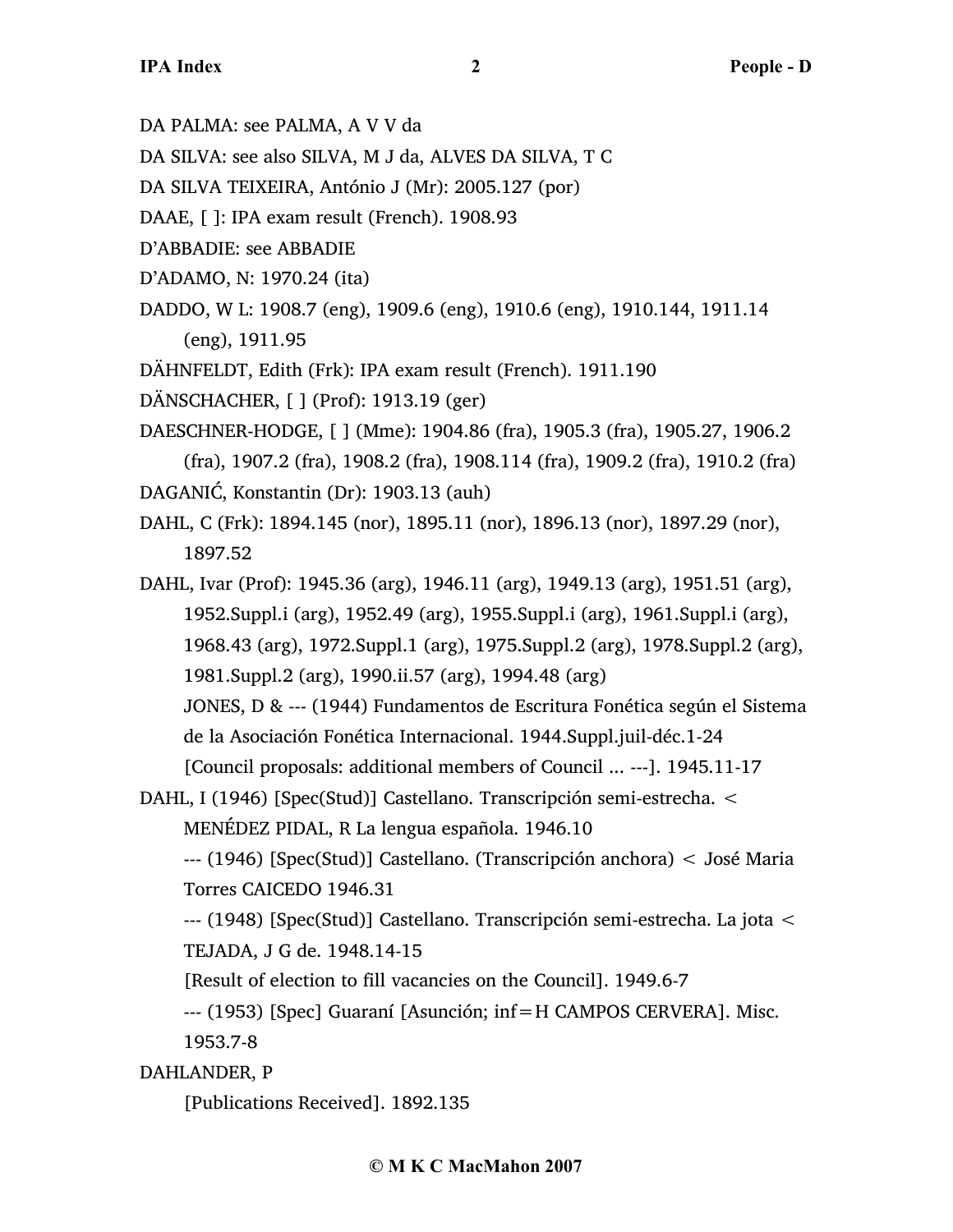DAHLE-ERLANDSEN, [ ] (Mrs): 1925.Suppl.4 (nor)

DAHLE, [ ] (Miss): 1912.154 (aus), 1913.42 (aus), 1914.Suppl.32 (aus)

DAHLE, Lars: 1897.109 (nor), 1898.1 (nor), 1899.1 (nor), 1900.janv.2 (nor),

1901.1 (nor), 1902.1 (nor), 1903.1 (nor), 1904.1 (nor), 1905.1 (nor),

1906.1 (nor), 1907.1 (nor), 1908.1 (nor), 1909.1 (nor), 1910.1 (nor),

1911.9 (nor), 1912.21 (nor), 1913.6 (nor), 1914.Suppl.1 (nor)

DAHLÉN, Ester (Frk): 1890.3 (fra), 1890.41 (swe), 1890.88 (swe), 1891.4 (swe), 1891.113 (swe), 1892.9 (swe), 1893.9 (swe), 1894.11 (swe), 1895.12 (swe), 1896.14 (swe), 1896.188 (swe), 1897.30 (swe), 1898.17 (swe), 1899.18 (swe), 1900.janv.19 (swe), 1901.20 (swe), 1902.18 (swe), 1903.18 (swe), 1904.16 (swe), 1905.16 (swe), 1906.19 (swe), 1907.22 (swe), 1908.23 (swe), 1909.24 (swe), 1910.23 (swe), 1911.31 (swe), 1912.46 (swe), 1913.31 (swe), 1914.Suppl.21 (swe)

DAHLERUP, V

SVEINBJOERNSSON, S (1891) [Rev] --- & JESPERSEN, O (1889) Kortfattet dansk Lydlære til Brug ved Undervisning. Med ed Forord af Vilh Thomsen. København: Philipsen. 1891.32-34

DAHLGREN, Anna (Frk): 1894.169 (fra), 1895.2 (fra), 1895.54 (fra), 1895.138 (swe), 1895.154 (swe), 1896.13 (swe), 1897.30 (swe), 1897.158 (swe), 1898.17 (swe), 1899.18 (swe), 1900.janv.19 (swe), 1901.20 (swe), 1902.18 (swe), 1903.18 (swe), 1904.16 (swe), 1905.16 (swe), 1906.19 (swe), 1907.22 (swe), 1908.23 (swe), 1909.24 (swe), 1910.23 (swe), 1911.31 (swe), 1912.46 (swe), 1913.31 (swe), 1914.Suppl.21 (swe)

DAHLSTEDT, Aug: 1888.March.121/17 (swe), 1889.3 (swe), 1889.66, 1891.133 (swe), 1892.9 (swe), 1893.9 (swe), 1893.42

DAHLSTRÖM, Axel: 1959.48 (swe), 1961.Suppl.vi (swe)

DAHLSTRÖM, C A: 1891.29 (swe), 1891.41 (swe), 1892.9 (swe)

DAHLSTRÖM, Ida (Nti): 1891.69 (fin), 1892.11 (fin), 1893.11 (fin), 1894.12

(fin), 1895.13 (fin), 1895.33

DAHM, Karl (Dr): 1912.35 (ger), [death] 1912.135

- DAHMEN, [ ] (Dr): 1899.34 (ger), 1900.janv.9 (ger), 1900.févr-mars.19, 1901.9 (ger), 1901.47
- DAIVADHUNAM, Ulandavilli (Garu): 1909.138 (ind)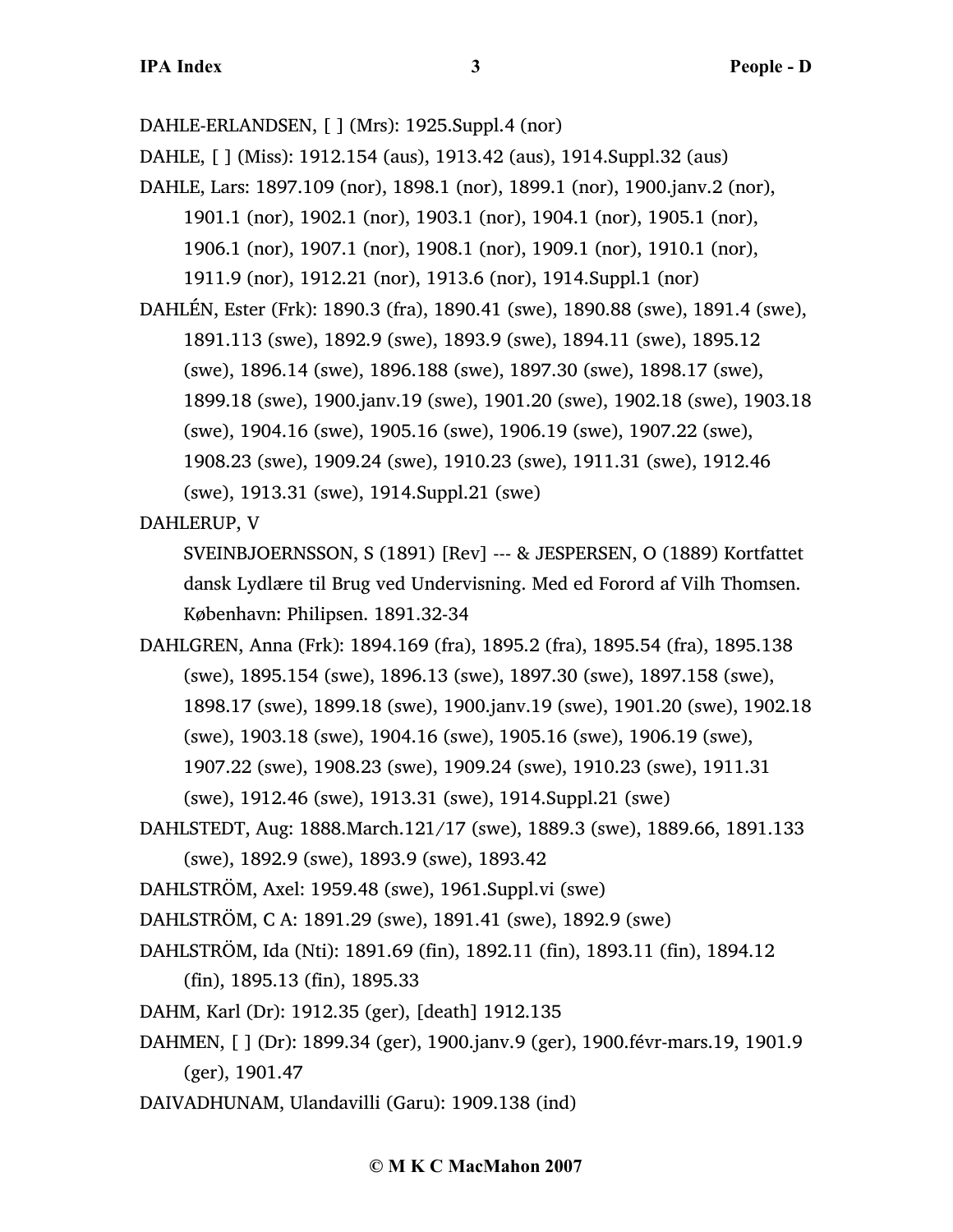DAIVADHUNAMGARU, Ellandavitti: 1910.29 (ind)

DAKIN, B L: 1914.81 (eng)

DAKOTA: see SOUTH-DAKOTA

D'ALBERTO, Carlo Luigi (Prof): 1910.21 (ita)

DALBAKKAN, Liv Osnes

VAN DOMMELEN, Wim A (2003) An acoustic analysis of Norwegian /ç/ and  $/$ [ $/$  as spoken by young people [infs = 40 children aged 12-13, 45 children aged 16 -17; all from Trondheim; data from DALBAKKEN, L O]. 2003.131-141

DALE, Ellen (Miss): 1898.49 (eng), 1899.5 (eng), 1900.janv.6 (eng), 1901.6 (eng), 1902.6 (eng), 1902.51, 1903.6 (eng), 1903.48, 1904.5 (eng), 1905.5 (eng), 1906.6 (eng), 1907.7 (eng), 1908.7 (eng), 1909.7 (eng), 1910.6 (eng), 1911.14 (eng), 1911.67 (eng), 1912.27 (eng)

DALE, J T Jr: 1938.33 (ger), 1939.18 (usa)

DALES, J N: 1894.85 (can), 1895.15 (can), 1895.33, 1897.49 (can), 1898.21 (can), 1899.21 (can), 1900.janv.22 (can), 1901.23 (can), 1902.21 (can), 1902.35

DALE, Nellie

LUND, S (1899) [Rev] --- (1898) On the Teaching of English Reading; With a running commentary on the Walter Crane readers - Steps to Reading, First Primer, Second Primer, Infant Reader. London: J M Dent & Co. 1899.71-72

DALEY, P V: 1938.31 (eng), 1948.16

--- (1938) Phonetics and the Printer [=The Monotype Recorder, Spring 1938]. 1938.Suppl.juil-sept.[1-4]

JONES, D (1938) Phonetics and the printer 1938.48

DALHEIMER, V: 1897.20 (ger), 1898.7 (ger), 1898.35

DALICHOW, Paul: 1907.54 (ger), 1908.12 (ger), 1909.13 (ger), 1909.95

DALLA ROVERE: see BASSA DALLA ROVERE

DALLINGER, F: 1906.10 (ger), 1907.12 (ger), 1907.55

D'ALMEIDA: see ALMEIDA, José d'; PIMENTEL D'ALMEIDA

DALSCH, [ ]: 1904.8 (ger), 1904.60, 1905.8 (ger), 1906.10 (ger), 1907.12 (ger), 1907.55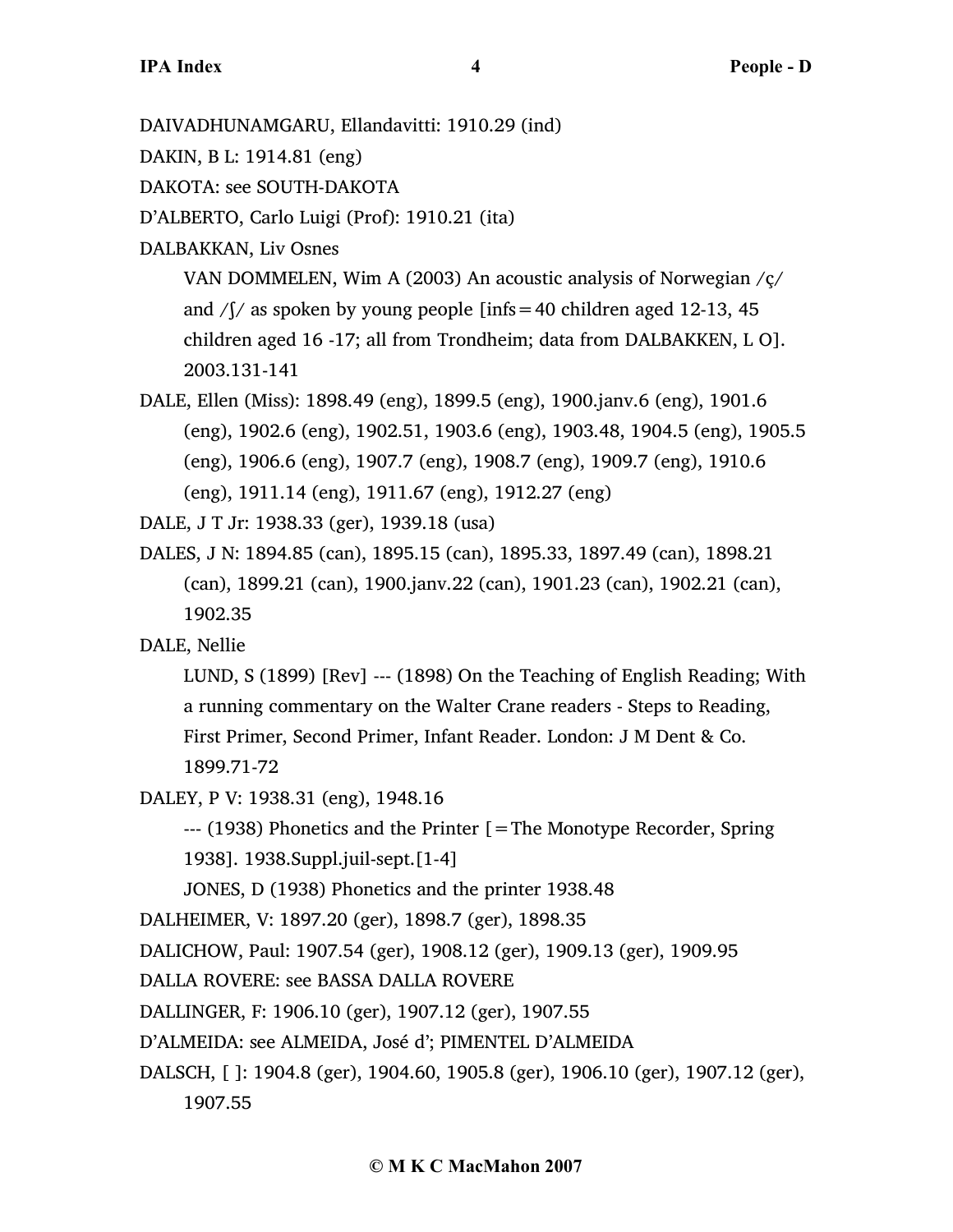DALTON, Helen R (Miss): 1928.64 (usa), 1930.17 (usa), 1932.19 (usa), 1934.34 (usa), 1936.39 (usa), 1938.35 (usa)

DALTON, Martha: 2000.113 (eir), 2005.126 (eir)

DAM, J van: see VAN DAM

- DAMETZ, Max (Dr): 1899.53 (auh), 1900.janv.14 (auh), 1901.15 (auh), 1902.13 (auh), 1902.146 (auh), 1903.13 (auh)
- DAMGREN, Sigfr: 1888.Dec.489/89 (swe), 1889.3 (swe), 1889.18 (swe), 1890.3 (swe), 1890.50, 1892.9 (swe), 1892.42, 1893.9 (swe), 1893.42

DAMM, M: 1895.186 (den), 1896.12 (den), 1897.28 (den), 1897.52

DAMMAN, K: 1895.125 (ger)

DAMONTE, Mario: 1955.48 (ita), 1955.Suppl.vi (ita), 1961.Suppl.vii (ita),

1964.16 (ita), 1970.25 (ita)

D'ANDRADE: see VIEIRA D'ANDRADE

D'ANDREA, M G (Miss): 1973.104 (ita)

DANGLADE, [ ] (M)

VINAY, J P (1936) [Spec] Dialecte provençal de Landes [inf= --- ]. NWS. 1936.62

### DANIEL, S G

ARMSTRONG, L E (1924) [Rev] --- (1922) First Steps in Tamil. With an Introduction by P T Srinivas Iyengar. Madras: The Christian Literature Society for India. 1924.4

- DANIELLS, W: 1905.26 (eng), 1906.6 (eng), 1907.7 (eng), 1908.7 (eng), 1909.7 (eng), 1909.139
- DANIELS, Fannie E (Miss): 1928.64 (usa), 1930.17 (usa), 1932.19 (usa), 1934.34 (usa), 1936.39 (usa), 1938.35 (usa)
- DANIELS, Francis (Prof): 1906.105 (usa), 1907.24 (usa), 1908.25 (usa), 1908.64, 1909.26 (usa), 1910.25 (usa), 1911.33 (usa), 1912.48 (usa), 1912.93 (usa), 1913.33 (usa), 1914.Suppl.23 (usa), 1914.83 (usa)

DANIELS, Frank James

SCOTT, N C (1959) [Rev] --- (1958) The Sound System of Standard Japanese. A Tentative Account from the Teaching Point of View, with a Discussion of the 'Accent' Theory (Accompanied by a Full Translation of a Japanese Account of the Theory) and of Word-Stress (including a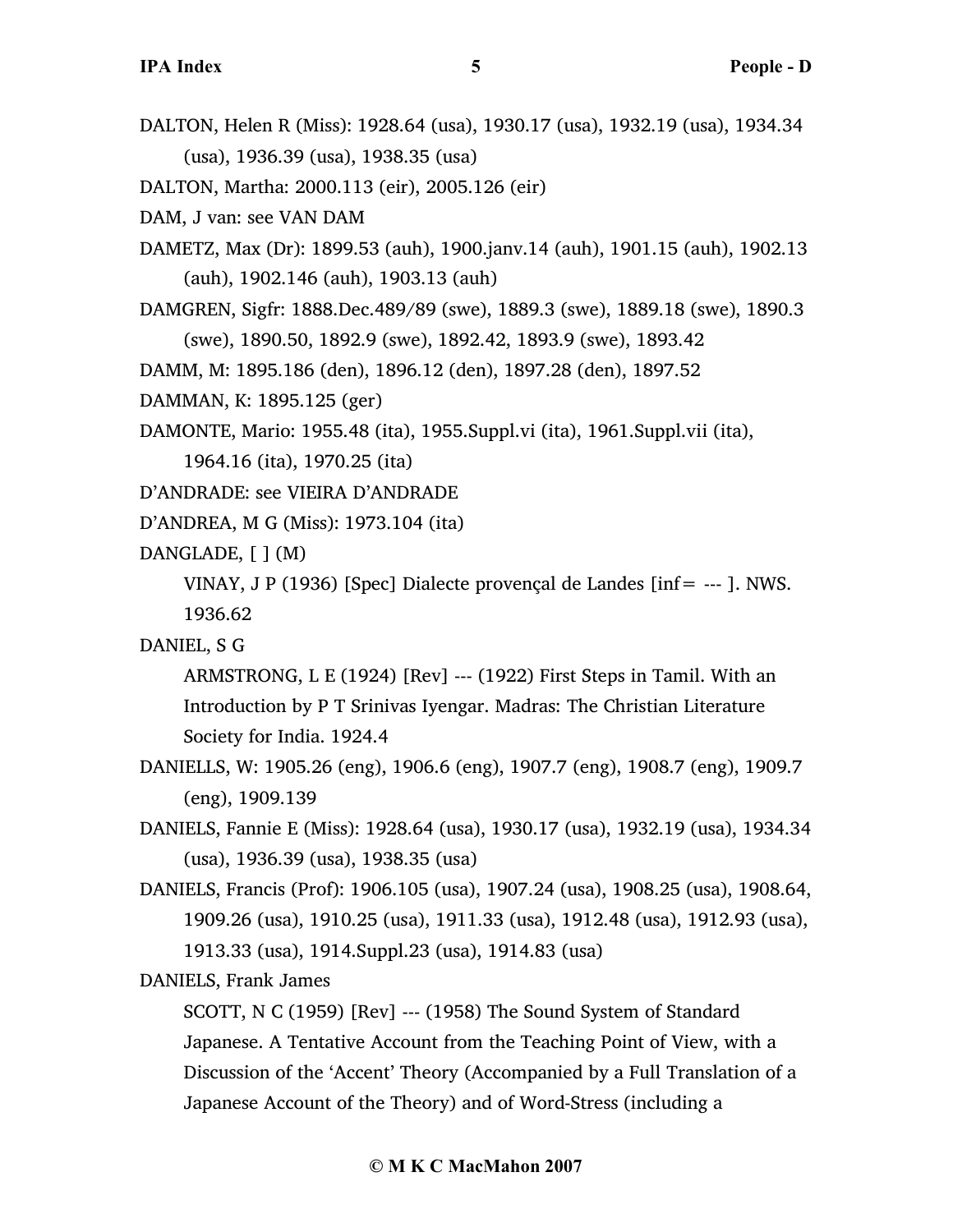Consideration of some Japanese Acoustical Work). Tokyo: Kenkyusha Ltd 1959.32-33

DANIELSEN, [ ] (Frk): 1902.54 (den)

DANIELSON ~ DANIELSON-KALMARI, Katri (Nti): 1904.86 (fin), 1905.17 (fin),

1906.20 (fin), 1907.23 (fin) [see also KALMARI]

DANIELSON-KALMARI: see DANIELSON ~ DANIELSON-KALMARI

DANIELSSON, A (Frk): 1891.41 (swe), 1892.9 (swe), 1893.9 (swe), 1894.11

(swe), 1894.27, 1895.12 (swe), 1895.33

DANIS, R: 1977.42 (can), 1978.Suppl.3 (can)

DANKER (Dr): 1887.June.187 (ger), 1888.janv.25/1 (ger)

DANKOVIČOVÁ, Jana (Dr): 1998.122 (eng), 2000.113 (eng)

--- (1997) Czech. NWS. 1997.77-80

--- & NOLAN, Francis (1999) Some acoustic effects of speaking style on utterances for automatic speaker verification. 1999.115-128

---, PIGOTT, Kathryn, WELLS, Bill & PEPPÉ, Sue (2004) Temporal markers

of prosodic boundaries in children's speech production. 2004.17-36

DANN, P B: 1977.42 (eng), 1978.Suppl.16 (eng)

DANNATT, Percy H: 1914.Suppl.4 (eng), 1925.Suppl.4 (eng), 1930.12 (eng),

1932.14 (eng), 1934.29 (eng), 1936.35 (eng), 1938.31 (eng), 1943.29 (eng), [death] 1947.35

IPA exam result (French). 1913.124

--- (1914) The affricates in English 1914.53-54

DANSCHACHER, H (Prof): 1908.42 (ger), 1909.13 (ger), 1913.111 (ger),

1913.151 (ger), 1914.Suppl.13 (ger)

DANTE ALIGHIERI

FIORELLI, P (1962) [Spec(Stud)] Italiano. Contro i dispregiatori del volgare italiano < --- . 1962.19

DANTSUJI, Masatake (Prof): 2000.113 (jap), 2005.126 (jap)

DANTON, G H (Prof): 1925.Suppl.4 (chn), 1930.18 (usa), 1932.21 (usa),

1934.36 (usa), 1936.40 (usa), 1938.36 (usa), 1942.11

DARAUX, M: 1908.42 (eng), 1908.122 (eng), 1909.4 (eng), 1911.11 (eng),

1912.24 (eng), 1913.9 (eng), 1914.Suppl.4 (eng)

DARBOUX, [ ]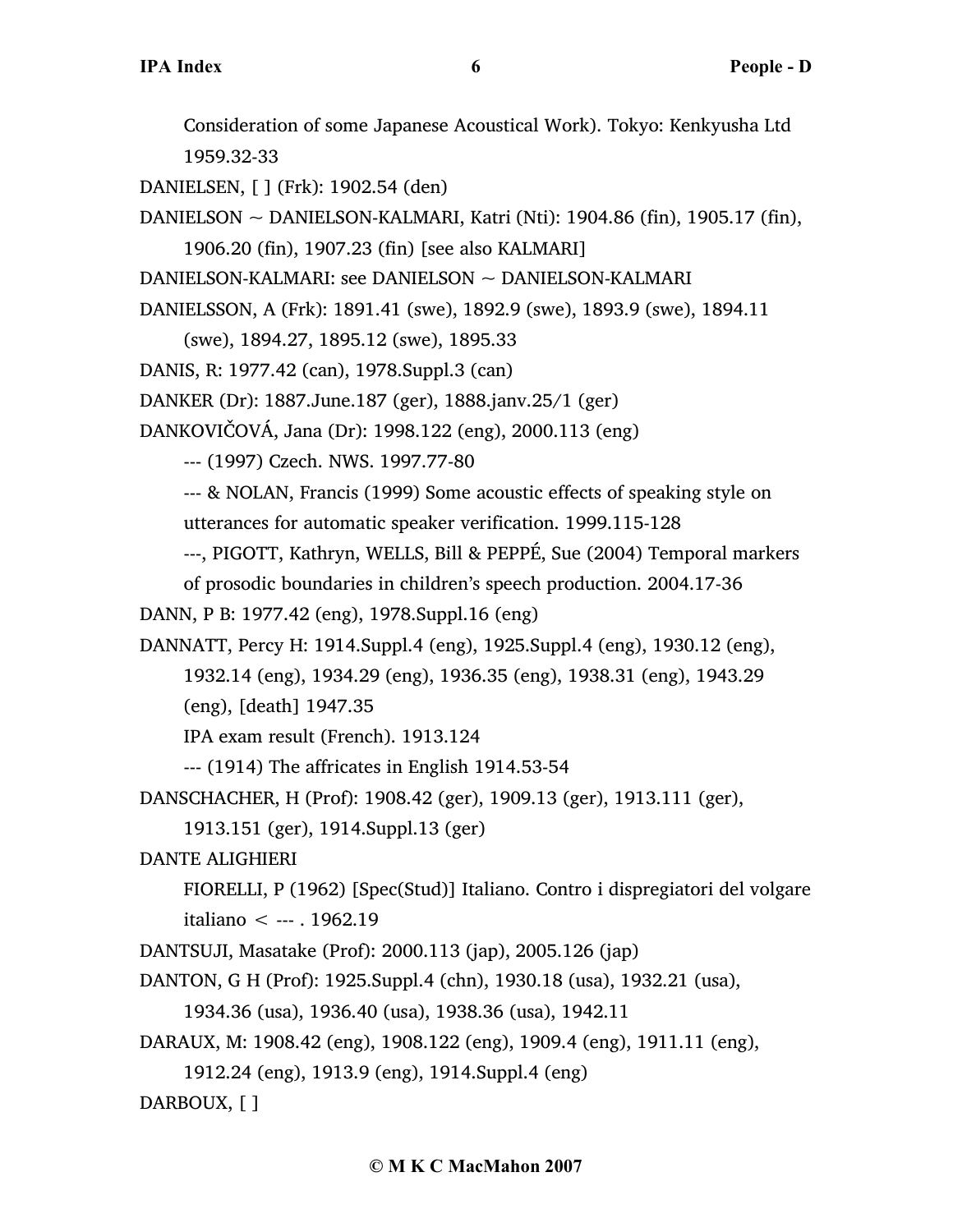[Elections to the Conseil Supérieur de l'Instruction Publique de France. See 1888.May.208/40]. 1888.June.255/47

DARMESTETER, A

[< Révue Pédagogique: --- in favour of spelling reform ..].

1888.July.319/55

DARMESTETER, J

[death]. 1894.173

DARMESTETER, M A

[DARMESTETER, A: death]. 1888.Dec.495/95

DARNALL, H J (Prof): 1895.53 (usa), 1896.17 (usa), 1896.35, 1897.33 (usa), 1897.52, 1899.21 (usa), 1900.janv.21 (usa), 1900.févr-mars.20, 1901.22 (usa), 1901.48

--- (1896) [Q&A: English (Q) - pronunciation of  $/\theta$ / by French speakers]. 1896.77

DARNMANN, Konrad: 1896.6 (ger), 1897.20 (ger), 1897.110 (ger), 1898.7 (ger), 1898.35, 1898.66 (ger), 1898.151

DART, Sarah N (Dr): 1994.48 (usa), 1998.122 (usa), 2000.113 (usa), 2005.129 (usa)

--- & NIHALANI, Paroo (1999) The articulation of Malayalam coronal stops and nasals [infs= 5 females, 4 males; central to north-central and southern Kerala]. 1999.129-142

DARUVALA, Nusserwan C: 1913.65 (ind), 1914.Suppl.30 (ind)

DAS JAIN, Banarsi (Dr) 1947.20 (ind), 1948.16 (ind), 1949.15 (ind),

1952.Suppl.i (ind), [death] 1955.49

--- (1925) [Spec] Punjabi [eastern, around Ludhiana]. NWS. 1925.28-29

[Result of election to fill vacancies on the Council]. 1949.6-7

[Council proposals and decisions: ... council vacancies:suggested names]. 1951.48-50

DAS RAM MALIK, [ ]: 1913.65 (ind), 1914.Suppl.30 (ind)

DASHER, Richard

--- & BOLINGER, D (1982) On pre-accentual lengthening [=American English]. 1982.58-71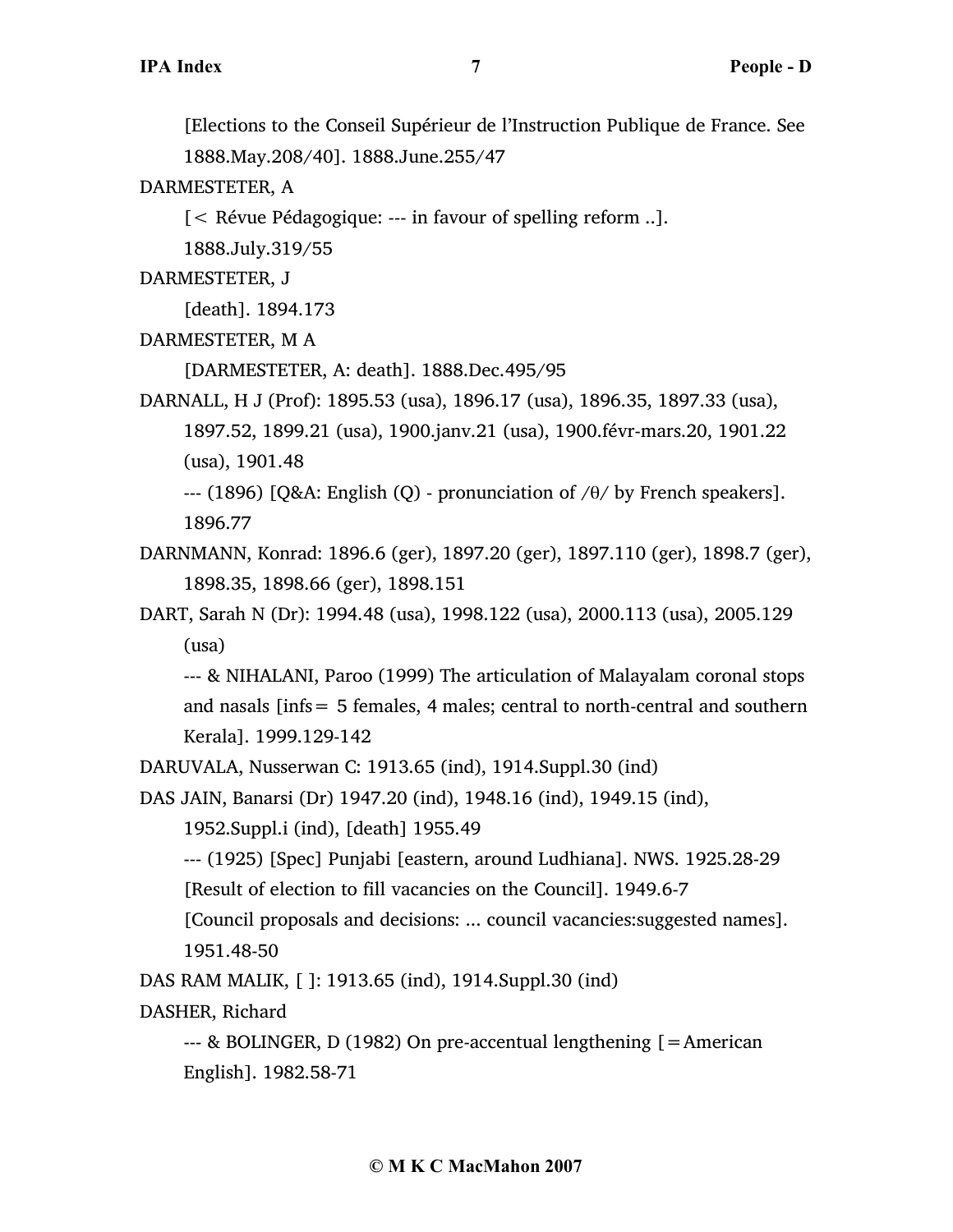- DAU, Thyra (Frk): 1901.45 (den), 1902.16 (den), 1903.16 (den), 1904.14 (den), 1905.14 (den), 1906.17 (den), 1907.20 (den), 1908.21 (den), 1909.22 (den)
- DAUBIGNY, J: 1888.June.249/41(fra), 1889.3 (fra), 1890.janv.4 (fra), 1891.4 (fra), 1891.30, 1891.122 (fra), 1892.2 (fra), 1892.42

--- (1891) L'anglais par la méthode phonétique. 1891.123-124

DAUDET, Alphonse

MOTTE, C (1911) [Spec(Stud)] Français. --- Les vieux. 1911.121, 1911.153,

1911.185-186, 1912.14-15, 1912.70, 1912.87, 1912.112

COUSTENOBLE, H N (1924) [Spec(Stud)] Français. < --- Le fard.

1924.Textes pour nos élèves 4.Suppl.juil-sept.v

 $[Spec(Stud)]$  Français.  $\lt$  --- Tartaran sur les Alpes. 1936.29

[Spec(Stud)] Français. < --- Le sous-préfet au champ. 1950.36-37,

1951.21-22

GIMSON, A C (1958) [Spec(Stud)] Français.  $\lt$  --- Le Fard de Sanginère. 1958.21

DAUER, Rebecca M (Dr): 1976.96 (sco), 1978.Suppl.16 (sco), 1981.Suppl.21 (usa), 1990.ii.57 (usa), 1994.48 (usa), 1998.122 (usa), 2000.113 (usa), 2005.129 (usa)

--- (1980) The reduction of unstressed high vowels in Modern Greek. 1980.17-27

--- (1988) IPA characters on an IBM compatible personal computer: Better Letter Setter reviewed. 1988.41-43

DAUM, E M (Miss): 1931.18 (usa), 1932.21 (usa), 1934.36 (usa)

DAUNT, M (Miss): 1935.20 (eng)

DAUPHIN, M (Miss): 1914.39 (sco)

DAUSCHACHER, [ ] (Prof): 1909.72 (ger), 1910.13 (ger), 1911.20 (ger),

1912.35 (ger)

DAUZAT, Albert: 1913.65 (fra), 1914.Suppl.2 (fra)

[--- to give a course of lectures on general phonetics at L'École des Hautes Études in the session 1910-1911]. 1910.161

--- (1913) [Spec] Patois d'Issoire. Chansons populaires en patois d'Auvergne (Puy-de-Dôme). 1913.142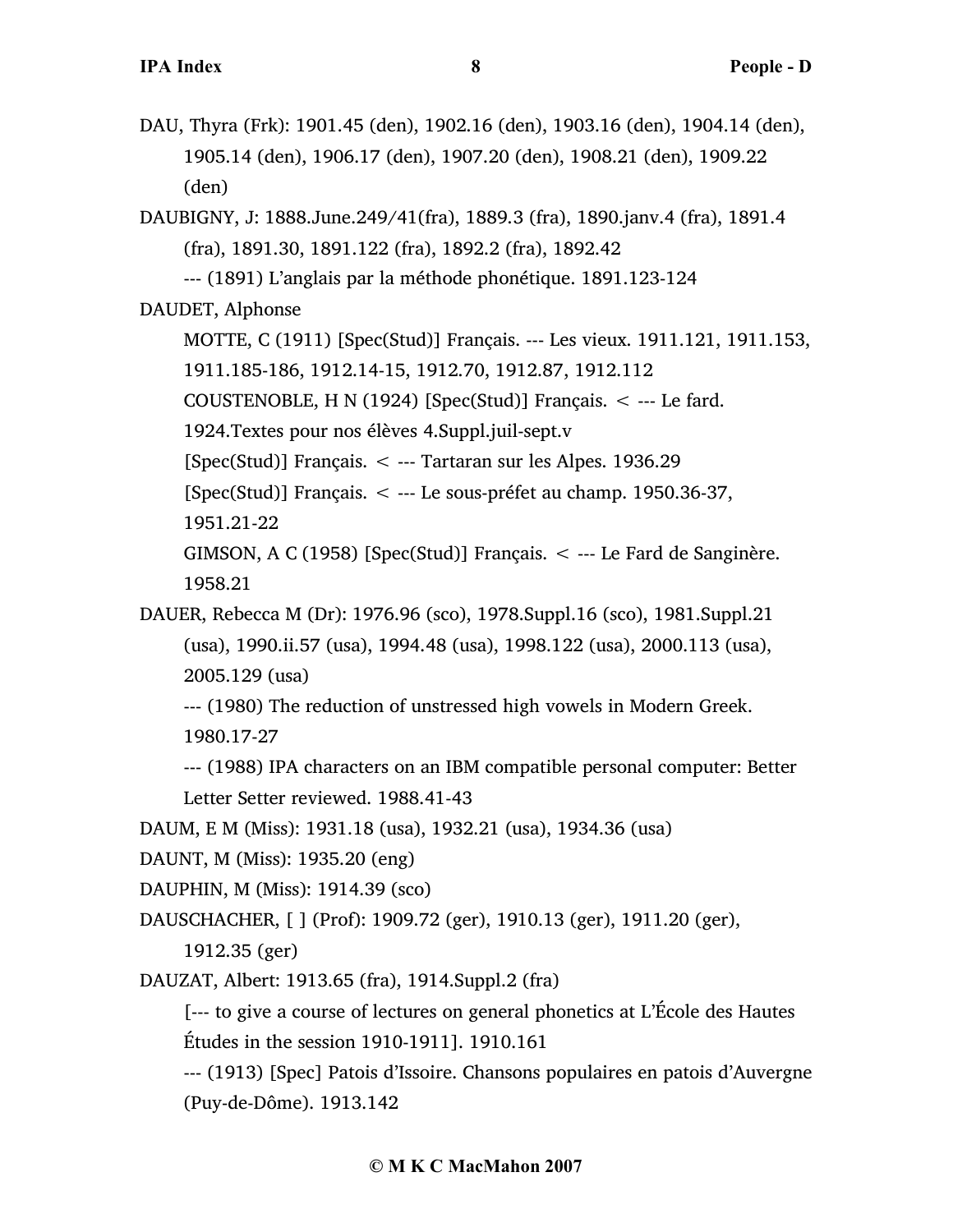--- (1913) [Spec] Patois des Martres-de-Veyre. Chansons populaires en patois d'Auvergne (Puy-de-Dôme). 1913.142

--- (1913) [Spec] Patois de Vinzelles (Commune de Bansat). Chansons populaires en patois d'Auvergne (Puy-de-Dôme). 1913.143

PASSY, P (1913) [Rev] --- (1912) La philosophie du langage. Paris: E Flammarion. 1913.3-4

DAVALOS, Balbino: 1908.7 (eng), 1908.43 (eng), 1908.63 (eng), 1909.7 (eng), 1910.6 (eng), 1910.67 (por), 1911.28 (por), 1912.43 (por)

DAVE, P B: 1966.17 (eng)

DAVEY, A H: 1913.65 (ind), 1914.Suppl.30 (ind)

DAVICINI, Giovanni: 1913.109 (ita), 1914.Suppl.19 (ita)

DAVID, K: 1893.145 (ger), 1894.4 (ger), 1894.26, 1895.5 (ger), 1896.6 (ger), 1896.35

DAVID, R: 1897.74 (fra), 1898.3 (fra), 1899.3 (fra), 1900.janv.3 (fra), 1901.3 (fra), 1902.3 (fra), 1903.3 (fra), 1904.3 (fra), 1905.3 (fra), 1906.3 (fra), 1907.3 (fra), 1908.3 (fra), 1909.3 (fra), 1910.3 (fra), 1911.10 (fra),

1912.23 (fra), 1913.7 (fra), 1914.Suppl.2 (fra)

DAVIDS, G: 1925.Suppl.4 (ger)

DAVIDSEN, Hermann

JESPERSEN, O (1904) Lehrbuch der Phonetik. Autorisierte Übersetzung von Hermann Davidsen. Leipzig & Berlin: B G Teubner. 1904.128-137 PASSY, P (1913) [Rev] JESPERSEN, O (1913) Lehrbuch der Phonetik. 2te Auflage. Leipzig: B G Teubner. 1913.72-73

DAVIDSEN-NIELSEN, Niels

--- (1975) A phonological analysis of English *sp, st, sk* with special reference to speech error evidence. 1975.3-25

DAVIDSEN, Rose (Frk): 1901.46 (den), 1902.16 (den)

DAVIDSON, [ ] (Mlle): 1902.53 (fra), 1902.146 (fra), 1903.3 (fra)

DAVIDSON, Edith (Miss): 1911.66 (can), 1912.51 (can), 1913.37 (can),

1914.Suppl.27 (can)

DAVIDSON, Jeremy S (Dr): 1961.23 (aus), 1961.Suppl.xiv (aus), 1962.21 (aus), 1963.21 (aus), 1963.39 (aus), 1965.35 (ind), 1969.23 (eng), 1972.Suppl.11 (eng), 1975.Suppl.15 (eng), 1981.Suppl.17 (eng), 1978.Suppl.16 (eng)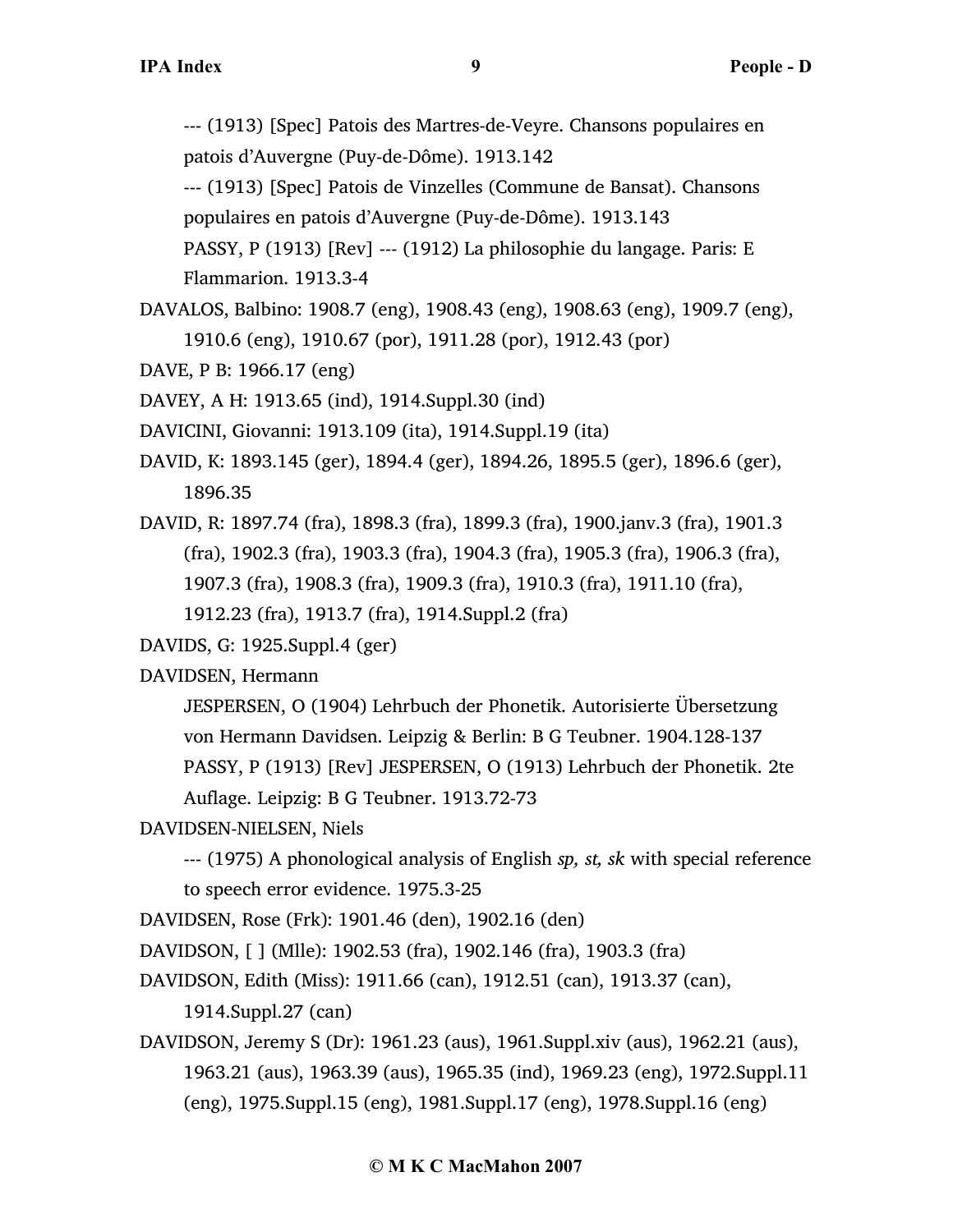- DAVIDSON, J S (Miss): 1914.40 (eng)
- DAVIDSON, Keith (Mr): 1972.Suppl.11 (eng), 1975.Suppl.15 (eng),
	- 1978.Suppl.16 (eng), 1981.Suppl.17 (eng), 1990.ii.57 (eng), 1994.48 (eng),
	- 1998.122 (eng), 2000.113 (eng), 2005.128 (eng)
	- NICOLAIDIS, Katerina (2005) IPA Life Membership: Keith Davidson, Carlos Gussenhoven, R K Sprigg. 2005.123
- DAVIDSON, Lisa (Dr): 2005.129 (usa)
- DAVIES, [ ]: 1905.8 (ger), 1906.10 (ger)
- DAVIES,  $\lceil \cdot \rceil$  (Mrs)
	- BARDWELL, L S (1926) [Spec] South Welsh [Fronglyd, Aberporth, south-
	- west Cardiganshire; inf=  $---$  ]. NWS. 1926.19
- DAVIES, B: 1956.55 (eng)
- DAVIES, D J: 1903.6 (wal), 1904.5 (wal), 1904.59, 1906.78 (wal), 1907.7 (wal), 1908.7 (wal), 1909.7 (wal), 1910.6 (wal), 1911.14 (wal), 1912.27 (wal),
	- 1913.11 (wal), 1914.Suppl.6 (wal)
- DAVIES, E M (Mrs): 1964.15 (eng), 1966.39
- DAVIES, Edith (Miss): IPA exam result (German). 1914.79
- DAVIES, Ernest S: 1914.39 (ger)
- DAVIES, Ernest S: IPA exam result (German). 1914.79
- DAVIES, Glanmor: see DAVIES, J J Glanmor
- DAVIES, H M (Mrs): 1953.26 (wal), 1972.Suppl.11 (eng), 1975.Suppl.15 (eng), 1978.Suppl.16 (eng), 1981.Suppl.17 (eng)
- DAVIES, Hyacinth M
	- --- (1930) [Rev] ROBSON, E H A (1929) How Shall We Train the Teacher of Modern Languages? A textbook on modern language method for use in training colleges, and for all interested in the study and teaching of modern languages. Cambridge: W Heffer & Sons Ltd. 1930.32-34
	- --- (1931) [Rev] MARQUIS, H & BLANDFORD, F G (1931) Précis de prononciation anglaise d'après les principes phonétiques. Paris: Emmanuel Vitte. 1931.25-26
	- GRAHAM, F (1931) Unemphatic and emphatic intonation  $[=$  comment on H M Davies' review of MARQUIS & BLANDFORD ( 1931.25-26) and H E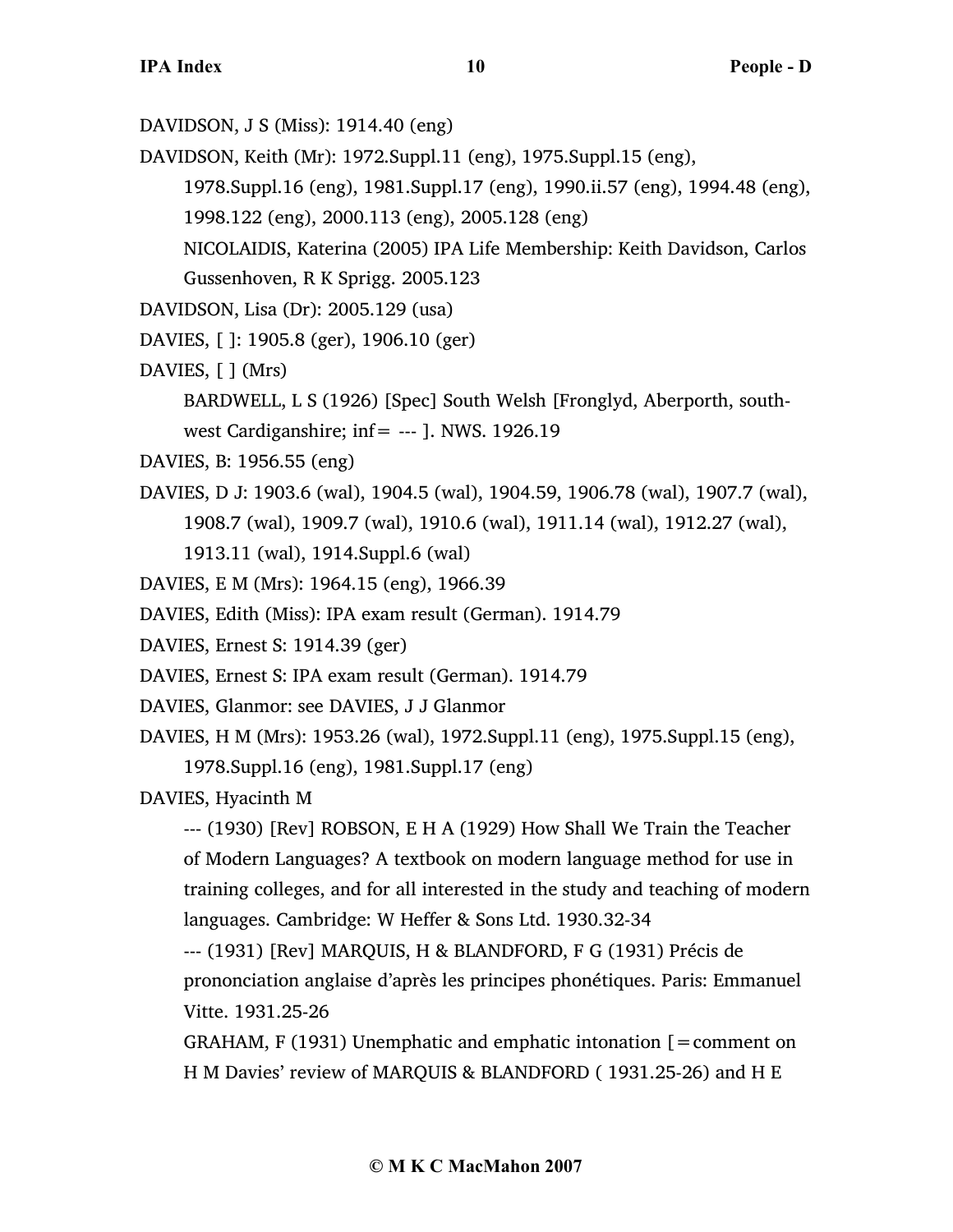Palmer's distinction between emphatic and unemphatic intonation]. 1931.50 DAVIES, I: see LLOYD DAVIES DAVIES, J J Glanmor: 1934.29 (wal) --- (1934) Welsh ll, Icelandic hl, French l in PEUPLE 1934.13-14 --- (1934) Welsh ll, Icelandic hl, French l in peuple. 1934.13-14 CLASSE, André (1935) À propos de  $\frac{1}{2}$  et l [see DAVIS, G 1934.13-14]. 1935.5-7 --- (1935) A question relating to quantity 1935.64-65 DAVIES, M E S: IPA exam result. 1923.8 DAVIES, Mary (Miss): 1923.16 (eng), 1925.Suppl.4 (eng) DAVIES, P J (Mrs): 1930.12 (eng), 1932.14 (eng), 1934.29 (eng), 1936.35 (eng), 1938.31 (eng), 1949.8 (eng), 1952.Suppl.iii (eng), 1955.Suppl.iii (wal), 1961.Suppl.iii (wal) DAVIES, W: 1910.6 (eng), 1911.14 (eng), 1912.27 (eng), 1912.79 (eng), 1913.11 (eng), 1914.Suppl.6 (eng) IPA exam result (French). 1909.117 --- (1909) [Spec] Gallois (du sud). Sol. 1909.135 DAVIS: see also CALIFORNIA, University of, Davis DAVIS, A A: 1925.Suppl.4 (can), 1930.20 (can), 1936.42 (can), 1938.38 (can), 1942.11 DAVIS, Barbara: 2005.129 (usa) DAVIS, D J: 1902.98 (wal) DAVIS, E J --- (1896) [Spec] Anglo-américain de New Jersey. StJ. 1896.30 DAVIS, Edwin B (Prof): 1894.185 (fra), 1895.3 (fra), 1895.54 (fra), 1895.126 (usa), 1896.17 (usa), 1897.33 (usa), 1898.20 (usa), 1899.21 (usa), 1900.janv.21 (usa), 1901.22 (usa), 1902.20 (usa), 1902.52, 1902.54 (usa), 1903.20 (usa), 1904.17 (usa), 1904.60, 1905.18 (usa), 1906.21 (usa), 1907.24 (usa), 1908.24 (usa), 1909.26 (usa), 1910.25 (usa), 1911.33 (usa), 1912.48 (usa), 1912.93 (usa), 1913.33 (usa), 1914.Suppl.23 (usa), 1931.76 (usa), 1932.21 (usa), 1932.48, 1934.34 (usa), 1936.39 (usa), 1938.35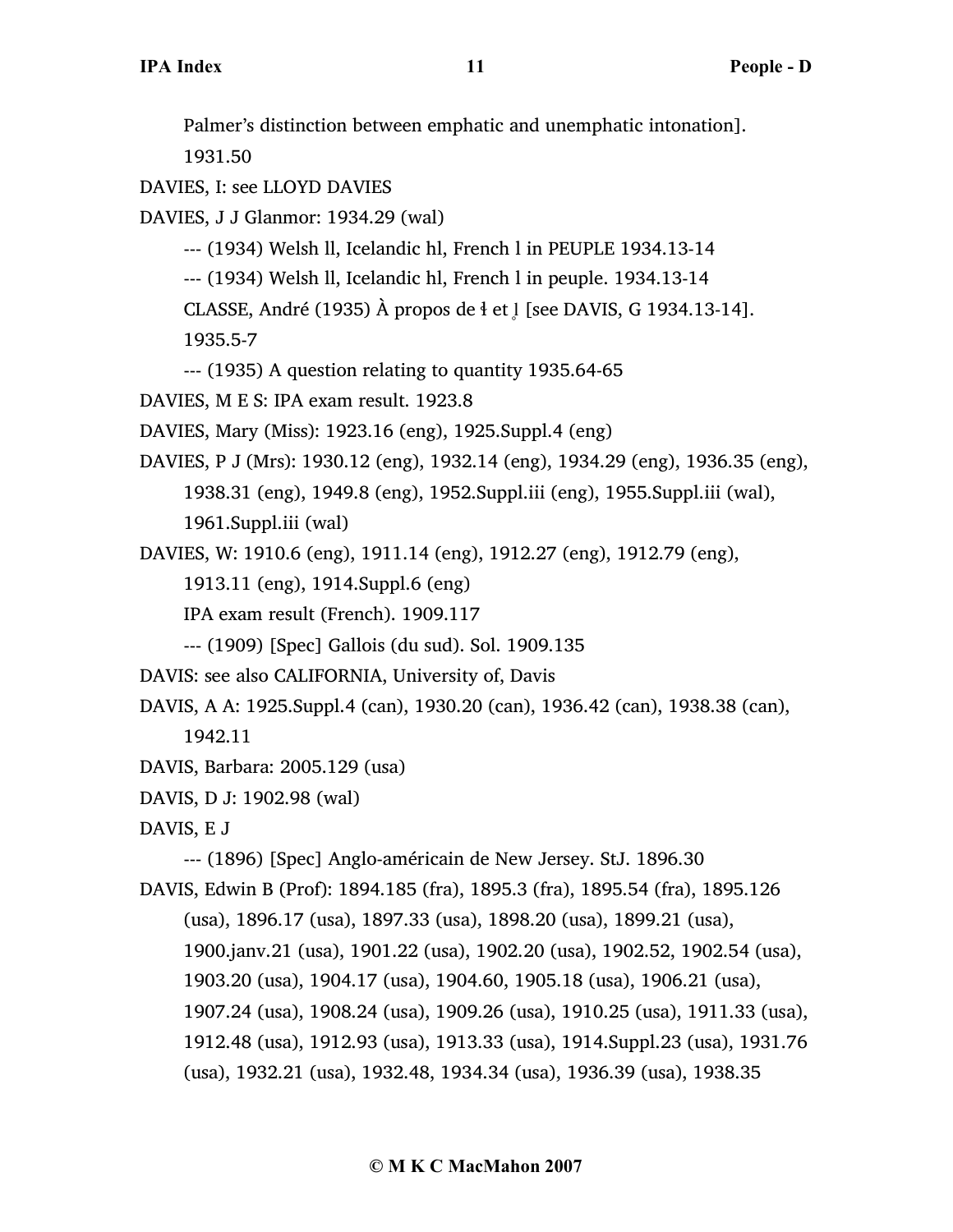(usa), 1950.41 (usa), 1952.Suppl.vii (usa), 1955.Suppl.viii (usa), [death] 1957.44

PASSY, P (1895) Cours de phonétique à L'École des Hautes Études: Exercices pratiques [--- on American English phonetics]. 1895.114 PASSY, P (1895) Cours de phonétique à L'École des Hautes Études: Cours théorique [... --- on American English phonetics]. 1895.126-127 PALMER, H E (1932) Diphthongized short vowels [see also --- 1934.55]. 1932.78

--- (1933) Notes on English and Italian [=comments on review of D Jones' Outline of English Phonetics,3rd ed, review of H Mutschmann's Praktische Phonetik des Englischen, A Camilli's transcription of Italian, 1932.53-54, 66-67]. 1933.38-40. Corr: 1933.82

DIETRICH, Gerhard (1933) Erwiderung auf "Bemerkungen zum Englischen" [= --- 1933.39]. 1933.58

--- (1934) Diphthongized short vowels [see H E Palmer 1932.78]. 1934.55

 $-$ -- (1934) Significant length in English  $[=$  England, New England]. 1934.55 --- (1934) The dots on i and j. 1934.55-56

BROWN, G E R Grant (1934) Length of English vowels [see also ---

1934.55]. 1934.106

--- (1934) Classification of tongue positions of vowels. 1934.106-107

--- (1934) Standard American pronunciation [=see DE ANGULO, J 1933.12 and TILLY, W 57]. 1934.79

--- (1935) English l [Comm: D Jones]. 1935.30

--- (1935) Liaison in English [=syllabification in 'At any rate']. 1935.67

--- (1937) Welsh <sup>§</sup> and French l [see also CLASSE, A 1935.5-7]. 1937.72

--- (1937) [Welsh <sup>1</sup> and French 1]. 1937.72

[--- : award from Ruttgers' University]. 1938.48

--- (1939) Comments on syllabic structure [=GRAMMONT, M's views on the syllable]. 1939.23-26

--- (1939) Comments on syllabic structure (continued) [= GRAMMONT, M's views on the syllable]. 1939.48-49

SPRAGUE DE CAMP, L (1939) A note on Davis  $[$  = transcription of low back vowels by E B Davis, 1937.72]. 1939.5-7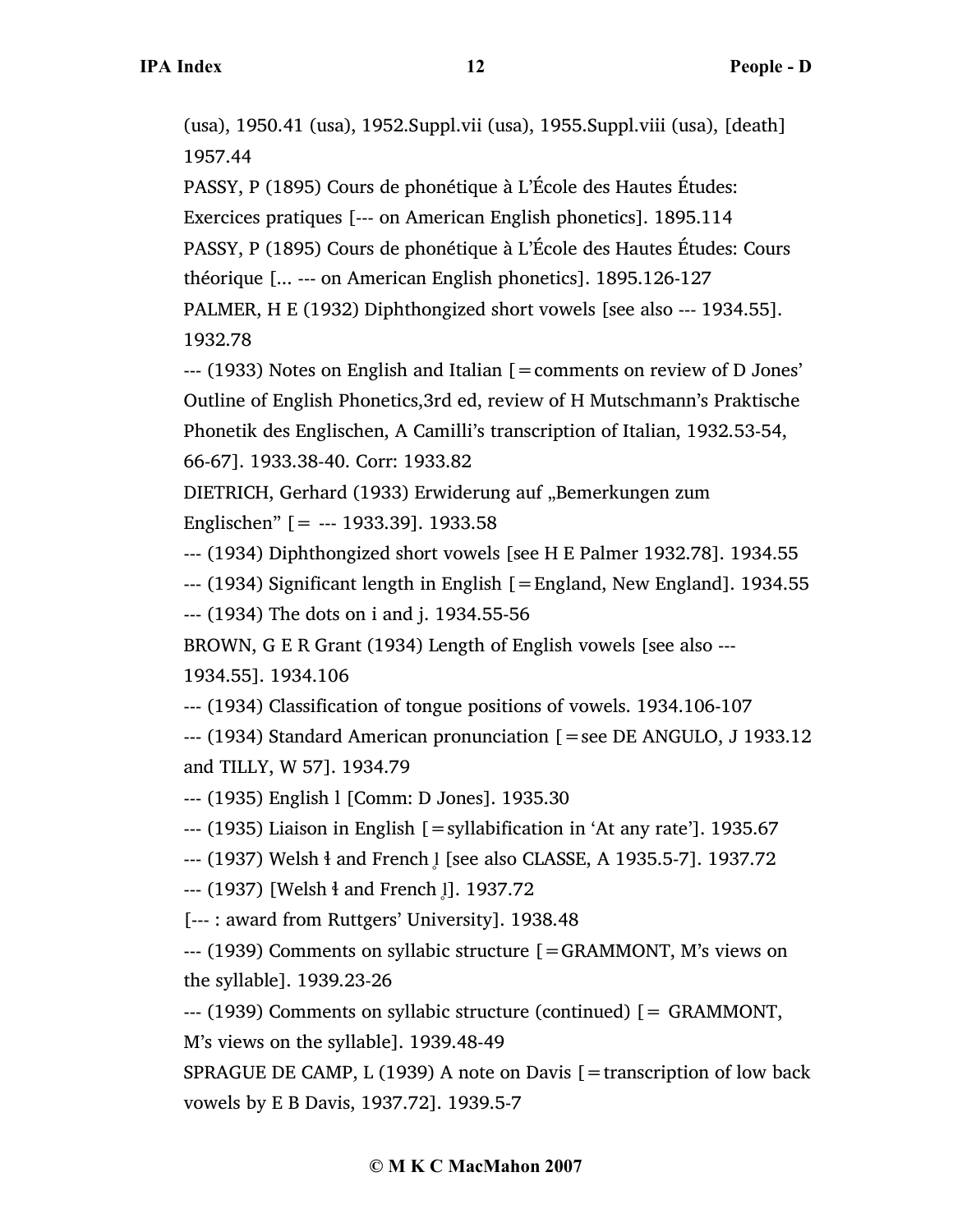--- (1939) New England nuance [=Northern New England, vowels in COT, CAUGHT, CART]. 1939.64-66

--- (1940) Vowel quantity  $[ =$  comparison of vowel-length  $+$  /r/ in French, American English and German]. 1940.25-27

--- (1941) Nasal twang [in New England speech, pace G O Russell]. 1941.4- 5

 $-$ --- (1950) Note on intonation  $\mathfrak{g}$  = comparison of English and American intonation; see JONES, D Differences between Spoken and Written Language (1948.Suppl.juil-déc)]. 1950.12

--- (1953) [Spec(Stud)] English (Standard North-Eastern American). < EMERSON, R W The World-Soul. 1953.21-22

--- (1955) Diacritics [incl  $\triangle$  for weak occlusion, and  $\degree$  for devoicing]. 1955.9

DAVIS, Eugene: 1912.48 (usa), 1913.33 (usa), 1914.Suppl.23 (usa)

DAVIS, Katharine

WRIGHT, Richard, HARGUS, Sharon & --- (2002) On the categorization of

ejectives: data from Witsuwit'en [infs= 6 females, 5 males] 2002.43-77

DAVIS, S Y (Miss): 1933.18 (usa), 1934.34 (usa), 1936.39 (usa)

DAVISON, Deborah S (Prof): 1994.48 (usa), 1998.122 (usa)

DAVODET, D (Miss): 1925.Suppl.4 (eng)

DAWD, Abushush

--- & HAYWARD, Richard J (2002) (Spec) Nara. 2002.249-255

DAWES, J R: 1902.34 (wal), 1903.6 (wal), 1903.48

DAWKES, T J B: 1972.Suppl.12 (wal)

DAWSON, H E: 1954.42 (aus), 1955.Suppl.xii (aus), 1961.Suppl.xiv (aus),

1966.19

DAWSON: see BRUÈRE-DAWSON

DE ALBUQUERQUES: see CAVALCANTI DE ALBUQUERQUES

DE ANGULO, Jaime: 1931.57 (usa), 1932.21 (usa), 1934.36 (usa), 1936.41 (usa), 1938.36 (usa), 1942.27 (usa), 1943.16 (usa), 1944.19 (usa), 1945.36 (usa), 1949.11 (usa) --- & ULDALL, H J (1932) [Spec] Pawmo [inf=William Ralganal BENSON,

California]. NWS. 1932.5-6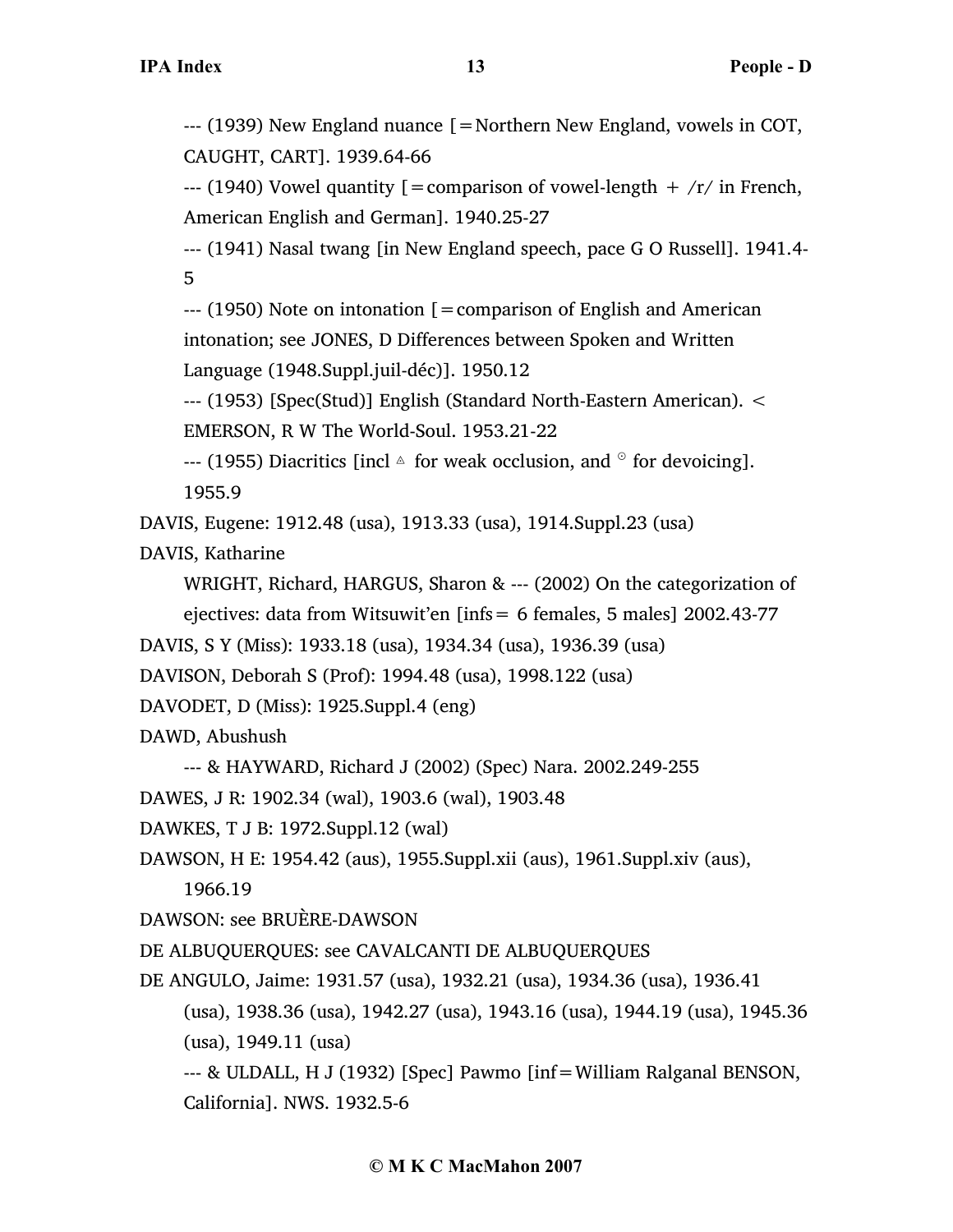--- (1933) Lack of American texts [=request for transcriptions of American accents of English to appear in the mf. Comm: D Jones]. 1933.12-13 TILLY, W (1933) Standard American pronunciation  $[$  = pronunciation of certain words pace --- 1933.12]. 1933.57

--- (1934) Narrow transcription of General American [see JOOS, M 1933.48-50; various points about American pronunciation]. 1934.50 DAVIS, Edwin B (1934) Standard American pronunciation  $\mathfrak{[}=$  see ---1933.12 and TILLY, W 57]. 1934.79

 $-$ --- (1934) Tones in American English  $\mathfrak{g}$  = accented short syllables as perceived by a speaker of Mandarin Chinese]. 1934.79

--- (1937) Cantonese dialect of Chinese [central Canton]. NWS. 1937.69-70. Comm: D Jones

--- (1937) [Spec] Cantonese dialect of Chinese [central Canton]. NWS.

1937.69-70, Comm: D Jones

--- (1937) [Spec] American English [North central California]. Misc. 1937.71

--- (1937) [Spec] American English [suburbs of New York City]. Misc. 1937.71

--- (1941) Dialects of contributors [=request for accents of contributors to the mf to be given]. 1941.6-7

--- (1945) Broad transcription and the type-writer [Comm: D Jones]. 1945.24-25

DE ARAYA: see FIGUEROA DE ARAYA

DE ASSIS, Asdrubal A: 1955.48 (brz), 1955.Suppl.x (brz), 1959.23

DE AZEVEDO: see AZEVEDO

DE BEAUVOIR, Simone: see BEAUVOIR, Simone de

DE BOER, Bart

DONEGAN, Patricia J (2004) [Rev] --- (2001). The Origins of Vowel

Systems. Oxford: Oxford University Press. 2004.95-100

DE BOIS, Firmin: 1908.122 (bel), 1909.19 (bel), 1910.19 (bel), 1911.27 (bel), 1912.42 (bel)

DE BORDES: see BEZIAT DE BORDES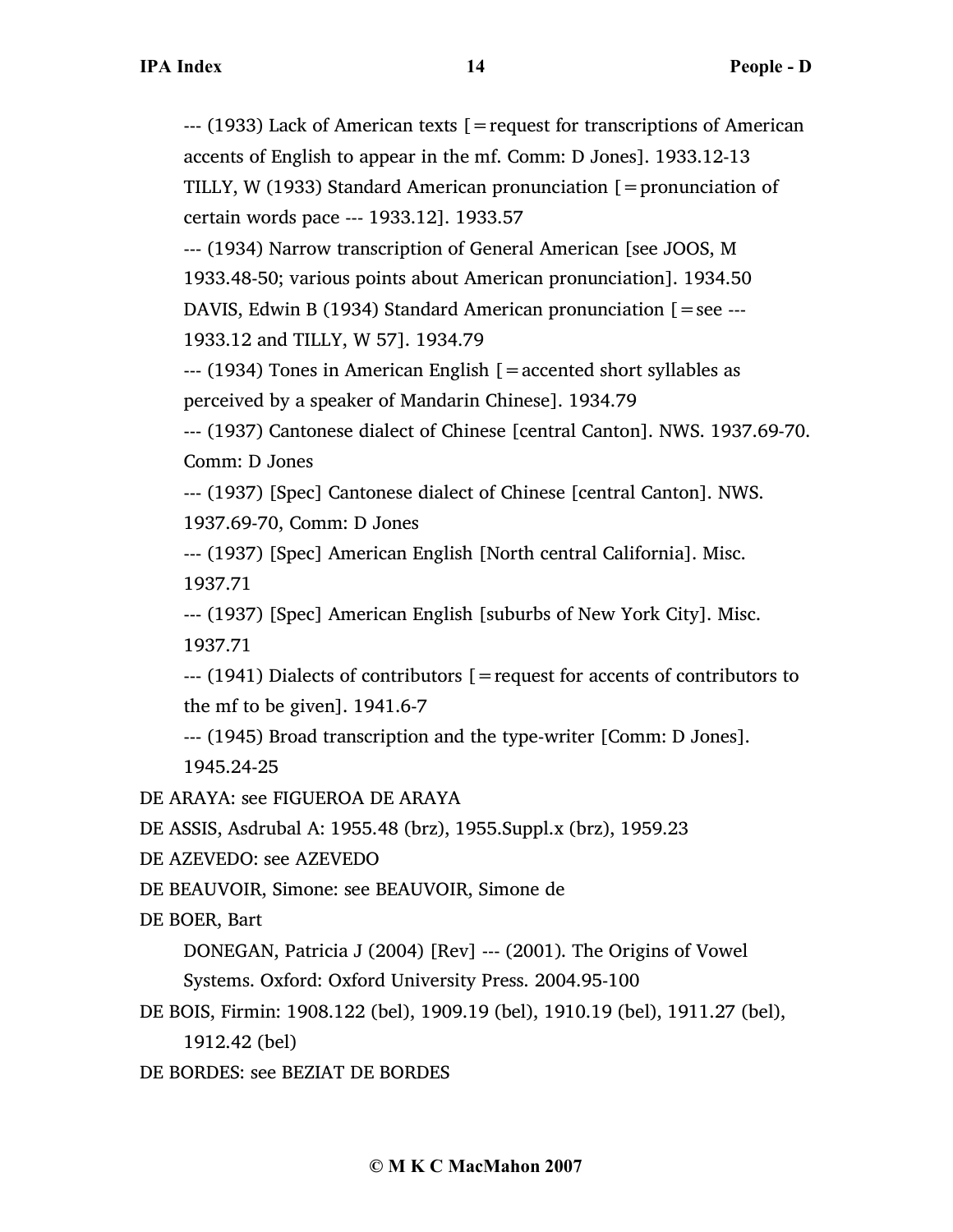DE BRAY, Reginald G A (Prof): 1951.50 (eng), 1952.Suppl.ii (eng), 1955.49 (aus), 1955.Suppl.xii (aus), 1961.Suppl.xiv (aus), 1964.16 (aus), 1966.39 (eng), 1972.Suppl.11 (eng), 1975.Suppl.2 (aus), 1978.Suppl.2 (aus), 1981.Suppl.2 (aus), 1990.ii.57 (eng), 1994.48 (aus) BALDWIN, J R (1970) [Rev] --- (1969) Guide to the Slavonic Languages. Rev ed. London: J M Dent & Sons Ltd. 1970.21-23

DE BUCKLEY: see BAL DE BUCKLEY  $\sim$  BAL

DE CAMÉLAT: see CAMÉLAT

DE CAMP, L Sprague (Lieut): 1936.42 (usa), 1937.janv-mars.82 (usa), 1938.36 (usa), 1938.79 (usa), 1941.59 (usa), 1943.16 (usa), 1949.12 (usa), 1951.27 (usa), 1952.Suppl.vii (usa), 1955.Suppl.viii (usa), 1961.Suppl.x (usa), 1962.40 (usa), 1972.Suppl.15 (usa), 1975.Suppl.20 (usa), 1978.Suppl.20 (usa), 1981.Suppl.21 (usa), 1990.ii.57 (usa)

--- (1937) [Spec] New York City dialect [inf=colloquial New York City metropolitan area, little schooling]. NWS. 1937.46-47

--- (1937) [Spec(Stud)] American English (General American). 1937.52-53 --- (1937) [Spec(Stud)] American English (General American). < HOGBEN, L The Nature of Living Matter. 1937.74-75

--- (1938) A note on Palmer [=American variants in PALMER, MARTIN & BLANDFORD's Dictionary of English Pronunciation, 1926; see also JONES, D 1927.8-9. (i) vowel of DOG, GONE, LONG, COST, SORRY, LOG, WANT, ON (ii) vowel of HALF, BRASS, CAN'T, RATHER, WAFT, PLAZA, AUNT, PAJAMA (iii) /b-/ sequence in REMBERING (iv) vowel  $+$  /r/ of WEARING, BARRING, FEARING, TOURING, WARRING, STORY, FIRING, OVERPOWERING, BIRD, STIRRING, HURRY (v)  $/i \sim \emptyset$  in NEW, TUNE, SUIT, LIEU, DUE, ASSUME, DURABLE, MATURE, LURE, BLEW, RUDE (vi) vowel +  $/r/$  in VARY, PARENT, VERY, TERRIBLE (vii) unstressed vowel(s) of LIMITED, DAMAGES, USELESSNESS, MONEY, CARRY, RADIO, CARRIED (viii) stressed vowel of CARRY, NARROW, ABOVE (ix) intervocalic consonant in BETTY, BERRY  $(x)$  elision of  $/t/$  in WANTED, LOFT, LAST SUNDAY (xi) vowel of HOT, WATCH, THOUGHT (xii) local pronunciations of ONTARIO, CALM, NICE, NEW ENGLAND, GARDEN, HAUNT, TALK, COUGH, HOME, NEW YORK CITY, TURN, HERE, CARED, DRAWING,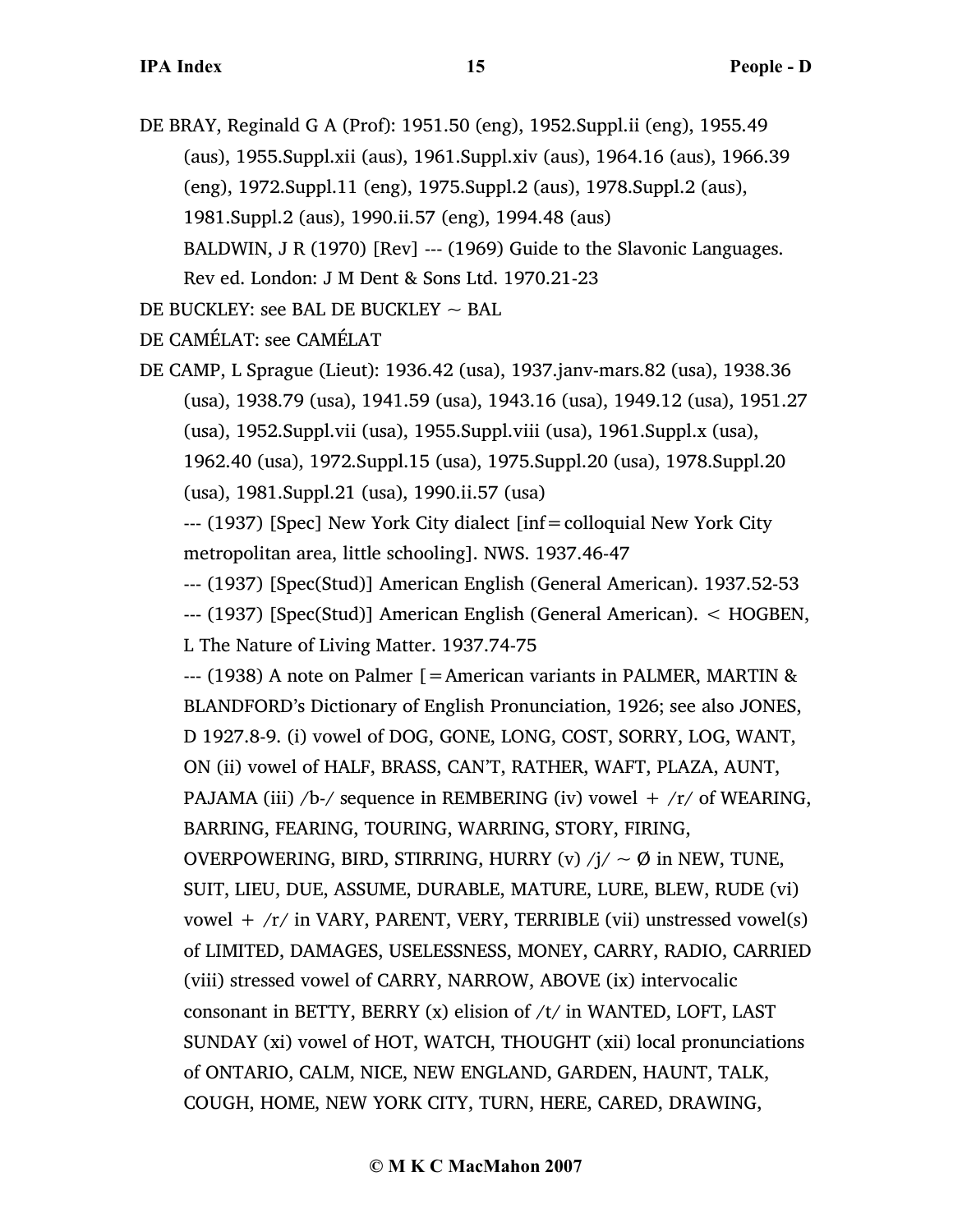VIRGINIA, HOUSE, LAST, TIME, PART, MORE, SURE, BENCH, THING,C ARE (xiii) standard pronunciations of CALM, WRATH, WROTH, GARAGE, AIRPLANE, AERIAL, SERIES, ENTHUSIASM, DRAMA, APPARATUS, DATA, ASPHALT, EITHER, BOMB, DIFFICULTY, CEREMONY, NATURAL, YOUR, TORN, BERKSHIRE, CHICAGO, ABHORRENT, ADORE, ALCOHOL, ALLURE, ALUMINIUM, ARDUOUS, GRADUATE, OFTEN, BOA, BOSTON, CARICATURE, CATALOG, CHRISTIAN, COFFIN, EPOCH, EVENTUAL, FAULT, ROOT, ROUTE, ISSUE, PERSIA, RALPH, SQUIRREL, TONGS, MOTH, GOTH]. 1938.18-21

--- (1938) r-sounds in New York English 1938.3-4

--- (1938) [Spec(Stud)] American English (General American). < BELL, E T The Search for Truth. 1938.26-27

 $-$ -- (1938) Is REALLY REALLY? [=quality of the stressed vowel]. 1938.44-45

--- (1938) [Spec(Stud)] General American. < BELL, E T The Search for Truth 1938.51-52

--- (1938) The vowels in BURNER [Comm: D Jones]. 1938.67-69

--- (1938) [Spec] Northern New England American [inf=Edwin SMITH, b

& r Orleans County, Vermont, a few miles from the Maine line and the Canadian border]. NWS. 1938.72

--- (1938) [Spec(Stud)] General American. < BELL, E T The Search for Truth 1938.74-75

 $-$ --- (1939) A note on Davis  $=$  transcription of low back vowels by E B Davis, 1937.72]. 1939.5-7

--- (1939) [Spec(Stud)] General American. < BELL, E T The Search for Truth. 1939.13

--- (1939) [Spec(Stud)] General American. < BELL, E T The Search for Truth. 1939.33-34

--- (1939) American intervocal r-sounds 1939.45-47

--- (1939) [Spec] Philadelphia American English [inf=Sylvia LANDY, aged 16, res most of her life in Phiadelphia, pronunciation features of Philadelphia, adjacent areas of Pennsylvania, Southern New Jersey, and Eastern Maryland, incl the Delaware Peninsula 1939.50-51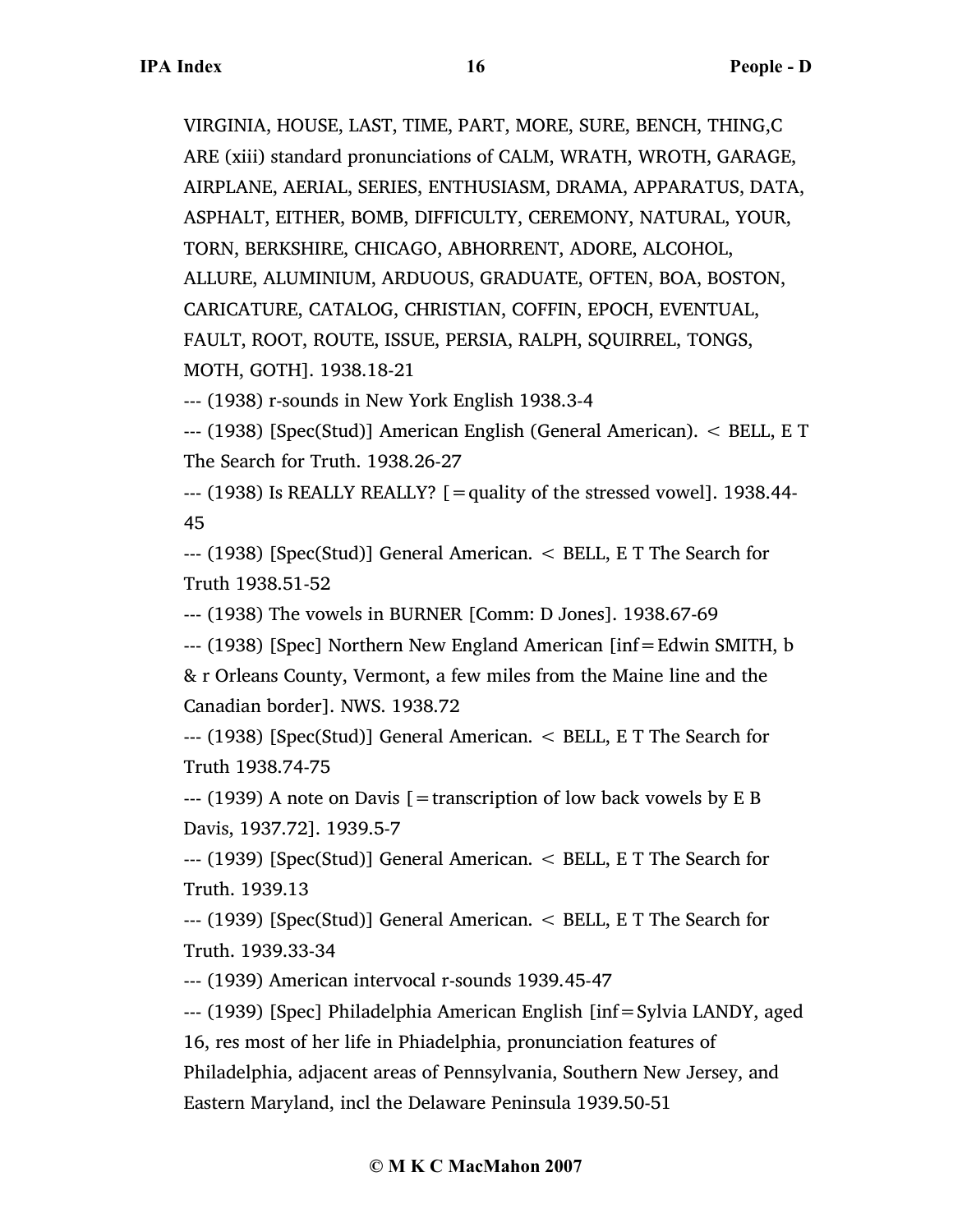-- (1939) [Spec(Stud)] General American. < BELL, E T The Search for Truth. 1939.54-55

--- (1939) [Spec] Virginia American [inf=Dr J H IRVINE, b & r

Charlottesville, Albemarle County, central Virginia; parents from

Shenandoah Valley, West Virginia]. NWS. 1939.72

--- (1939) [Spec(Stud)] General American. < BELL, E T The Search for Truth. 1939.74-75

--- (1940) The centring diphthongs 1940.7-8

--- (1940) [Rev] SNYDER, J F & WILKE, W H (1938) Effective

Pronunciation: A Phonetic Analysis of American Speech. New York City: New York University Book Store. 1940.8-9

--- (1940) [Rev] KANTNER, C E & WEST, R W (1938) Phonetics. An introduction to the principles of phonetic science from the point of view of English speech. Madison, Wisconsin: College Typing Co. 1940.9-10 --- (1940-1957) [Spec(Stud)] American English (General American). < EDMONDS, W D Drums Along the Mohawk. 1940.18-19, 1944.16, 1945.8- 9, 32-33, 1946.8-9, 28-29, 1955.18-19, 46, 1956.22-23, 51-52, 1957.24-25, 42-43

--- (1940) Two unsymbolized American vowels [=velar/uvular

lateral=uncontacted lateral vowel=sulcal l; tongue-tip retracted, tongue-

body humped and retracted;Comm: D Jones]. 1940.42-44

--- (1940) [Spec(Stud)] English (General American). < BELL, E T The Search for Truth 1940.51-52

--- (1940) [Spec] American English from Northern New Jersey [Morris County; inf=  $\lceil$  ] D, aged 80, of Boonton]. NWS 1940.67-68

--- (1940) [Spec(Stud)] English (General American). < BELL, E T The Search for Truth 1940.70-71

--- (1941) "a" in America 1941.2-3

--- (1941) [Spec] Southern American English [inf=ATKINS, J S, b & r Newburn, Dyer County, Western Tennessee]. NWS. 1941.6

--- (1941) [Spec(Stud)] English (General American). 1941.9

--- (1941) a, ʌ, and broad transcription [Comm: D Jones]. 1941.18-19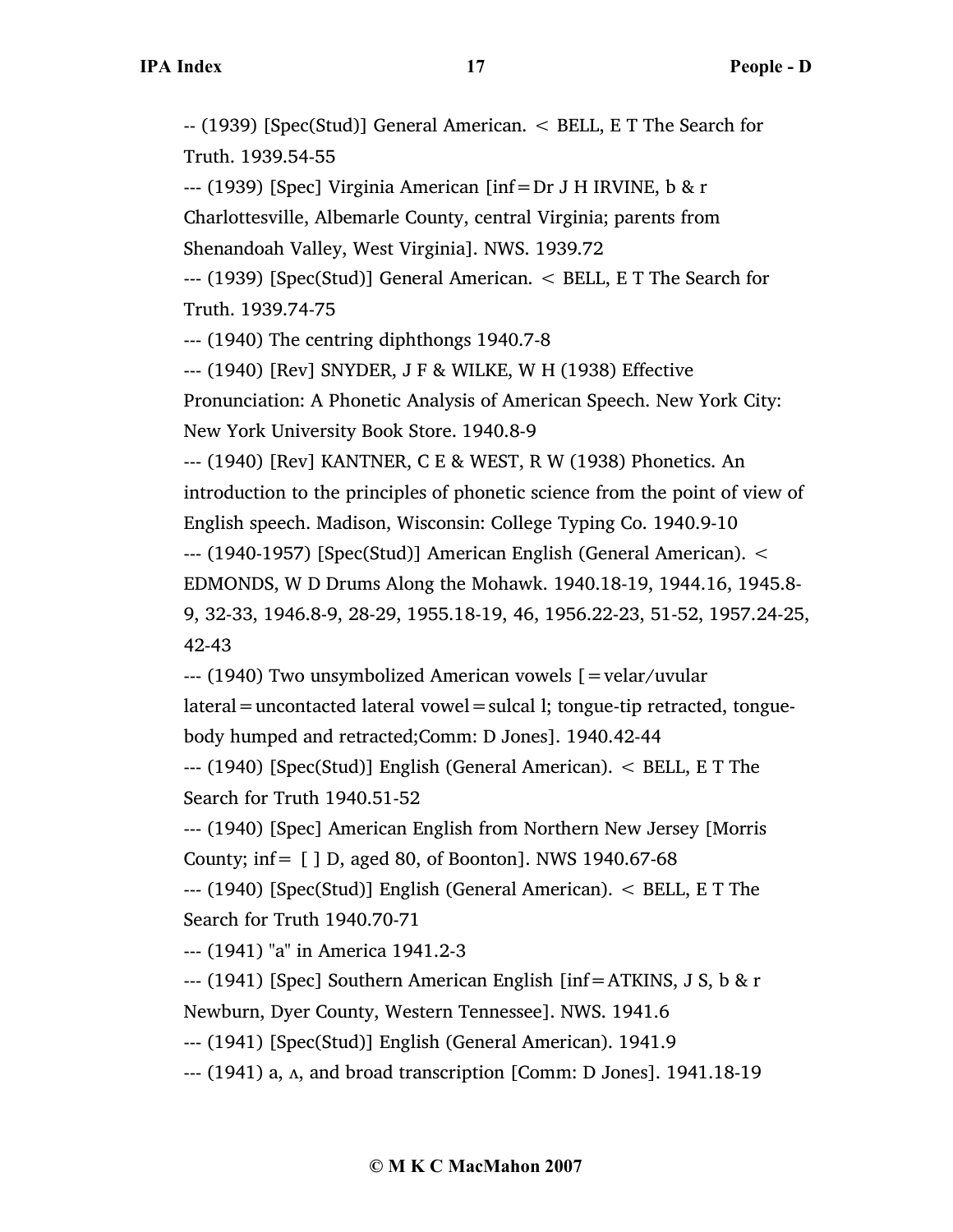--- (1941) [Spec(Stud)] English (General American). < LINTON, R The Study of Man. 1941.24-25

--- (1941) [Spec(Stud)] English (General American). < LINTON, R The Study of Man. 1941.41-42

--- (1941) [Spec(Stud)] General American. < LINTON, R The Study of Man. 1941.57

--- (1942) Symbols of marginal utility [ɨ, ʉ, ɱ, ɜ, Φ, β, ʋ]. 1942.2-3. Comm: D Jones

--- (1942) [Spec(Stud)] English (General American). < BURTON, R F The Book of the Thousand Nights and a Night. 1942.8-9

--- (1942) American retroflexed vowels 1942.22

--- (1942) [Spec(Stud)] English (General American). [HARTE, F B The Society Upon the Stanislaus]. 1942.25-26

--- (1943) [Spec] New York City American [infs=two young women [Miss C, Mrs D], b and r in New York City of business class parents who were

also native speakers]. NWS. 1943.11-12

--- (1943) [Spec(Stud)] English (General American). HARTE, F B The Society Upon the Stanislaus. 1943.13-14

--- (1944) [Spec(Stud)] English (General American). A Mnemonic on the Names of the Kings of Assyria. 1944.8-9

 $-$ -- (1945) When is a diphthong?  $\lceil$  = use of the term 'diphthong' in

American phonetics: TUTTLE, E H, TRAGER, G L, BLOOMFIELD, L,

KANTNER, C E, WEST, R W]. 1945.2-5. Corr: 1946.4

--- (1945) [Spec] Frisian [Leeuwarden; inf=Matthew CALSBEEK]. Ten Commandments. 1945.27-28

--- (1946) What is narrowness? [narrow transcription]. 1946.17-20. Comm: D Jones

--- (1949) [Rev] THOMAS, C K (1947) An Introduction to the Phonetics of American English. New York: Ronald Press Co. 1949.27

--- (1951) [Rev] WEMYSS, S (1950) The Languages of the World, Ancient and Modern. Philadephia: Stanley Wemyss. 1951.20

--- (1951) [Spec(Stud)] English (General American). Thucydides VI, 34, 35. 1951.23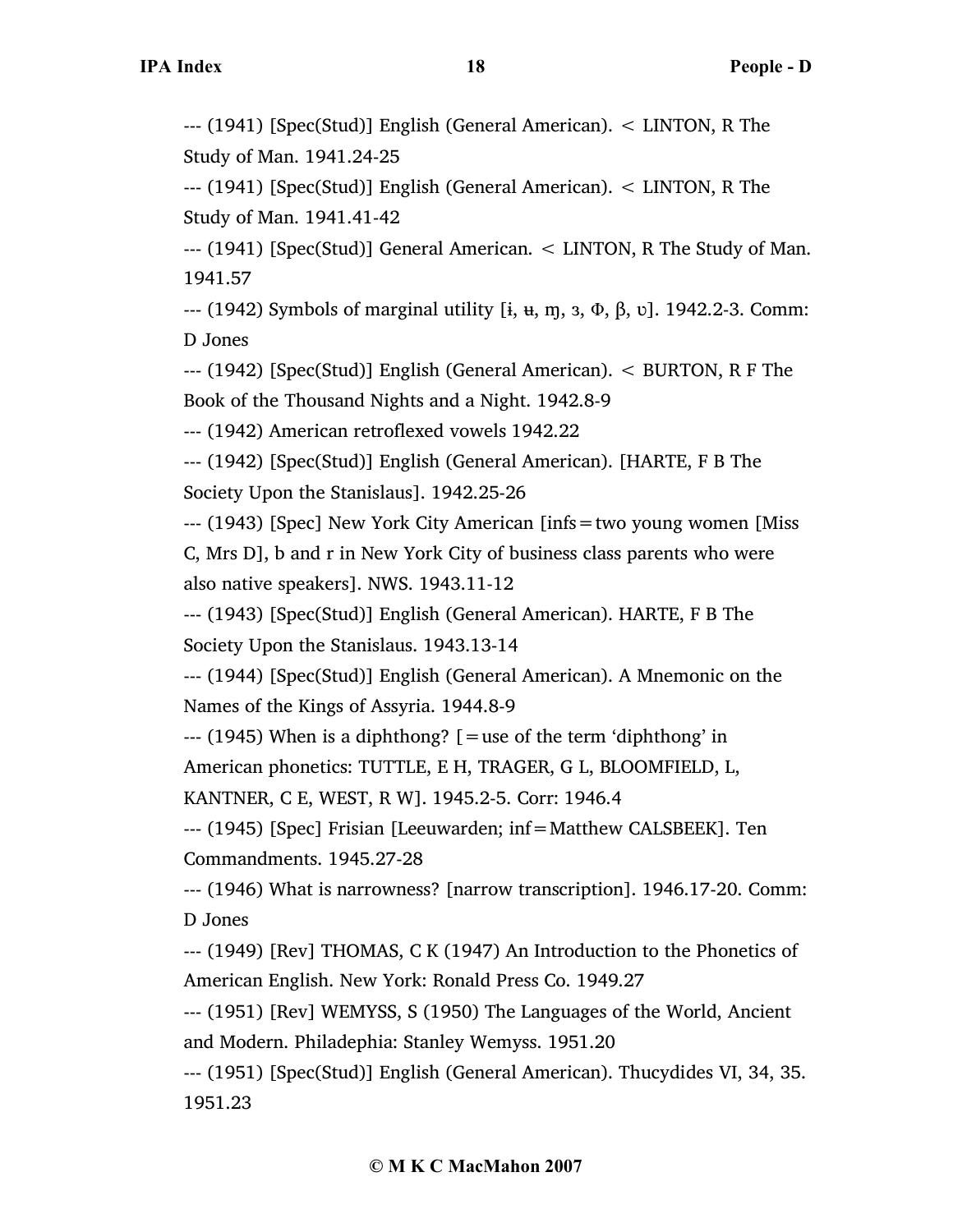--- (1951) [Spec(Stud)] English (General American). Thucydides VI, 36. 1951.45-46

--- (1952) [Spec(Stud)] English (General American). Thucydides VI, 37. 1952.16

--- (1952) [Spec] New York City dialect [proletarian dialect]. NWS. 1952.34-35

ABERCROMBIE, D (1953) Phonetic transcriptions  $[$  = theory of]. 1953.32-34

--- (1953) [Spec(Stud)] English (General American). Thucydides VI, 39. 1953.42

--- (1954) [Spec(Stud)] English (General American). Thucydides VI, 40. 1954.40

--- (1959) [Spec(Stud)] English (General American). < THUCYDIDES VI, 41. 1959.20-21

--- (1959) [Spec(Stud)] English (General American). < THUCYDIDES VI, 41. 1959.46

--- (1966) [Spec] Southern mountain American [inf=S K HICKS, middle 60's, retired judge, b Rhea County, South Eastern Tennessee]. Misc. 1966.33-34

--- (1970) [Rev] WEBSTER, N (1970) The Third Webster's International. Cleveland: World Publishing Co. 1970.42-45

--- (1971) Arse and ass. 1971.79-80

--- (1973) American English from Eastern Massachusetts [infs=Paul

GALVIN, aged c 39, Cambridge, Mass; Mrs Diane HOWARD, aged c 38, Boston; NWS]. 1973.40-41

--- (1978) American English from Central Texas [inf=female, aged 26, Brownwood, Austin; NWS]. 1978.[81]-82. Specimen: The North Wind and the Sun, III

DE CARVALHO MONTEIRO: see CARVALHO MONTEIRO

DE CARVALHO NETO, P (Prof): 1952.48 (uru)

DE CASTRO: see LÓPEZ DE CASTRO

DE CASTRO LOPO: see LOPO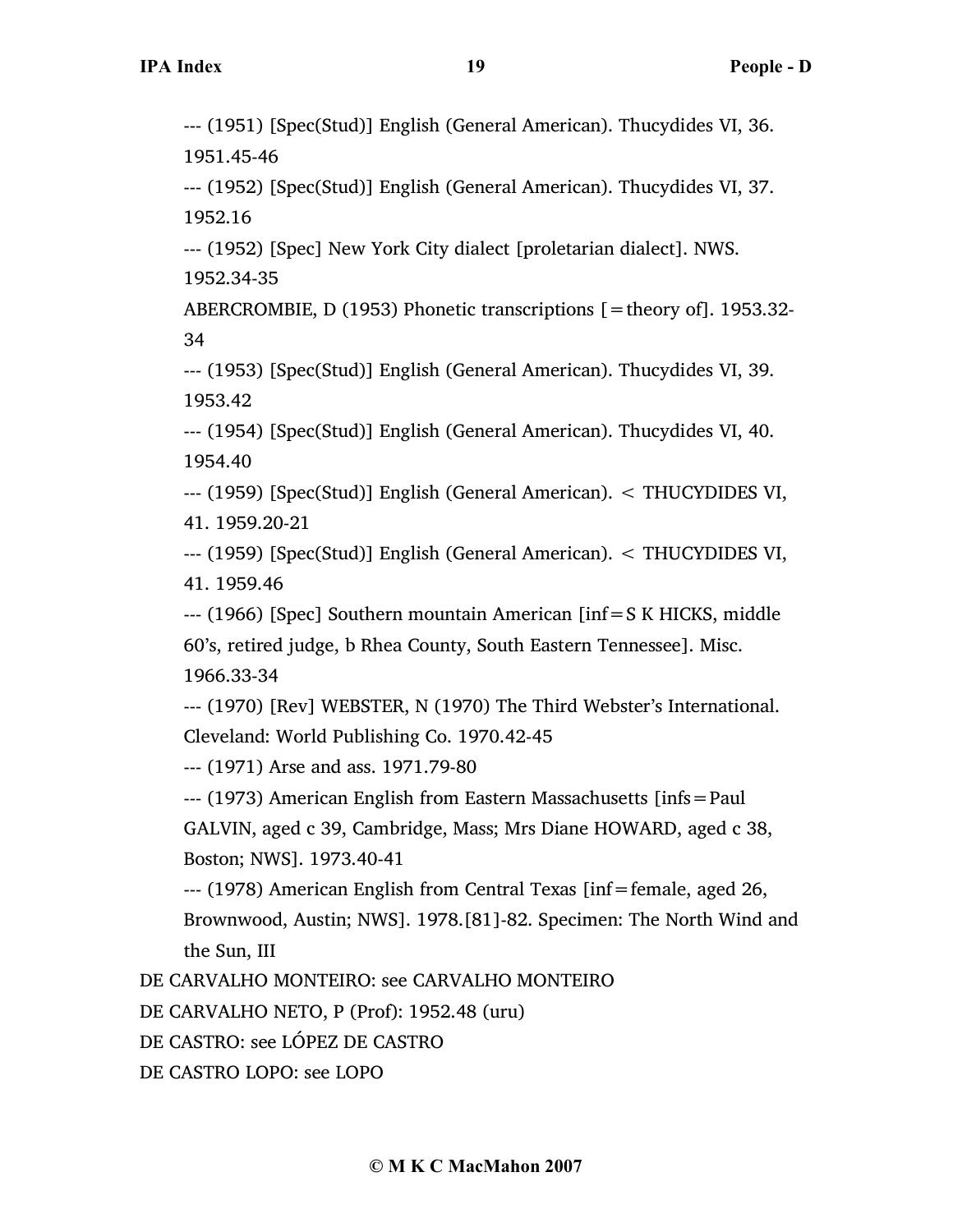- DE CERQUEIRA, Stanley R: 1954.42 (brz), 1955.Suppl.x (brz), 1959.23 (brz),
	- 1961.Suppl.xii (brz)
- DE CHEMENDY: see CHEMENDY
- DE CLEUR, M (Miss): 1911.162 (ger)
- DE COCQ, Patricia: 1998.122 (bel), 2000.113 (bel)
- DE COHEN: see DRUK DE COHEN
- DE CONDERENA, Dominigo: see ARRAIZ DE CONDERENA, Dominigo
- DE COURTENAY: see BAUDOUIN DE COURTENAY
- DE CRISTOFORO, Enrico: 1913.65 (eng), 1914.Suppl.6 (eng), 1914.40 (eng)
- DE DECKER, Raymond: 1908.122 (bel), 1909.19 (bel), 1910.19 (bel), 1911.27
	- (bel), 1912.42 (bel)
- DE DORPOWSKA: see DORPOWSKA
- DE DURAN: see MOYA DE DURAN
- DE FALLE: see FALLE
- DE FÉLICE, A (Mlle): 1946.11 (fra)
- DE FOURMESTRAUX; see FOURMESTRAUX
- DE FRANCIS, John
	- FORREST, R A D (1953) [Rev] --- (1950) Nationalism and Language
	- Reform in China. Princeton, New Jersey: Princeton University Press. 1953.8-10
- DE FROE: see FROE
- DE GASTE, [ ]
	- [--- : new Universal language]. 1895.158
- DE GENESTET, P A
	- LOGEMAN, W (1889) [Spec(Stud)] Hollands. Conversatie toon. --- Eenvoudige luimige poëzie: Egoismus, Twee Coryfeeën. 1889.62-64. See
	- also 1889.70
- DE GONZALEZ: see MORA DE GONZALEZ
- DE GOURVILLE, H D de (Prof): 1912.118 (arg), 1913.38 (arg), 1914.Suppl.28 (arg), 1925.Suppl.4 (arg), 1930.20 (arg), 1932.23 (arg), 1934.38 (arg), 1936.42, 1938.38 (arg), 1949.14, 1952.Suppl.ix (arg), 1955.Suppl.x (arg), 1961.Suppl.xii (arg)
- DE GRAAF, Tjeerd: 2000.113 (net)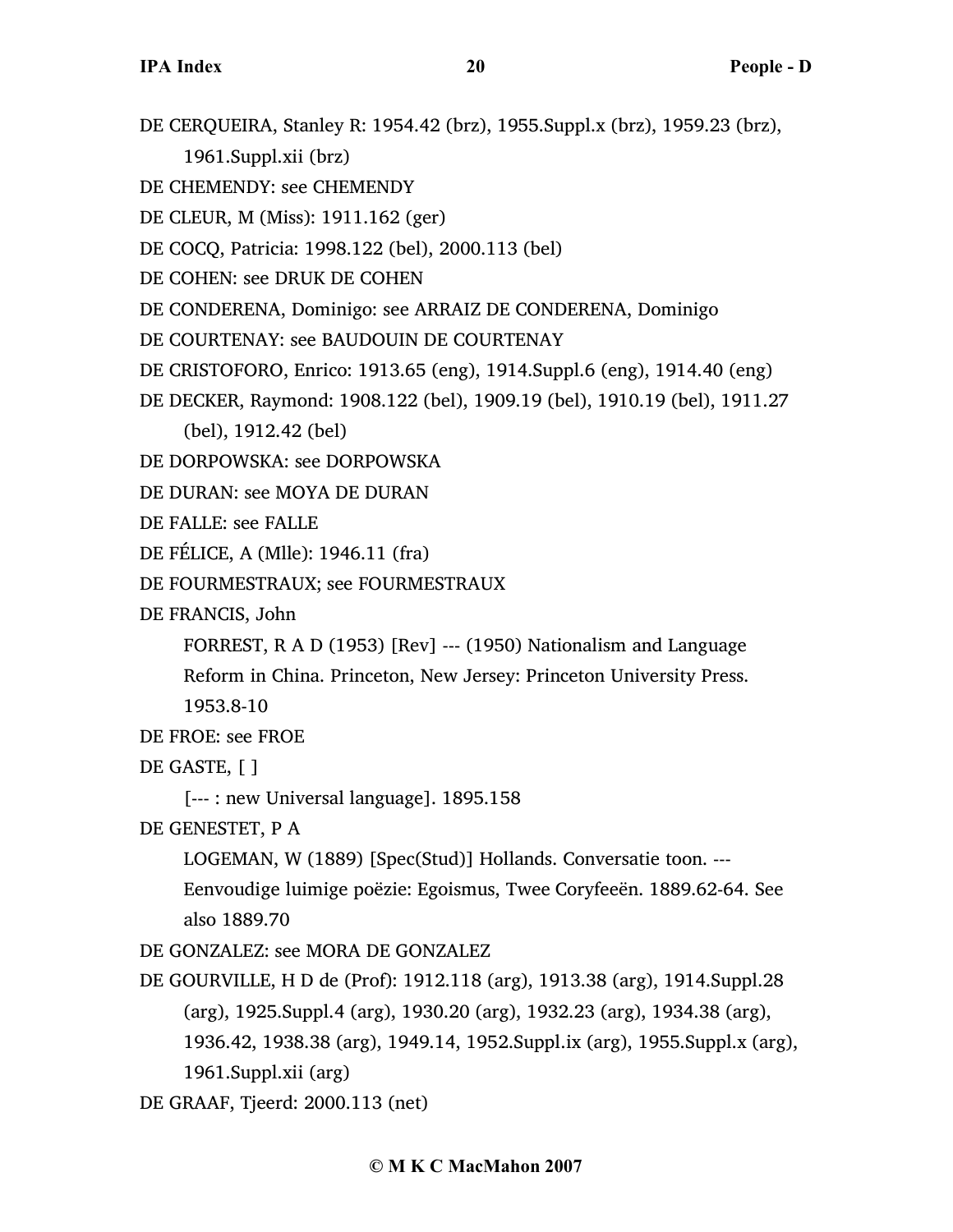DE GREGORI, Luigi: see GREGORI, Luigi de

DE GROT, H: see GROT, H de

DE GRUCHY GAUDIN: see GRUCHY GAUDIN

DE GRUIJTTER: see GRUIJTTER

DE GUEIRÓS: see REBÈLO DE GUEIRÓS: 1913.28 (por)

DE GÜTTLER, Ana Teresa (Mrs): 1961.23 (ven), 1961.Suppl.xii (ven), 1965.17 (ven), 1972.Suppl.19 (ven), 1975.Suppl.24 (ven), 1978.Suppl.24 (ven), 1981.Suppl.24 (ven)

DE HAAN, F

PASSY, P (1886) [Rev] --- [nd] Phonographie. Utrecht: Brugsma.

1886.Nov.[3]

- DE HALLER: see HALLER
- DE HAUTPIC: see HAUTPIC
- DE HERRENBERG: see HERRENBERG
- DE HILDEBRANDT, Ludmilla (Mrs): 1970.24 (bel)
- DE HOON: see HOON
- DE JANKÓ, Paul: 1905.21 (tur), 1912.118 (tur), 1913.33 (tur), 1914.Suppl.23 (tur)
- DE JESUS: see TEIXEIRA DE JESUS
- DE JONG: see also DE JONG  $\sim$  DE JONGHE: see JONG  $\sim$  JONGHE; JOSSELIN DE JONG
- DE JONG, Gea (Dr): 1994.48 (usa), 1998.122 (usa), 2005.128 (eng)

DE JONGHE: see JONG ~ JONGHE; JOSSELIN DE JONG

- DE JOSSELIN DE JONG: see JOSSELIN DE JONG
- DE KASTNER: see KASTNER
- DE LA FUENTE: see FUENTE, Fresia de la; OVALLE DE LA FUENTE; PARADA DE LA FUENTE
- DE LA PLACE, [ ]
- MOTTE, C (1914) [Spec(Stud)] Français. --- Étourderie de Nicole. 1914.75 DE LA ROCHE: see MAZÉ DE LA ROCHE
- DE LAUBENFELST: see LAUBENFELST
- DE LIMA: see also PIRES DE LIMA
- DE LIMA, Pedro C: 1928.64 (brz), 1930.20 (brz)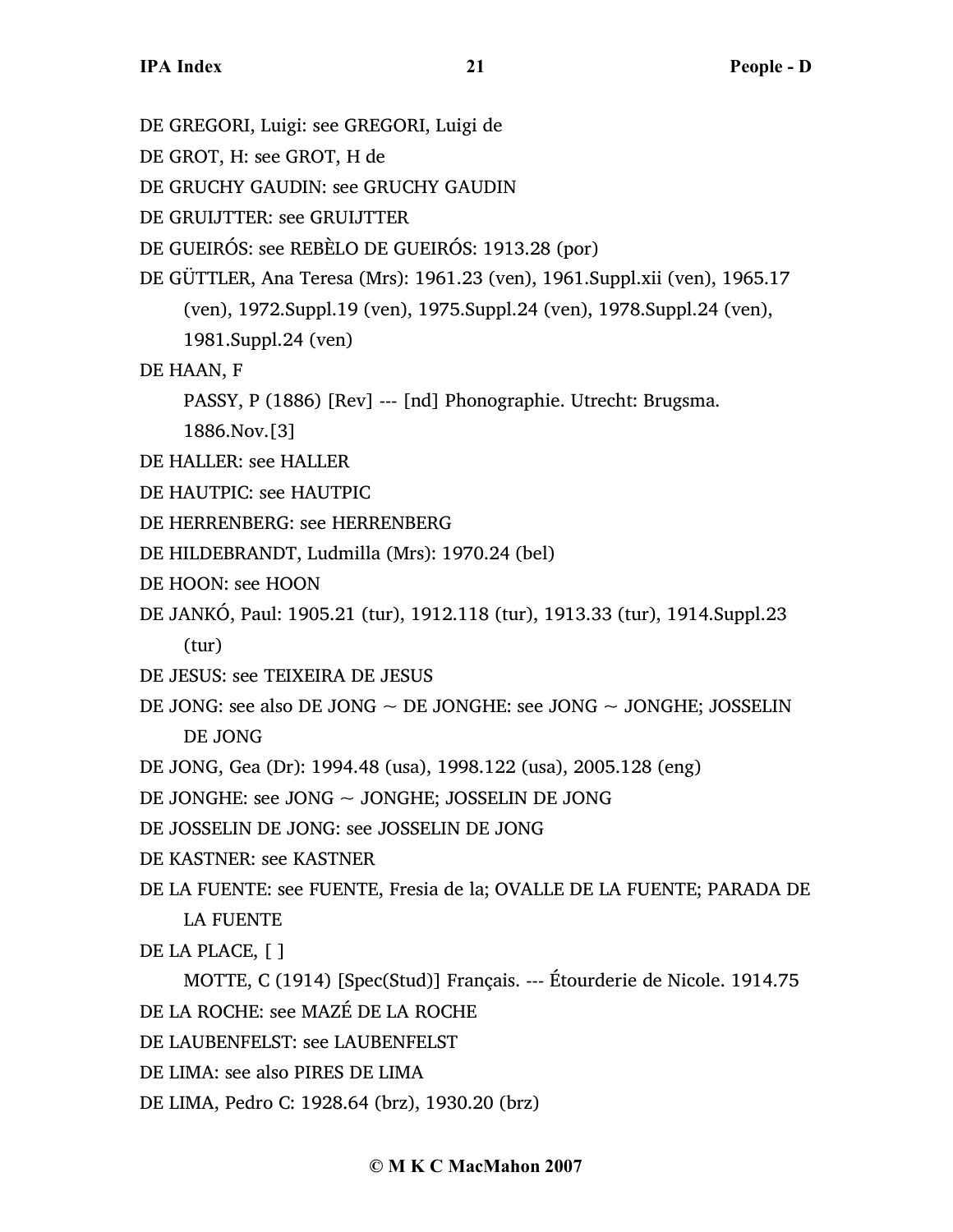DE LOLLIS: see LOLLIS DE LUCKENBACH: see LUCKENBACH ~ LUKENBACH DE LUTTITZ: see LUTTITZ DE MACEDO: see PEREIRA DE MACEDO E VASCONCELLOS DE MANRIQUE, Ana Maria B (Prof): 1970.52, 1972.Suppl.1, 1975.Suppl.2 (arg),1978.Suppl.2 (arg), 1981.Suppl.2 (arg) DE MARIÑO: see MARIÑO DE MARTINEZ: see MONTERO DE MARTINEZ DE MARTINKOVIC: see MARTINKOVIC, Emilie de; MARTINKOVIC, T de DE MARTINO, G: 1967.21 (ita), 1969.23 (ita), 1972.Suppl.6 (ita), 1975.Suppl.9 (ita), 1978.Suppl.10 (ita), 1981.Suppl.10 (ita) DE MAURO, Tullio Announcement: History of Phonetics in the Western World [Italian-German workgroup 'HPhWW' formed by --- , Federico Albano Leoni and Joachim Gessinger]. 1994.58-59 DE MEAUX: see BEGOUËN DE MEAUX DE MEO, Vincent ~ Vincenzo: 1904.13 (ita), 1905.13 (ita), 1906.17 (ita), 1907.19 (ita), 1908.20 (ita), 1909.21 (ita), 1910.21 (ita), 1911.29 (ita), 1912.44 (ita), 1913.28 (ita), 1914.Suppl.19 (ita) DE MESQUITO: see MESQUITO DE MIRANDE: see DESIDERIO DE MIRANDE DE MORAES, Joao Antonio (Dr): 1989 (brz) [IPA-Rec] DE MONTARON: see WALSH DE MONTARON DE MOUILPIED: see MOUILPIED DE MUCKADELL: see SCHAFFALITSKY DE MUCKADELL DE MUÑOZ: see ESPINDOLA DE MUÑOZ; PAGÉS DE MUÑOZ DE MUSSET: see MUSSET DE NABERÀN: see NABERÀN DE OLIVEIRA: see OLIVEIRA, Rosindo de DE PAJON: see PAJON DE PARADA: see GOMEZ DE PARADA DE PAYEN-PAYNE: see PAYEN-PAYNE DE PEREZ: see GONZÁLEZ DE PÉREZ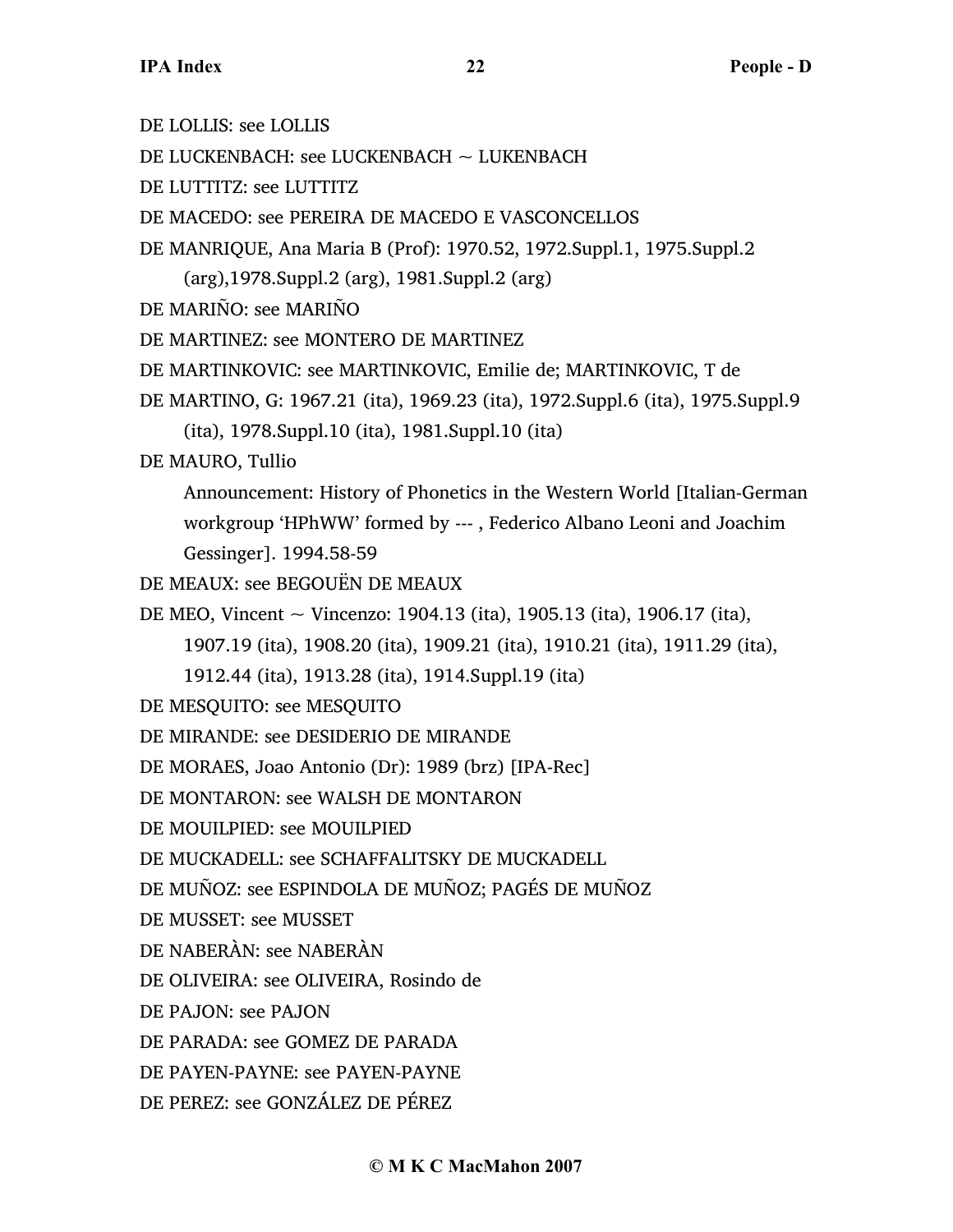DE PIETRO: see PIETRO DE PLETNER, O: 1925.Suppl.4 (jap) DE RAFZ: see GRAF DE RAFZ DE RANKIN, Irma A G (Mrs): 1960.19 (arg), 1961.Suppl.xii(arg), 1972.Suppl.1 (arg) 1975.Suppl.2 (arg), 1978.Suppl.2 (arg). 1981.Suppl.2 (arg) DE RÉNOCHE, Arthur: 1911.162 (ita), 1912.44 (ita), 1913.28 (ita) DE ROHR, R: see ROHR, R de DE RON: see RON DE ROZIÈRE: see ROZIÈRE DE RUDDER, Jozef: 1910.94 (bel), 1911.27 (bel), 1912.42 (bel) DE SAMIE, Thierry (Prof): 1994.48 (gab), 1998.122 (gab) DE SANTIAGO-LOPEZ, E: 1948.16 (mex) DE SARAM, S: 1910.123 (ind), 1911.37 (ind), 1911.66 (cey), 1912.54 (ind), 1913.40 (ind), 1914.Suppl.30 (ind)  $-$ -- $(1911)$  English pronunciation  $[$  = comments on certain words in the Macmillan's Modern Dictionary. Comm: D Jones]. 1911.116-117 --- (1913) [Spec] Singhalese. LP. 1913.59-60 DE SAUSSURE: see SAUSSURE DE SEGERSTAD: see HAARD AF SEGERSTAD DE SIQUEIRA: see COUTINHO DE SILVA: see GÓMEZ DE SILVA DE SOUSA: see FERREIRA DE SOUSA; VEIRA DE TORREALBA: see PIZARRO DE TORREALBA DE TROIL: see TROIL DE TUCUMÁN: see TUCUMÁN DE TYRODE: see GOILO DE TYRODE DE VASCONCELLOS: see ABREU DE VEN: see VEN DE VERNEUIL: see VERNEUIL DE VILLAFRANCA, J F: 1925.Suppl.4 (usa) DE VILLEFAIGNE: see VILLEFAIGNE DE VOGÜÉ: see VOGÜÉ DE VRIES: see OTT DE VRIES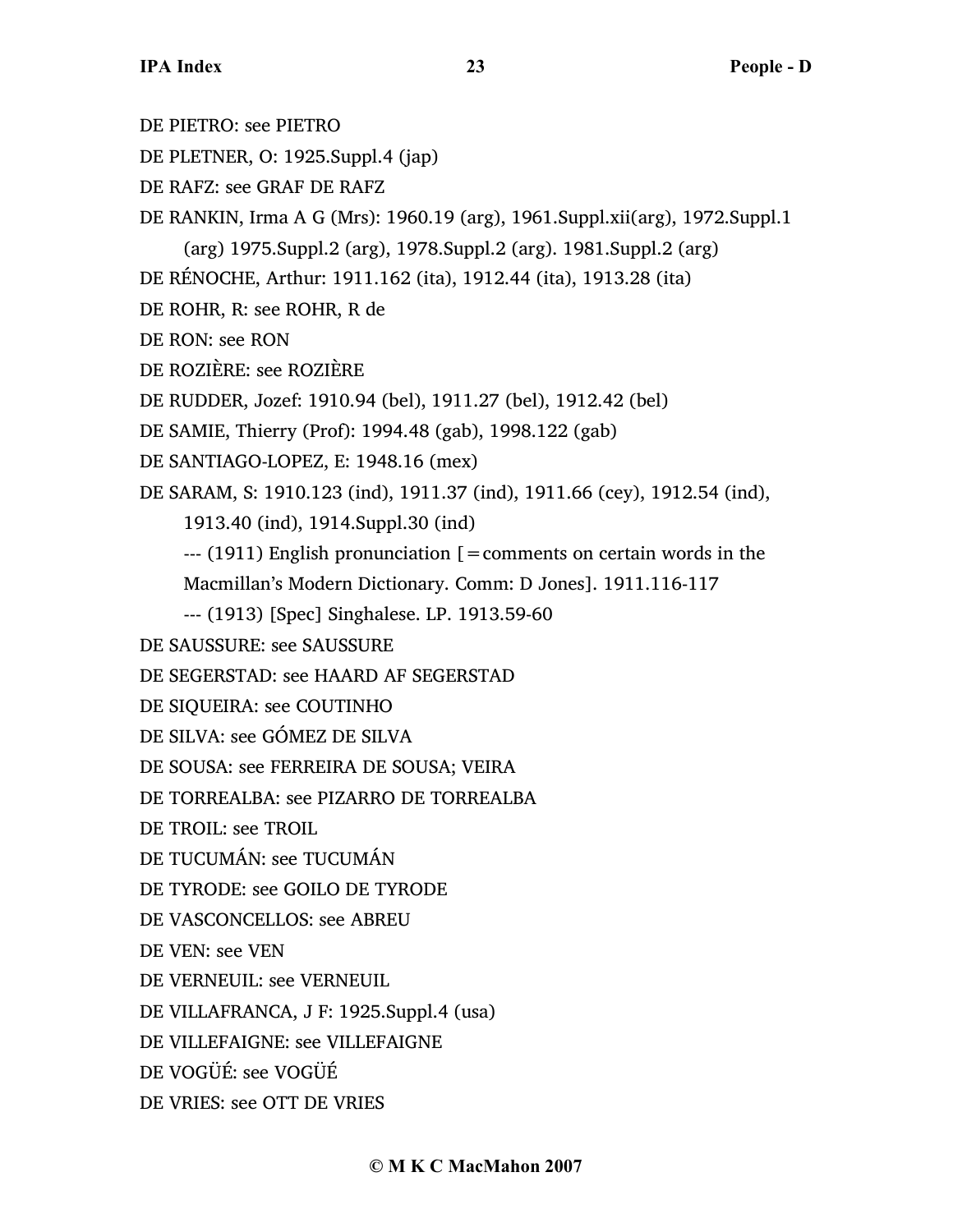DE VRIES VAN DOESBURGH, J (Dr): 1887.Feb.[1] (net)

DE WEIRDT, J F N (Fr): 1949.8 (eng)

DE WITT, M E (Miss): 1925.Suppl.4 (usa),1930.17 (usa), 1932.19 (usa), 1934.34 (usa), 1936.40 (usa), 1938.35 (usa)

RIPMAN, W (1924) [Rev] --- (1924) Americanadian Euphonetic Notes which Aim to Promote Interest in the World-Accepted Form of our Spoken Word as a Bond between Traditional America of the Past and of the Present. New York: Published Privately. Reprint: The Musician June 1924.

1924.27

WARD, I C (1926) [Rev] --- (1925) Euphon English in America. London: J M Dent & Sons Ltd. 1926.16

PASSY, P (1929) [Rev] --- (1928) Our Oral Word as Social and Economic Factor with a Comprehensive Group of Old Word Euphonetigraphs. London

& Toronto: J M Dent & Sons Ltd; New York: E P Dutton & Co. 1929.45

DE WOLF:see DODDS DE WOLF

DE ZEBALLOS: see ZEBALLOS

DE ZEEUW: see ZEEUW

DE ZUBIRIA: see ZUBIRIA

DEACON, Maude (Miss): IPA exam result (German). 1912.19

DEAKIN, [ ]: IPA exam results: German, 1908.93; French, 1908.124

DEAKIN, T B: 1908.12 (ger), 1908.92 (fra), 1909.7, 1911.94 (ger), 1911.192 (sco), 1912.27 (sco), 1913.11 (sco)

DEALY, T K: 1907.106 (chn), 1908.28 (chn), 1908.43 (chn), 1909.32 (chn),

1910.31 (chn), 1911.38 (chn), 1912.54 (chn), 1913.41 (chn),

1914.Suppl.31 (chn)

[--- : appointment, Queen's College, Hong Kong]. 1908.105

DEAS, Eliza G (Mlle): IPA exam result (French). 1914.79

DEBIERRE: see BRAÑES DEBIERRE

DEBRAY, [ ]

[Elections to the Conseil Supérieur de l'Instruction Publique de France]. 1888.May.208/40

DEBRAY, Reginald G A: see DE BRAY, Reginald G A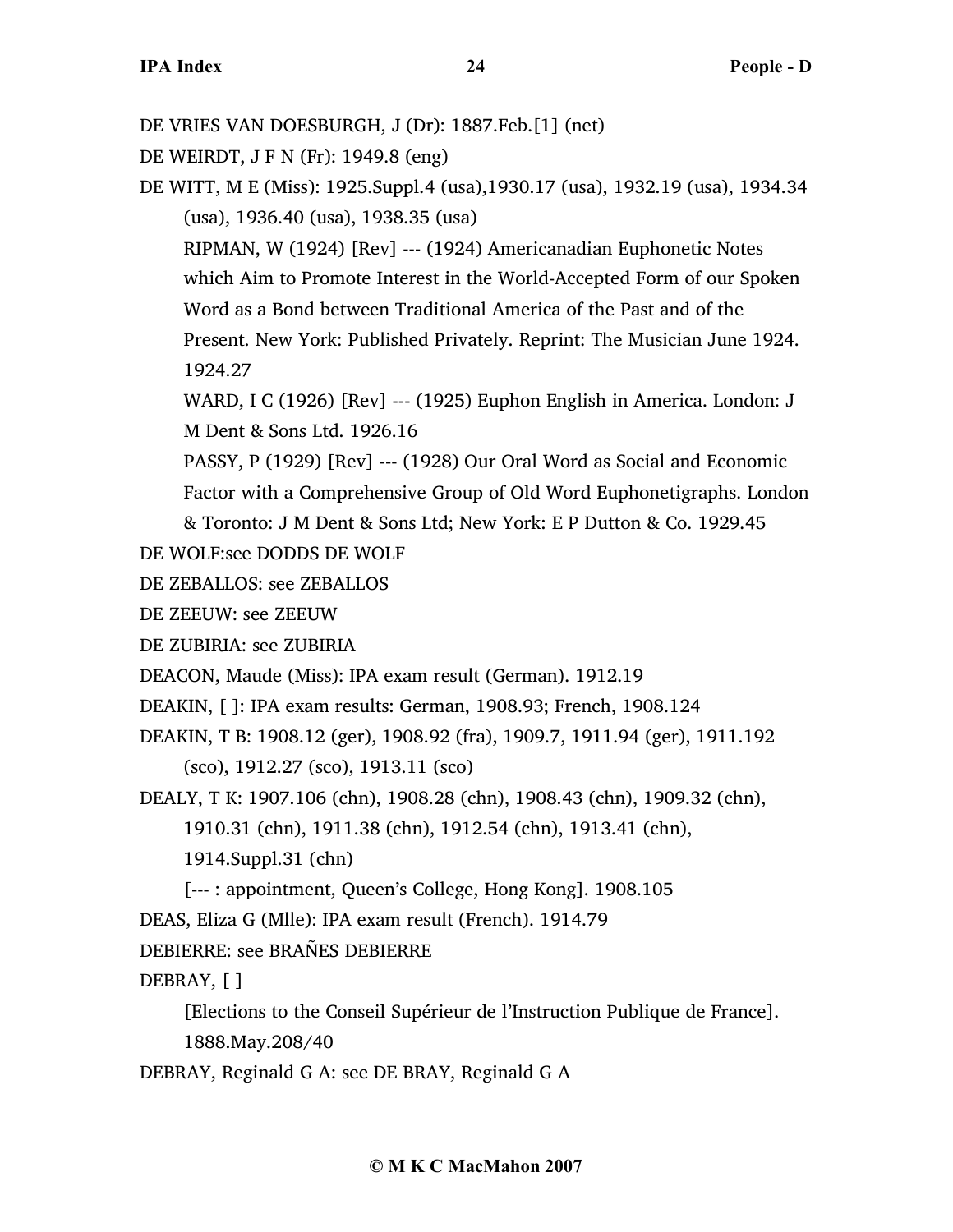DECHEND, Walter von: 1903.82 (aus), 1904.20 (aus), 1905.21 (aus), 1906.25 (aus), 1907.28 (aus), 1908.29 (aus), 1909.32 (aus), 1910.31 (aus), 1911.39 (aus), 1912.55 (aus), 1913.42 (aus), 1914.Suppl.32 (aus) --- (1903) In Australien. 1903.104 --- (1907) Unsere Zeitschrift [=contents]. 1907.46-48 DECKER: see DE DECKER

DECUIT, [ ]

PASSY, P (1903) [Spec] Patois corse de Pila-Pilate, près Ajaccio StJ [inf= - -- ]. 1903.112

DEDDE, [ ] (Miss): 1911.163 (fra), 1912.23 (fra), 1913.7 (fra), 1914.Suppl.2 (fra)

DEFERRARI, H (Prof): 1939.58 (usa), 1944.19

DEFODON, [ ]

[Elections to the Conseil Supérieur de l'Instruction Publique de France. See 1888.May.208/40]. 1888.June.255/47

DEFOE, Daniel

PALMER, H E (1938) Daniel Defoe on foreigners' mispronunciations 1938.60

DEGEN, H: 1896.212 (fra), 1897.15 (fra), 1897.94 (swi), 1898.13 (swi), 1899.14 (swi), 1900.janv.15 (swi), 1901.16 (swi), 1901.48

DEGENHARDT  $\sim$  DEGENHART, M (Dr): 1887.Nov.378 (ger), 1888.janv.25/1 (ger), 1889.3 (ger), 1890.4 (ger), 1890.29 (ger), 1891.4 (ger), 1892.42, 1892.3 (ger), 1914.60 (ger)

DEGENHART: see DEGENHARDT ~ DEGENHART

DEHNERT, Ernst: 1899.82 (ger)

DEISTER, J L (Prof): 1904.125 (usa), 1905.18 (usa), 1906.22 (usa), 1907.24

(usa), 1908.25 (usa), 1909.27 (usa), 1909.42 (usa), 1910.26 (usa), 1910.66

(usa), 1911.34 (usa), 1912.49 (usa), 1913.34 (usa), 1914.Suppl.25 (usa)

DEKEYSER, Xavier

LEWIS, J W (1975) [Rev] --- & SCOTT SHELDON, P D (1974) An

Introduction to the Articulation of RP Phonemes. Antwerp & Amsterdam:

De Nederlandsche Boekhandel. 1975.98-101

DEL CANTO: see CANTO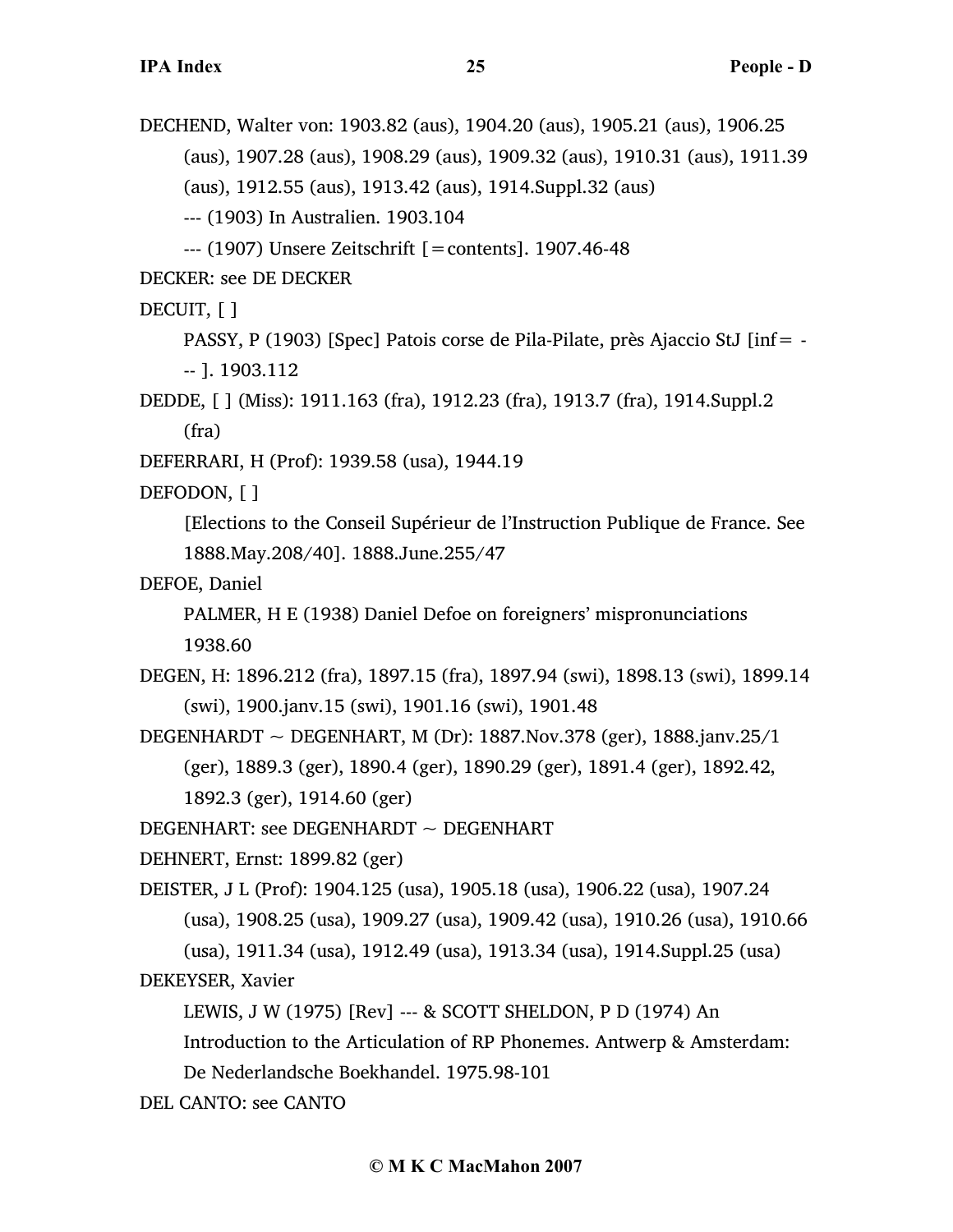DELABORDE, [ ]

[Elections to the Conseil Supérieur de l'Instruction Publique de France]. 1888.May.208/40

DELACK, John B (Dr): 1974.59 (can), 1975.Suppl.3 (can), 1978.Suppl.3 (can) DELACOURCELLE, G C: 1925.Suppl.4 (eng)

DELAGRAVE, Ch: 1892.2 (fra), 1892.58 (fra)

DELAGRAVE [Leipzig], Paris (fra): 1893.2, 1894.2, 1895.2, 1896.2, 1897.15 DELARUE, E (Mlle): 1898.50 (eng), 1899.3 (fra)

 $-$ -- (1898) Enseignement phonétique  $\mathfrak{g}$  = use of phonetic method in teaching French in Cheltenham]. 1898.51

DELÂTRE, [ ] (Mlle): 1905.26 (eng), 1906.6 (eng), 1907.7 (eng), 1907.78

DELATTRE, Pierre C (Prof): 1932.21 (usa), 1932.48, 1934.34 (usa), 1936.39

(usa), 1938.35 (usa), 1945.36 (usa), 1948.16 (usa), 1949.11 (usa),

1952.Suppl.vii (usa), 1954.16 (usa), 1955.Suppl.vii (usa), 1961.Suppl.ix (usa), 1964.16 (usa), [death] 1969.55

--- (1938) Remarques sur l'enseignement de la durée des voyelles françaises [Comm: D Jones]. 1938.66-67

--- (1939) Durée vocalique et consonnes subséquents 1939.41-44

DAVIS, Edwin B (1940) Vowel quantity  $[=$  comparison of vowel-length  $+$ 

/r/ in French, American English and German]. 1940.25-27

--- (1947) Broad transcription for typing in American English [see also DE

ANGULO, Jaime 1945.24-26] [Comm: D Jones]. 1947.27-28

--- , LIBERMANN, Alvin M & COOPER, Franklin S (1951) Vowelles

synthétiques à deux formantes et voyelles cardinales 1951.30-36

GIMSON, A C & PAQUETTE, M G (1969) Pierre Delattre [=obituary and

details of the Pierre Delattre Memorial Fellowship Fund]. 1969.26

MacMAHON, M K C (1983) [Rev] COFFIN, B, ERROLLE, R, SINGER, W & --

- (1982) Phonetic Readings of Songs and arias. 2nd ed. Metuchen, NJ &

London: The Scarecrow Press. 1983.109-111

DELBOSC: see FOUCHÉ-DELBOSC

DELBRIDGE, Arthur (Prof): 1972.92 (aus), 1975.Suppl.2 (aus), 1978.Suppl.2 (aus), 1981.Suppl.2 (aus), 1990.ii.57 (aus), 1994.48 (aus)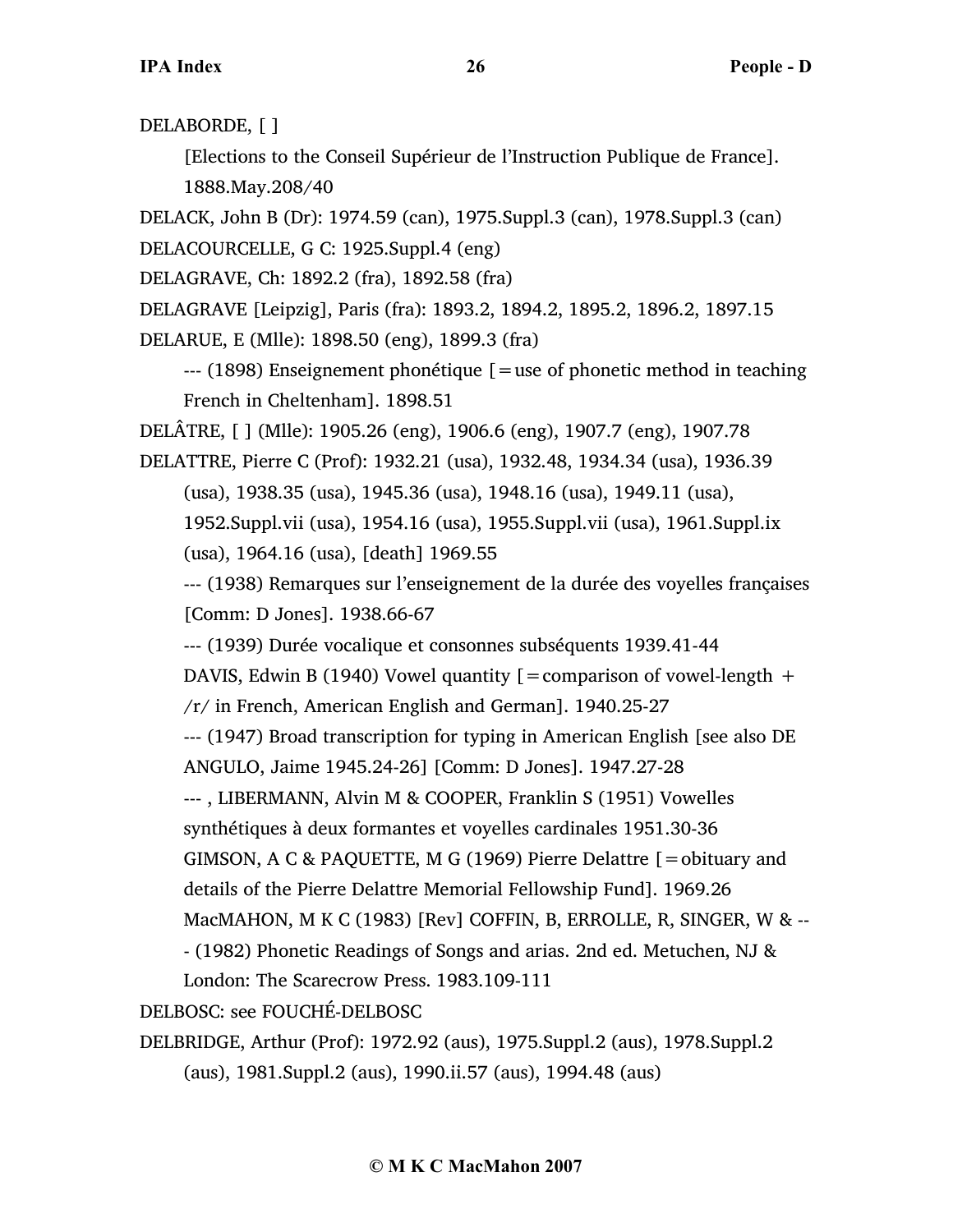GIMSON, A C (1972) Council elections [=results; Council membership from January 1973]. 1972.34 GIMSON, A C (1975) Council decisions  $\mathbf{r} = \cos t$  of JIPA to be raised if necessary; A C GIMSON to retire as Secretary and Editor: J C WELLS to take over; A C GIMSON to remain Treasurer; agreed unanimously]. 1975.2 Council elections  $[=$  results]. 1985.5 (1986) Council (1987). 1986.ifc (1987) Council (1987). 1987.July.ifc (1987) Council (1987). 1987.Dec.ifc (1988) Council (1987). 1988.July.ifc (1988) Council (1987). 1988.Dec.ifc (1988) Council (1987). 1989.July.ifc DELEDDA, Grazia CAMILLI, A (1955) [Spec(Stud)] Italiano. < --- Ricordi di Sardegna. 1955.20 DELGADO, José Matias: 1912.43 (por) DELGADO, Rafael STIRLING, W F (1950) [Spec(Stud)] Español. Transcripción ancha. < --- . 1950.20 DELIVORIAS, Spyros (Mr): 2006 [IPA-Rec] DELL, François NATHAN, Geoffrey S (2004) [Rev--- & ELMEDLAOUI, Mohamed (2002) Syllables in Tashlhiyt Berber and in Moroccan Arabic. Dordrecht & Boston: Kluwer Academic Publishers. 2004.215-217 DELLA COSTA, Diana E: 1998.123 (usa) DELLA ROSA, Luigi (Mr): 1973.104 (ita), 1975.Suppl.9 (ita), 1978.Suppl.10 (ita), 1981.Suppl.10 (ita), 1990.ii.57 (ita), 1994.48 (ita), 1998.123 (ita), 2000.113 (ita), 2005.126 (ita) DELLBEO, Vincent: 1903.23 (ita) DELLIT: see DELLITT  $\sim$  DELLIT DELLITT ~ DELLIT, Otto (Dr): 1905.8 (ger), 1905.66 (ger), 1906.10 (ger), 1906.30 (ger), 1907.12 (ger), 1907.34, 1907.78 (ger), 1908.12 (ger), 1908.43 (ger), 1909.13 (ger), 1910.3 (ger), 1911.20 (ger)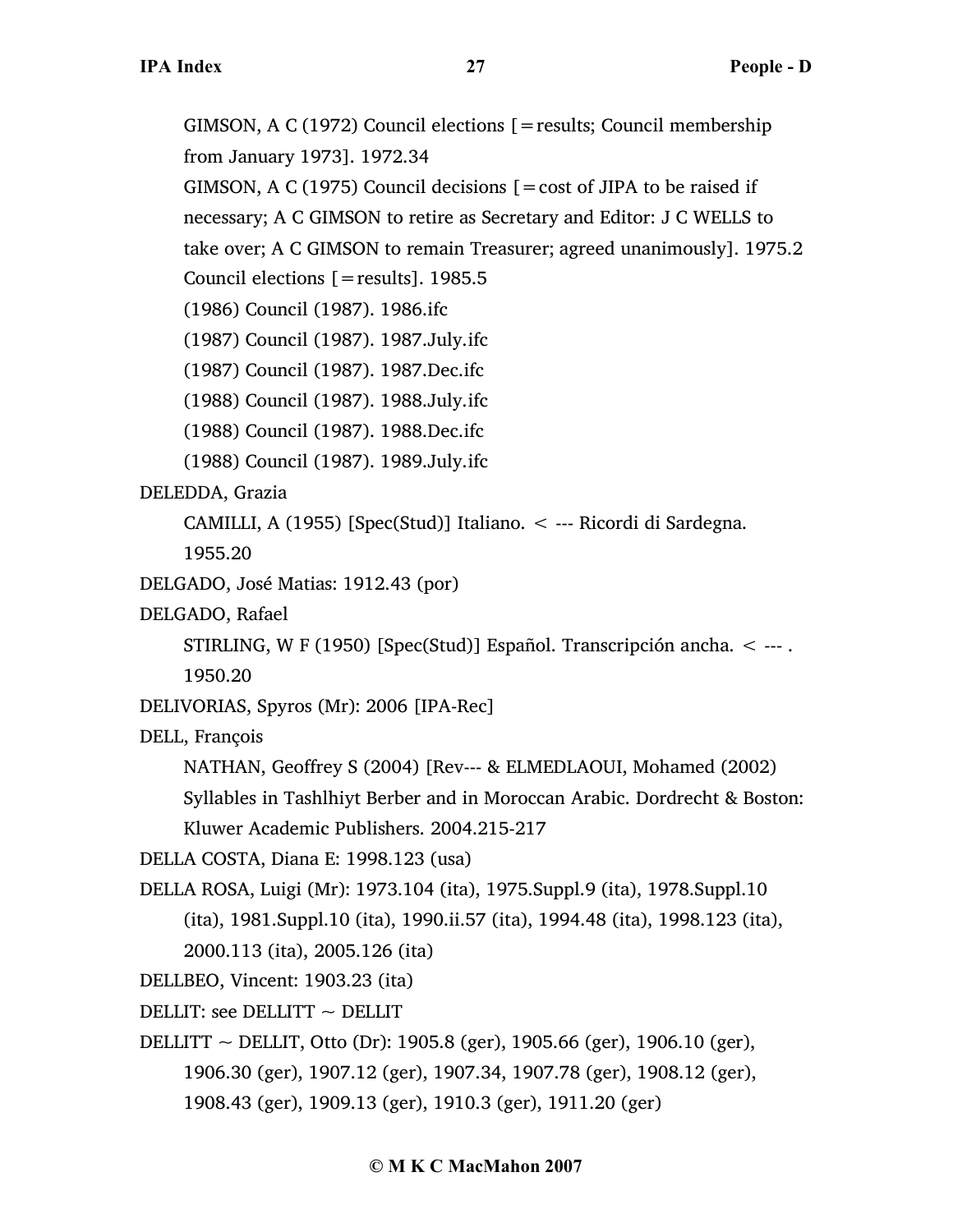- DELLOW, H N: 1904.5 (eng), 1905.5 (eng), 1906.6 (eng), 1907.7 (eng), 1907.78, 1907.90
- DELMER, F S (Prof): 1910.3 (ger), 1911.21 (ger), 1912.35 (ger), 1913.19 (ger), 1914.Suppl.13 (ger)
- DELOBEL, Georges

PASSY, P (1899) [Rev] LAUDENBACH, H, PASSY, P & --- (1899) De la méthode directe dans l'enseignement des langues vivantes. Paris: A Colin. 1899.103

PASSY, P (1909) On progresse  $=$  discussion by G Delobel of the Circular sent to teachers of modern languages on the use of the direct method]. 1909.80

PASSY, P (1910) [Rev] --- (1909) Congrès international des professeurs de langues vivantes, tenu à Paris du 14 au 17 avril 1909: Compte-rendu général. Paris: H Paulin. 1910.45

DELORD, Ph

PASSY, P (1903) [Spec] Nengone [inf= --- ]. Parabole de l'enfant prodigue. 1903.111-112

DELPORTE, Aimé: 1906.121 (bel), 1907.18 (bel), 1907.34 (bel), 1908.18 (bel), 1909.19 (bel), 1910.19 (bel), 1911.27 (bel), 1911.27 (bel), 1912.42 (bel), 1912.119, 1912.135

- DELTEL, Paul A: 1962.20 (fra)
- DELTOUR, M (Mme): 1886.Sept.[4] (fra)
- DEMANT, Th: 1902.113 (eng), 1903.6 (eng), 1904.5 (eng), 1905.5 (eng), 1906.6 (eng), 1906.30, 1907.5 (eng), 1908.5 (eng), 1909.4 (eng), 1910.4 (eng),
	- 1911.11 (eng), 1912.24 (eng), 1913.9 (eng), 1914.Suppl.4 (eng)

DEMENOIS, G (Mlle): 1914.40 (eng)

DEMISSENKO, V: 1914.39 (rus)

DEMOLIN, Didier S J-M (Prof): 1994.48 (bel), 1998.123 (bel), 2000.113 (bel) --- & TESTON, Bernard (1996) Labiodental flaps in Mangbetu [speech of Azanga, near Isiro in northeast Zaïre]. 1996.103-111

(2003-207) Council. 2004.June:prelim matter, 2004.Dec.prelim matter, 2005.June.prelim matter, 2005.Dec.prelim matter, 2006.June.prelim matter, 2006.Dec. prelim matter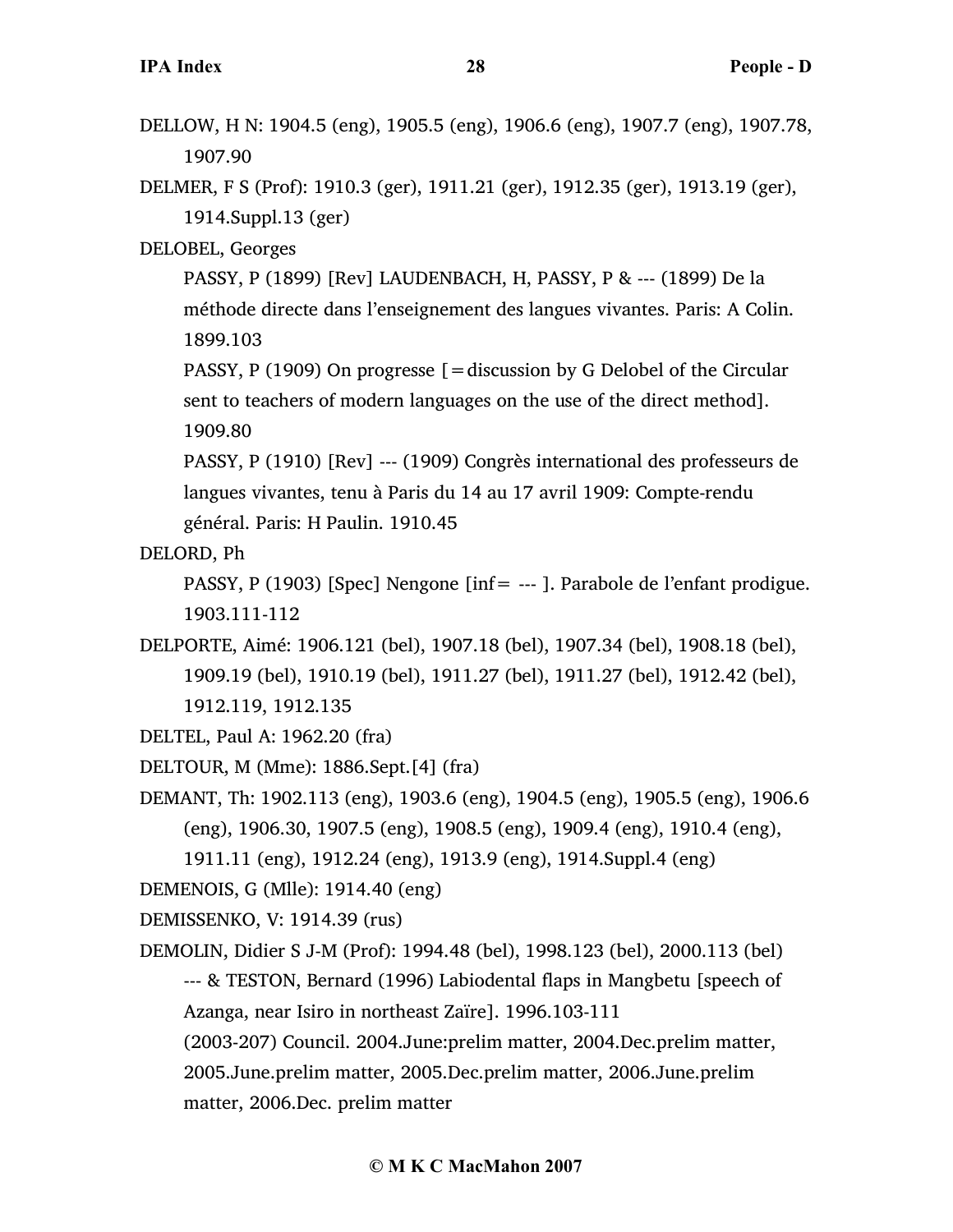--- & SOQUET, Alain (1999) Double articulations in some Mangbutu-Efe languages [Mamvu, Lese, Efe; infs= 4 Efe, 3 Lese]. 1999.143-154 --- , NGONGA-KE-MBEMBE, Hubert & SOQUET, Alain (2002) Phonetic characteristics of an unexploded palatal implosive in Hendo [infs  $= 3$ ] speakers]. 2002.1-15

DEMONGE, G

VINAY, J P (1938) [Spec(Stud)] Français. La fable de Pierre, adapté du conte normand de G Demonge. 1938.49-50

DEMPWOLFF, Otto (Dr)

COPLAND, B D (1938) Notes on the phonetics of Sandawe. 1938.60-64 DEN BERGE: see BERGE

DEN BOER: see VERDUYN DEN BOER

DEN BOUT: see BOUT

DEN HOLLANDER, S P

LEWIS, J W (1975) [Rev] COLLINS, B, --- & RODD, J (1973) Accepted English Pronunciation. Vaassen: Uitgeverij Van Walraven BV. 1975.98-101 DENAIN

PASSY, P (1905) [Spec] Patois de Denain. La souris du fond. 1905.78-80 DENEKEN, E: 1891.121 (ger), 1892.3 (ger), 1892.42, 1892.142, 1893.4 (ger), 1893.42

DENES, P (Dr): 1955.Suppl.iii (eng), 1961.Suppl.iii (eng)

FOURCIN, A J (1965) [Rev] --- & PINSON, E N (1963) The Speech Chain: the Physics and Biology of Spoken Language. New York: Bell Telephone Laboratories. 1965.30-31

WHITESIDE, Sandra P (1993) [Rev] --- & PINSON, Elliot N (1993) The Speech Chain: the physics and biology of spoken language. 2nd ed. Oxford: W H Freeman and Company. 1993.98-101

DENFFER, [ ] (Mlle): 1897.50 (fra)

DENGI, Saffet

--- (1937) [Spec] Turkish [Istanbul]. NWS. 1937.45-46

DENNING, Keith (Prof): 1990.ii.57 (usa), 1994.48 (usa), 1998.123 (usa)

DENNIS: see FORBES DENNIS

DENT, Hilary F: 1998.123 (eng)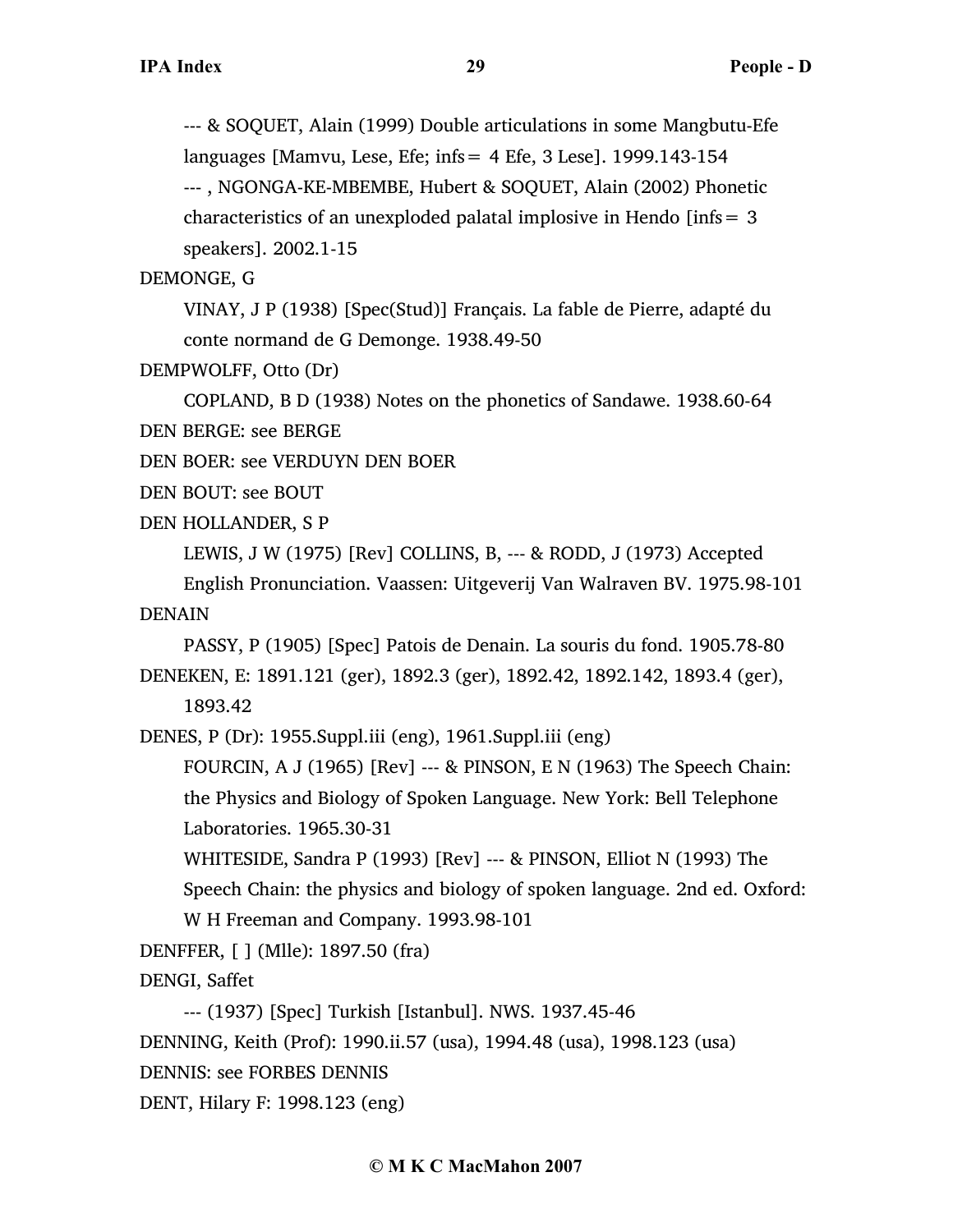- DENT, J: 1891.4 (eng), 1892.2 (eng), 1893.3 (eng), 1893.42
- DENTON, Jeannette Marshall (Dr): 2000.114 (usa)
- DEODATO, Giovanni (Prof): 1900.126 (ita), 1901.17 (ita), 1902.15 (ita),
	- 1902.52
- DER PLOEG: see VAN DER PLOEG
- DER WARTH: see WARTH
- DER WEEGEN: see VAN DER WEEGEN
- DER WILLIGEN: see VAN DER WILLIGEN
- DEREMBOURG, H: 1902.53 (fra), 1903.1 (fra), 1904.1 (fra), 1905.1 (fra), 1906.1 (fra), 1906.30 (fra), 1907.1 (fra), 1908.1 (fra), [death] 1908.64 [death]. 1908.84
- DERFLER, F: 1895.8 (auh)
- DERUNGS, J B: 1896.84 (ita), 1897.27 (ita), 1897.143 (swi), 1898.13 (swi), 1898.150 (swi), 1899.14 (swi), 1899.34 (swi), 1899.66 (swi), 1900.janv.15 (swi), 1900.69 (swi), 1900.126 (swi), 1901.16 (swi), 1902.14 (swi), 1903.14 (swi), 1904.12 (swi), 1904.106 (swi), 1905.12 (swi), 1906.15 (swi), 1907.17 (swi), 1908.18 (swi), 1909.19 (swi), 1910.19 (swi), 1911.27 (swi), 1911.95 (swi), 1912.42 (swi), 1913.26 (swi), 1914.Suppl.17 (swi), 1925.Suppl.4 (swi), 1930.15 (swi), 1932.17 (swi), 1934.32 (swi), 1936.38 (swi), 1938.33 (swi), [death] 1943.29

[--- : marriage to Mlle Berthe Graf de Rafz]. 1911.78

DERWING, Bruce L (Dr): 1994.48 (can), 1998.123 (can)

DES GACHONS, Jacques

[Spec(Stud)] Français. < --- Grave accident < Sur pieds. 1932.84

COUSTENOBLE, H N (1933) [Spec(Stud)] Français. < --- Sur pieds (suite). 1933.13

DESAI, Jamshedji M: 1913.64 (ind), 1914.Suppl.30 (ind)

DESAI, Motilal Amulakhrai: 1913.64 (ind), 1914.Suppl.30 (ind)

DESARAM: see DE SARAM

DESCHAMPS, G

```
[Spec(Stud)] Français. La caverne de Mélidhoni (Épisode de la guerre de
Grèce) < --- ] 1897.138
```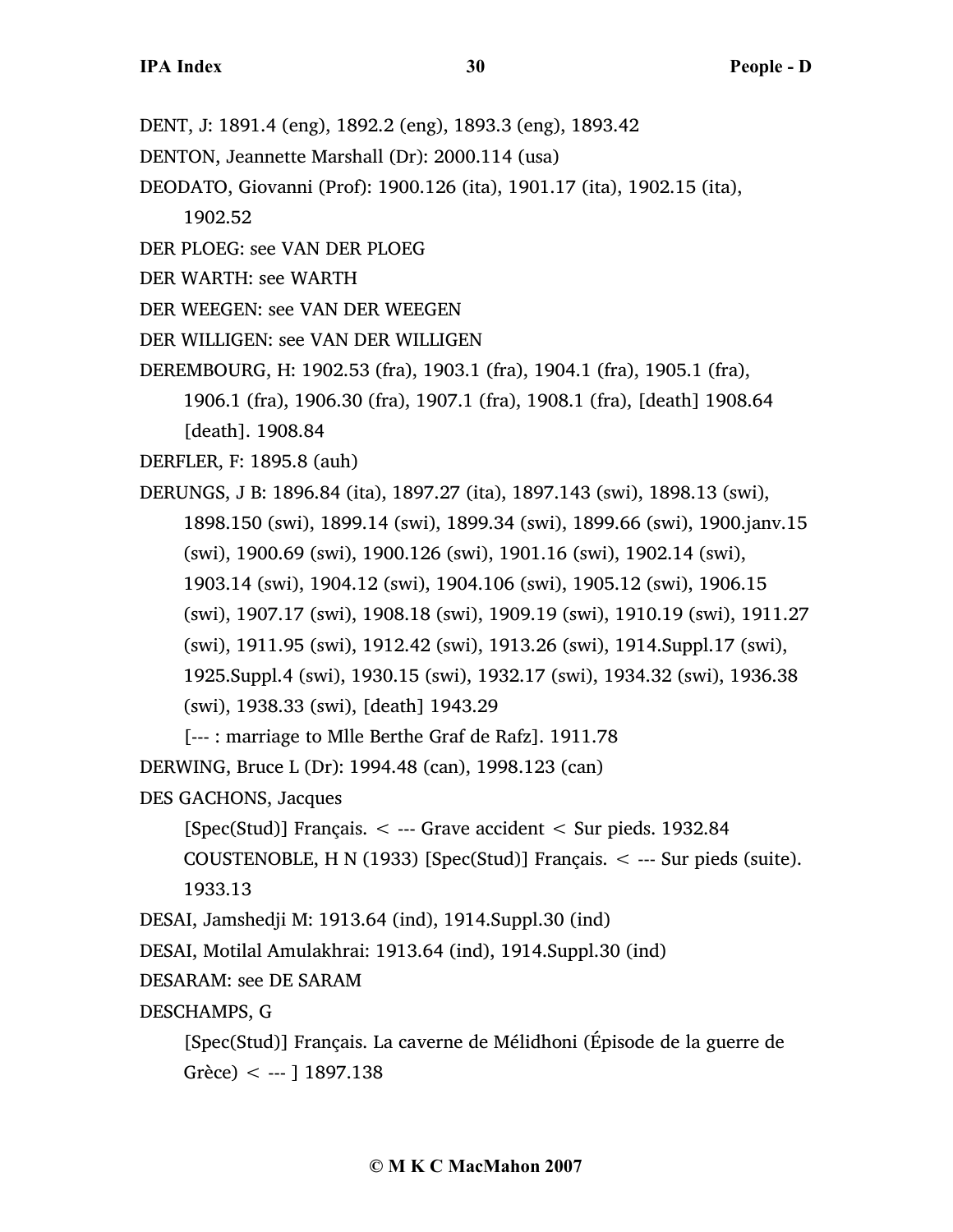DESEWU, P M: 1950.22 (eng), 1951.51 (goc), 1952.Suppl.x (goc), 1953.45 (bto), 1955.23 (bto), 1955.Suppl.xi (bto), 1957.43 (gha), 1961.Suppl.ix (gha) DESIDERIO DE MIRANDE, [ ] (Maj): 1912.117 (por), 1913.27 (por),

1914.Suppl.18 (por)

DESKAU, [ ]: 1891.4 (ger), 1892.3 (ger), 1893.4 (ger), 1894.4 (ger), 1895.5 (ger), 1895.32, 1896.6 (ger), 1896.35

DESNJANŚKYJ, Ivan

MATTHEWS, W K (1956) [Spec] Ukrainian [from Poltavščina; inf= --- ]. 1956.36-37

DESROCHES, M: 1964.15 (can)

DETERDING, David (Dr): 1994.48 (sin), 1998.123 (sin), 2000.114 (sin),

2005.127 (sin)

 $-$ -- (1994) The intonation of Singapore English [inf= 3 female Chinese speakers]. 1994.61-72

--- (1997) The formants of monophthong vowels in Standard British English pronunciation [infs= 5 males, 5 females]. 1997.47-55

--- (2002) [Rev] ROACH, Peter (2001). Phonetics. Oxford: Oxford University Press. 2002.223-224

--- (2002) [Rev] ROCA, Iggy & JOHNSON, Wyn (1999). A Course in Phonology. Oxford: Blackwell. 2002.233-236

--- (2003) [Rev] SHOCKEY, Linda (2003). Sound Patterns of Spoken English. Oxford: Blackwell. 2003.252-254

--- (2004) [Rev] KUIPER, Koenraad & ALLAN, W Scott (2003). An

Introduction to the English Language: Word, Sound and Sentence. 2nd ed. Basingstoke: Palgrave Macmillan. 2004.217-220

--- (2005) [Rev] HARDCASTLE, William J & BECK, Janet Mackenzie (eds) (2005). A Figure of Speech: A festschrift for John Laver. Mahwah, NJ: Lawrence Erlbaum Associates. 2005.239-242

--- (2006) The North Wind versus a Wolf: short texts for the description and measurement of English pronunciation. 2006.187-196

DETTER, [ ]

NADER, E (1894) Reform in Österreich [=work of --- ... ]. 1894.116-117 DESVÉ, D E: 1905.121 (fra)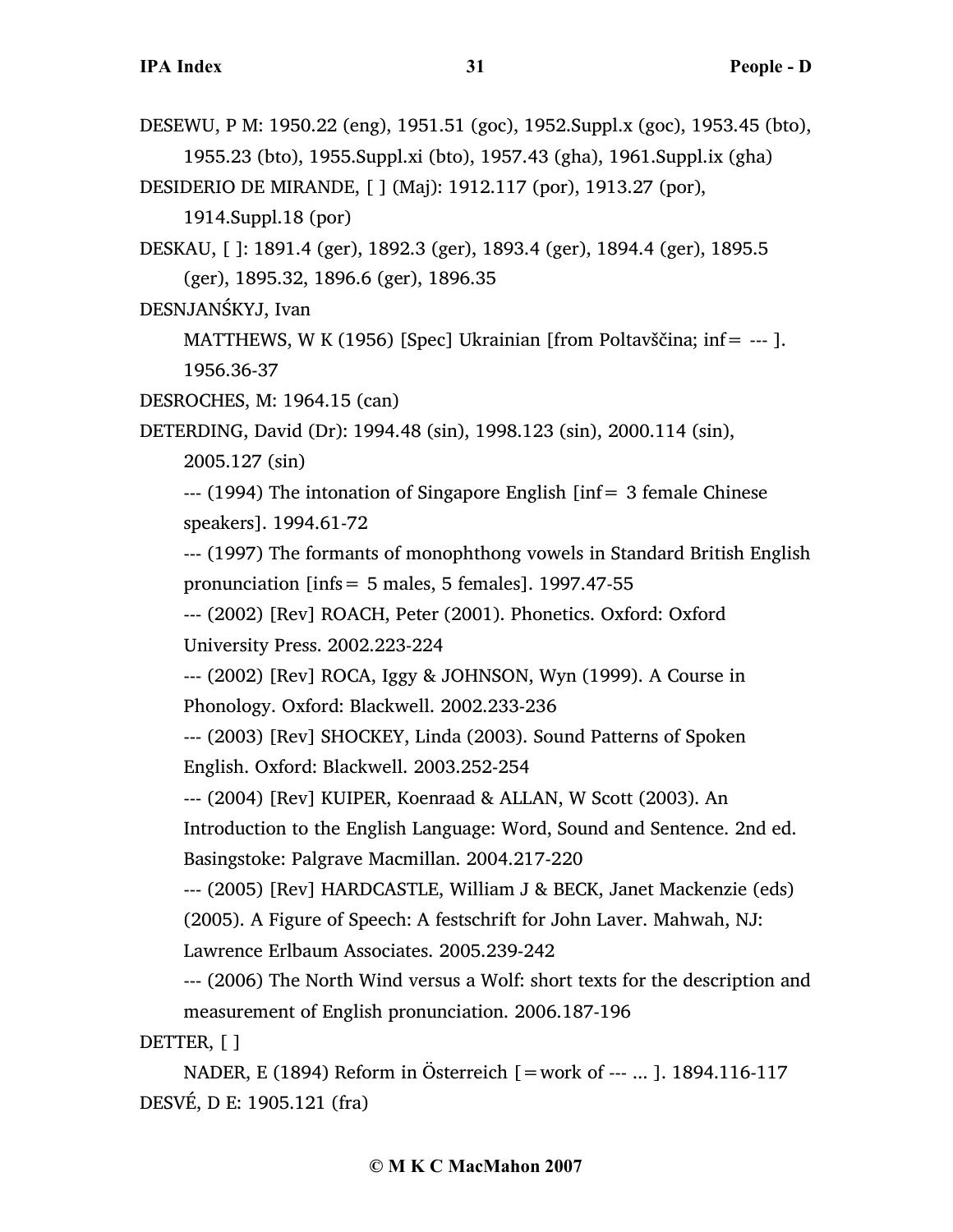DESVIGNES, [ ]: 1888.June.249/41 (fra), 1889.3 (fra) DETHLOFF, R D: 1955.48 (eng), 1955.Suppl.iii (eng) DEUBNER, [ ]: 1887.Dec.405 (ger), 1888.janv.25/1 (ger), 1889.3 (ger), 1889.45 DEUFEL, Marie (Frl): 1908.61 (ger), 1909.13 (ger), 1910.3 (ger), 1911.21 (ger), 1912.35 (ger), 1913.19 (ger), 1913.111 DEUSNER, T: 1955.48 (usa), 1955.Suppl.viii (usa) D'EUGENIO, Antonio (Dr): 1975.48 (ita), 1975.Suppl.9 (ita), 1978.Suppl.10 (ita), 1981.Suppl.10 (ita), 1990.ii.57 (ita) DEUTSCH, [ ] (Frl): 1895.30 (ger), 1895.76 (ger), 1896.6 (ger), 1896.35, 1897.50 (ger), 1898.7 (ger), 1899.7 (ger), 1899.35, 1900.janv.9 (ger), 1901.9 (ger), 1901.47, 1902.9 (ger), 1903.9 (ger), 1903.48 DEUTSCH, W (Mlle): 1897.178 (auh), 1898.12 (auh), 1898.90 (auh), 1899.13 (auh), 1900.janv.14 (auh), 1902.févr-mars.19 DEUTSCHBEIN, M WARD, I C (1926) [Rev] --- , MUTSCHMANN, H & EICKER, H (1926) Handbuch der englischen Grammatik. Leipzig: Quelle & Meyer. 1926.17 DEVII: see SIITAA DEVII DEVILLERS, B [Publications Exchanged]. 1888.May.207/39 DEVILLIERS, W P: 1908.42 (bel), 1909.19 (bel), 1909.73 DEVONSHIRE, M G (Miss): 1913.87 (eng), 1914.Suppl.6 (eng) DEVOT, [ ]: 1914.39 (fra) DEVRIENT, [ ] (Mlle): 1902.145 (fra), 1903.3 (fra), 1904.3 (fra), 1904.59 DEW, Andrea ROACH, Peter, ROACH, Helen, --- , ROWLANDS, Paul (1990) Phonetic analysis and the automatic segmentation and labeling of speech sounds. 1990.July.15-21

DEWE, C D E: 1906.6 (eng), 1907.7 (eng), 1908.7 (eng), 1909.7 (eng)

DEWEY, G: 1925.Suppl.4 (usa), 1930.17 (usa), 1932.19 (usa), 1934.34 (usa), 1936.40 (usa)

```
DEWEY, Melvil (Dr): 1887.Sept.315 (usa), 1913.151 (usa), 1914.Suppl.23 (usa)
DEWITT: see DE WITT
```
DHRANGADHRA, H H The Maharaja of: 1960.38 (ind), 1961.Suppl.xiii (ind)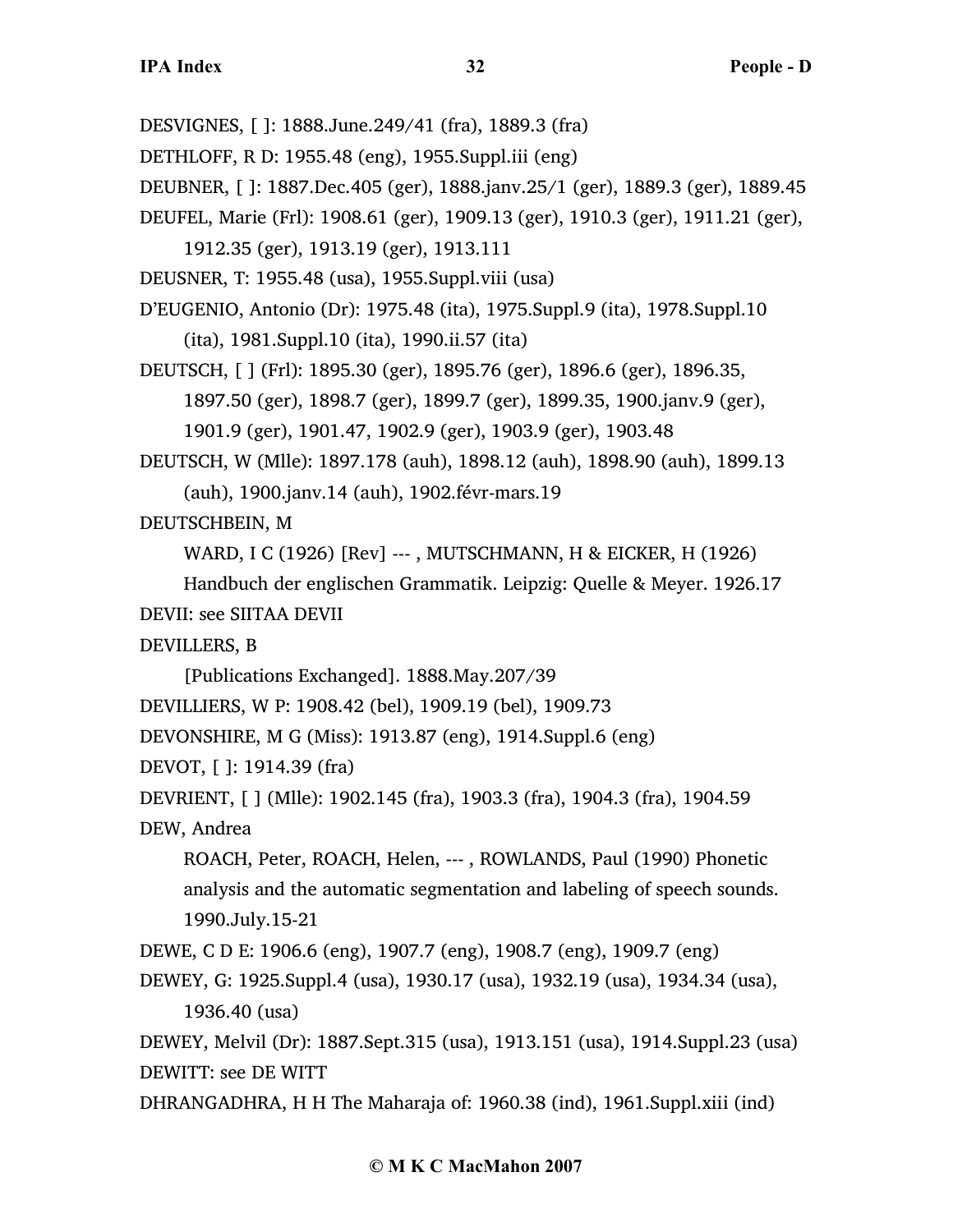DHRANGADHARA, Maharaja Sriraj Meghrajji Jhallaran (H H): 1998.123 (ind),

2000.114 (ind), 2005.126 (ind)

DI CARLO: see SCOTTO DI CARLO

DI CRISTO, Albert: 1998.123 (fra)

DI STEFANO, G (Prof): 1957.27 (ita)

DIANA, Alain: 1994.48 (fra), 1998.123 (fra)

DIANA, Pasquale (Dr): 1959.48 (ita), 1961.Suppl.vii (ita), 1963.21 (ita), 1968.23 O'CONNOR, J D (1963) [Rev] --- (1962) A Practical Handbook of English Pronunciation. Naples: Loffredo. 1963.37-38

DIANA, Sergi: 1981.Suppl.10 (ita), 1990.ii.57, 1994.48

DIANU, J N: 1897.75 (rum), 1898.20 (rum), 1899.20 (rum), 1899.36

DIAZ, Luisa: 1914.Suppl.28 (chl)

DIAZ-RUBIO, Manuel M: 1892.105 (spa), 1893.8 (spa), 1894.9 (spa), 1894.27

DICK, J B G: 1905.5 (sco), 1906.6 (sco), 1907.7 (sco), 1908.7 (sco), 1909.7 (sco)

DICK, W (Dr): 1895.30 (ger), 1896.6 (ger), 1897.20 (ger), 1898.7 (ger), 1899.7

(ger), 1899.35, 1900.janv.9 (ger), 1901.9 (ger), 1902.9 (ger)

DICKENS, Charles

WARD, I C (1925) [Spec(Stud)] English. < --- David Copperfield, Early Recollections. 1925.Textes pour nos élèves 6.Suppl.juil-sept.ii-iii JONES, D (1930) [Spec(Stud)] English. Narrow transcription. 1930.67-68 [Spec(Stud)] English (Southern British). Broad transcription. 1941.40-41 [Spec(Stud)] English (Southern British). Broad transcription. 1944.8

DICKENS, K J: 1932.47 (goc), 1934.39 (goc), 1936.43 (goc), 1938.39 (goc),

1944.12 (goc), 1946.11 (goc), 1949.14 (goc), 1951.27 (eng), 1952.Suppl.iii (eng), 1954.16 (eng), 1955.Suppl.iii (eng), 1957.43 (eng), 1961.Suppl.iii (eng)

 $-$ --- (1932) The symbol  $\mathcal{E}$  [=its usefulness in teaching English in West Africa]. 1932.81

DICKIE, H: 1913.66 (wal), 1914.Suppl.6 (wal)

DICKINSON, D M (Miss): 1951.26 (eng), 1952.Suppl.iii (eng), 1953.45

DICKMANN, [ ]: 1893.58 (ger), 1894.4 (ger), 1894.26

DICKMANN, O E A (Dr): 1898.7 (ger), 1899.7 (ger)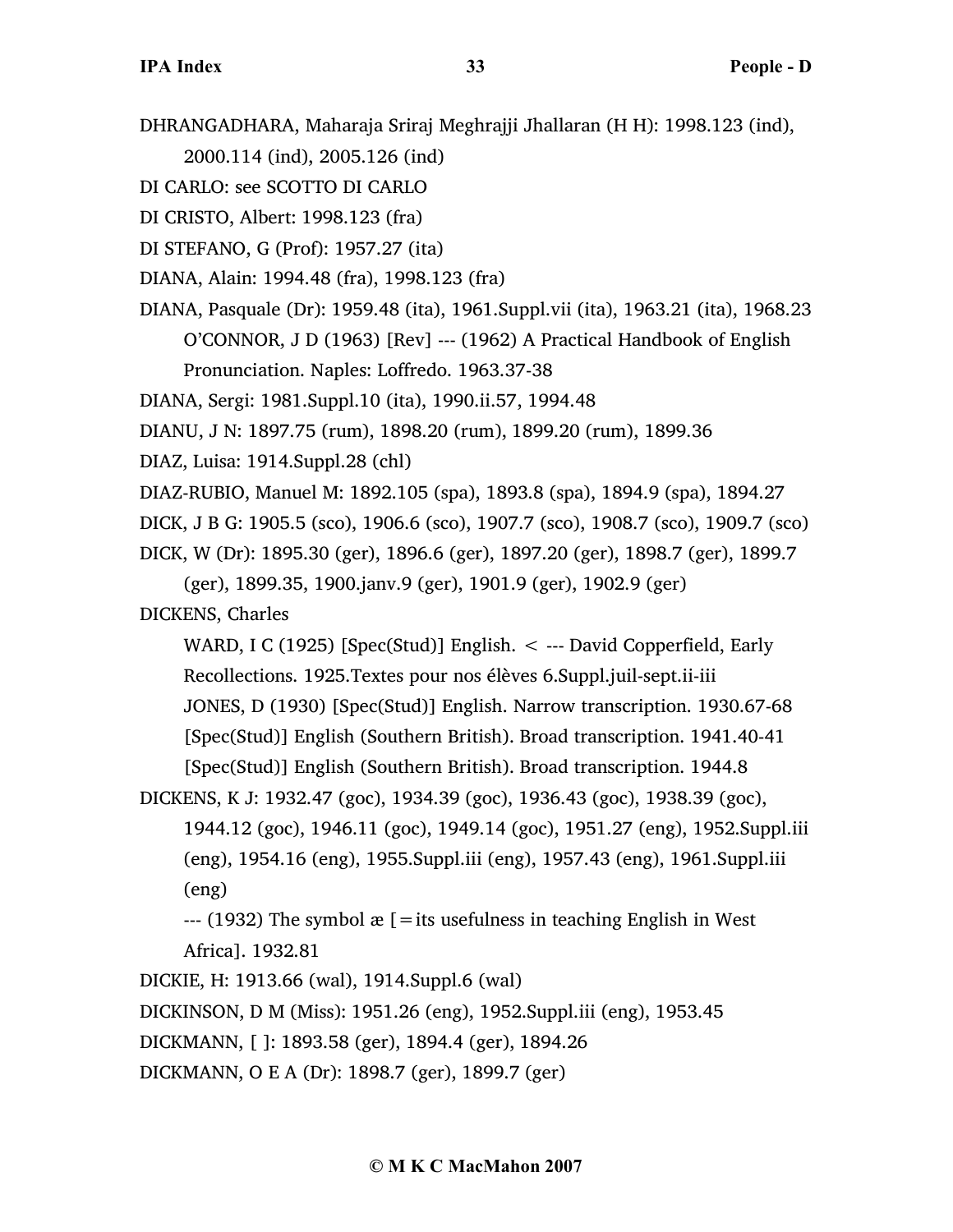DICKSON, B Craig (Mr): 1994.48 (can), 1998.123 (can), 2000.114 (can), 2005.125 (can)

BALL, M, ESLING, J H & --- (1995) The VoQS system for the transcription of voice quality. 1995.71-80

--- & ESLING, John. Obituary. Dr Henry J Warkentyne. 1997.91-92

DICKSON, Bell W (Miss): 1910.143 (sco), 1911.14 (sco), 1912.27 (sco)

- DICKSON, G: 1888.April.169/25 (can), 1889.1 (can), 1890.1 (can), 1890.49
- DICKSON, J E: 1894.85 (can), 1895.15 (can), 1895.33
- DIEBELS, Fr: 1897.109 (ger), 1898.7 (ger), 1898.35
- DIECKHOFF, Elisa (Frl): 1896.167 (ger), 1897.20 (ger), 1897.51, 1898.7 (ger), 1898.66 (eng)
- DIECKOW, Fritz: 1899.34 (ger), 1899.83, 1900.janv.9 (ger), 1900.févr-mars.19, 1901.9 (ger), 1901.30
- DIEGO: see SAN DIEGO
- DIEHL, [ ] (Dr): 1896.148 (ger), 1897.20 (ger), 1897.51, 1897.109 (ger), 1898.7 (ger), 1898.35
- DIENHART, John M

WELLS, J C (1981) [Rev] BAUER, L, --- , HARTVIGSON, H H & JAKOBSEN,

L K (1980) American English Pronunciation; Supplement: Comparison with Danish. Copenhagen: Gyldendal. 1981.85-86

DIENINGHOFF, J: 1902.9 (ger), 1903.9 (ger), 1904.8 (ger), 1904.60, 1904.126 DIENSBERG, Bernhard (Prof): 1981.41 (brd), 1981.Suppl.6 (brd), 1990.ii.57

(ger), 1994.48 (ger)

DIENSTBACH, L (Frl): 1894.85 (ger), 1895.5 (ger), 1895.32

DIENSTBACH, Wilh: 1894.114 (ger), 1895.31 (ger), 1896.34 (ger), 1897.20 (ger), 1897.51

DIÉNY, E (M $\text{lle} \sim \text{Mme}$ ): 1886.Oct.[3] (fra), 1887.Feb.[1] (fra), 1888.janv.25/1 (fra), 1889.3 (fra)

PASSY, P (1886) [Editorial: ... phonetic notation in schools, Paris, by Mlles Gelot and Martineau, Mlle Diény at École Sévigné 1886.Oct.[1]

DIESCH, Karl (Dr): 1905.134 (ger), 1906.3 (fra), 1906.54 (ger), 1907.12 (ger), 1907.55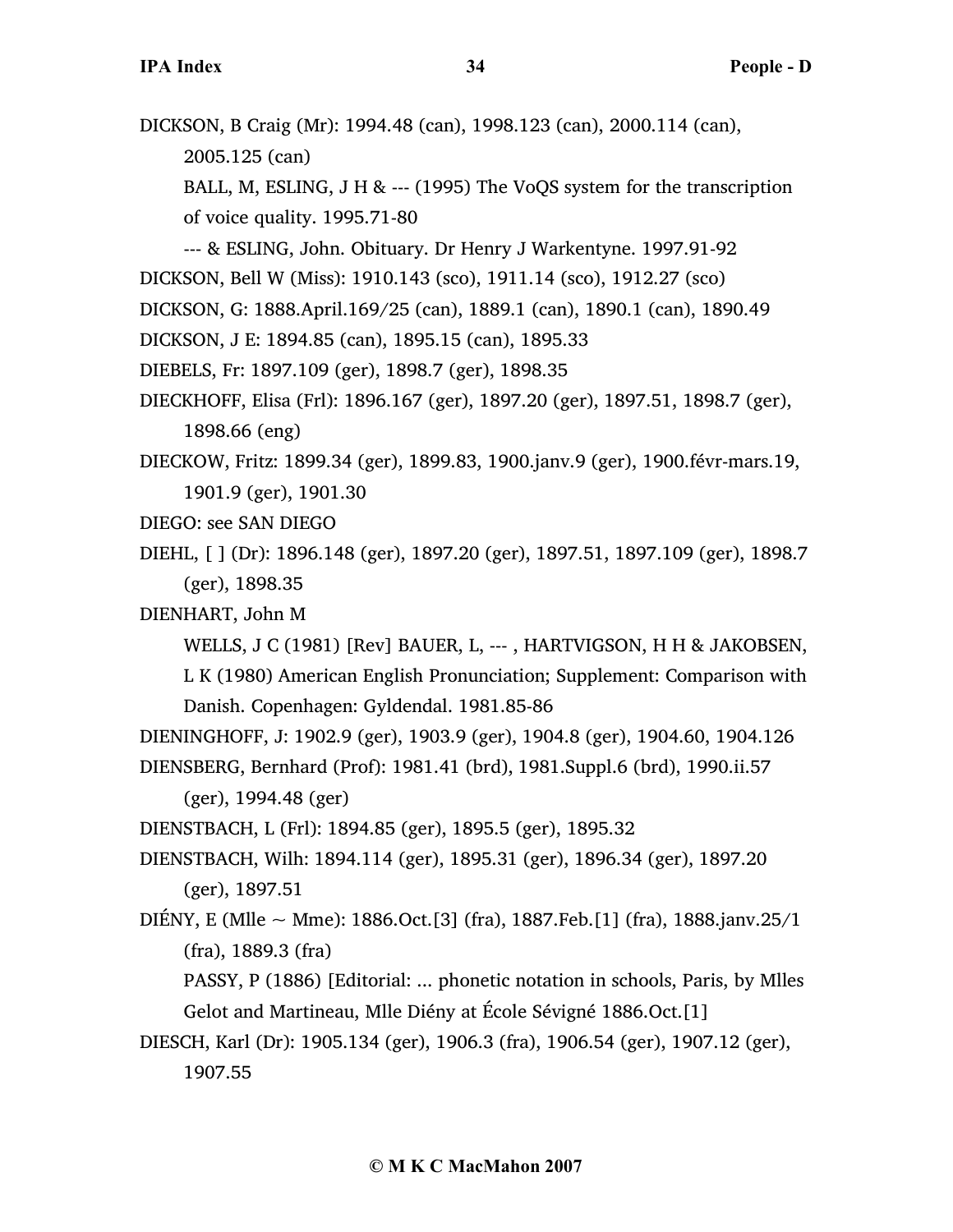DIESNER, [ ] (Frl): 1897.93 (ger), 1898.7 (ger), 1899.8 (ger), 1900.janv.9 (ger), 1901.9 (ger)

DIETERLE, Hans ~ D: 1889.73 (ger), 1890.4 (ger), 1891.4 (ger), 1891.30

DIETH, Eugen (Prof): 1935.58 (swi), 1936.38 (swi), 1938.33 (swi), 1949.10

(swi), 1952.Suppl.i (swi), 1955.Suppl.i (swi)

 $-$ -- $(1940)$  Representation of English  $\Lambda$  and æ. 1940.49

--- (1947) [Spec] Züritütsch. Swiss dialect of Zurich (Züri). NWS. 1947.11-

12

[Result of election to fill vacancies on the Council]. 1949.6-7

TRIM, J L M (1951) [Rev] --- (1950) Vademecum der Phonetik.

Phonetische Grundlagen für das wissenschaftliche und praktische Studium der Sprachen. Bern: A Francke. 1951.18-19

[Council proposals and decisions: PARMENTER, C E as Vice-President;

council vacancies:suggested names: W Jassem, G Faure; honorary members: suggested names: R Jakobson, B Malmberg, A Sommerfelt; Examination in English Phonetics; alphabet]. 1951.48-50

SCHUBIGER, M (1956) Eugen Dieth [=obituary]. 1956.30

- DIETRICH, [ ]: 1888.Dec.489/89 (ger), 1889.3 (ger), 1890.4 (ger), 1891.4 (ger), 1891.30
- DIETRICH, [ ] (Miss): 1909.7 (eng), 1910.7 (eng), 1910.66 (eng), 1911.14 (eng), 1912.27 (eng)
- DIETRICH, Adolf (Dr): 1898.12 (auh), 1899.13 (auh), 1899.34, 1899.130 (auh), 1900.janv.14 (auh), 1900.févr-mars.19, 1901.15 (auh), 1901.48, 1902.13 (auh), 1903.13 (auh), 1904.11 (auh), 1905.11 (auh), 1906.14 (auh), 1907.16 (auh), 1908.17 (auh), 1909.17 (auh), 1910.18 (auh), 1911.25 (auh), 1912.40 (auh), 1913.24 (auh), 1913.88 (auh), 1914.Suppl.16 (auh)
- DIETRICH, Gerhard (Prof): 1928.84 (ger), 1930.14 (ger), 1932.16 (ger), 1934.31 (ger), 1936.37 (ger), 1938.33 (ger), 1949.10 (ddr), 1952.Suppl.i (ddr), 1955.Suppl.i (ddr), 1961.Suppl.i (ddr), 1972.Suppl.4 (ddr), 1975.Suppl.6 (ddr), 1978.Suppl.6 (ddr)

[---: appointment, London]. 1927.44

--- (1927) [Spec(Stud)] Deutsch. < MÜNCHHAUSEN, H K F von Abenteuer des Barons von Münchhausen. 1927.51-52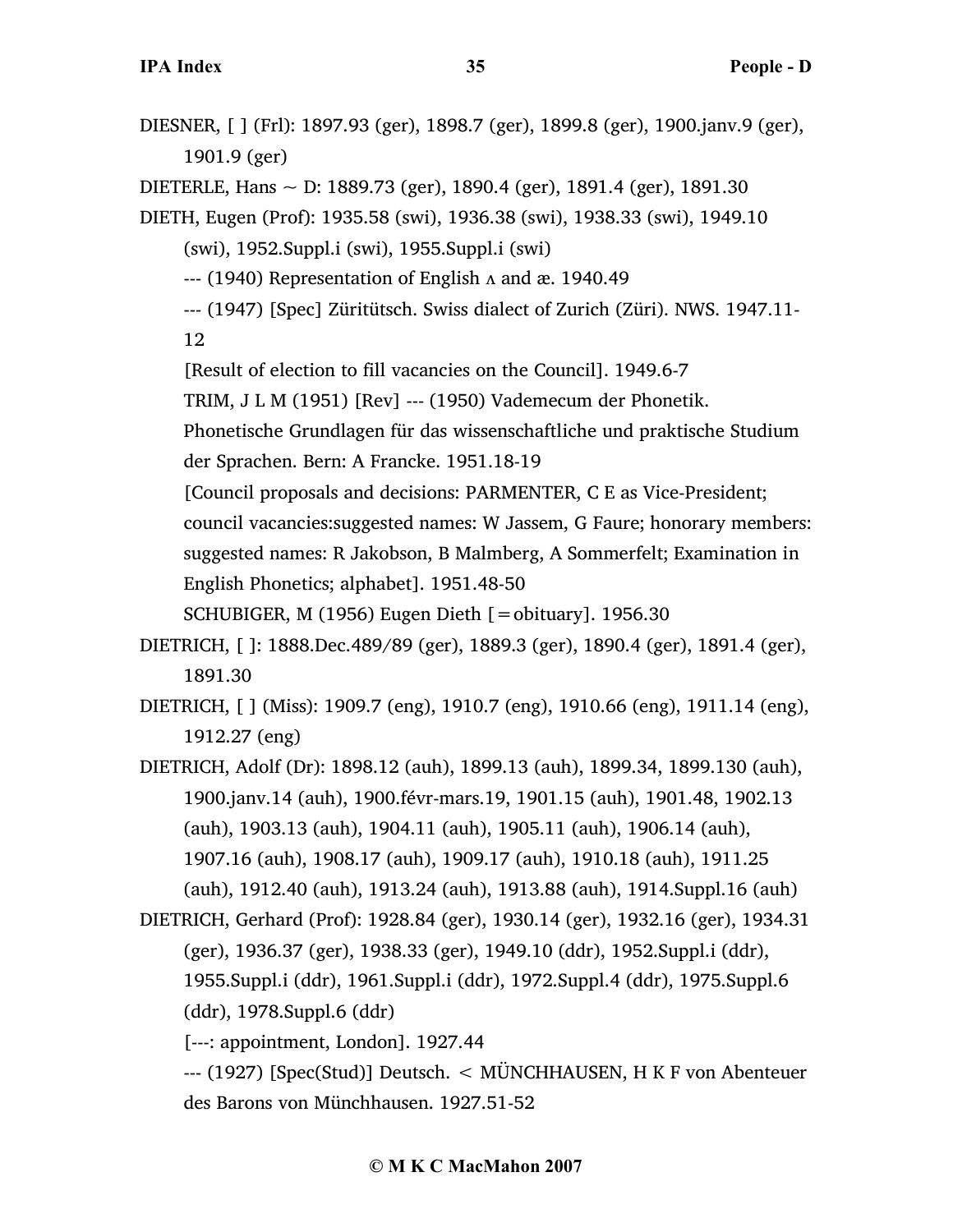--- (1928) [Rev] PALMER, H E & BLANDORD, F G (1927) Everyday

Sentences in Spoken English, with Phonetic Transcription and Intonation Marks (for the Use of Foreign Students). Cambridge: W Heffer & Sons Ltd. 1928.5-6

--- (1928) [Spec(Stud)] Deutsch. < ZEDELIUS, T Geleite, die draußen sind! 1928.43-44

--- (1928) [Spec(Stud)] Deutsch. 1928.59-60

--- (1928) [Rev] MENZERATH, P & EVERTZ, E (1928) Atem und Lautdauer. Repr: Teuthonista Jahrg 4, Heft 2, Januar & Heft 3/4 Mai 1928. Bonn: Fritz Kopp Verlag. 1928.71-72

--- (1929) Stand der Verbreitung unserer Lautschrift im deutschen Schulwesen  $[=(i)]$  the Prussian Ministerium für Wissenschaft, Kunst und Volksbildung should be encouraged to adopt IPA notation as standard in Prussian high schools (ii) IPA notation should be extended]. 1929.3-4 ] --- (1929) [Spec(Stud)] Deutsch. Beim Zahnarzt < BRÜGGEMANN, K. 1929.22-23

--- (1929) [Spec(Stud)] Deutsch. Etwas zum Schnellsprechen. 1929.51

--- (1930) [Spec(Stud)] Deutsch. Ostern < JAKOBI, B. 1930.55-56

[---: appointment, Hannover]. 1931.28

--- (1931) [Spec(Stud)] Deutsch. < LÖBER, E Im Hamburger Hafen. 1931.30-31

[---: award of doctorate, Jena]. 1931.9

--- (1932) Das Wort als phonetische Einheit. 1932.31-33

--- (1932) [Rev] MUTSCHMANN, H (1930) Praktische Phonetik des Englischen. Einführung in ihre Theorie und Praxis. Leipzig: Quelle & Meyer. 1932.55-56

--- (1932) Nachtrag zu "Das Wort als phonetische Einheit". 1932.61-62 [Election results]. 1933.17-18

DAVIS, Edwin B (1933) Notes on English and Italian  $\mathbf{r} = \mathbf{comments}$  on review of D Jones' Outline of English Phonetics,3rd ed, review of H Mutschmann's Praktische Phonetik des Englischen, A Camilli's transcription of Italian, 1932.53-54, 66-67]. 1933.38-40. Corr: 1933.82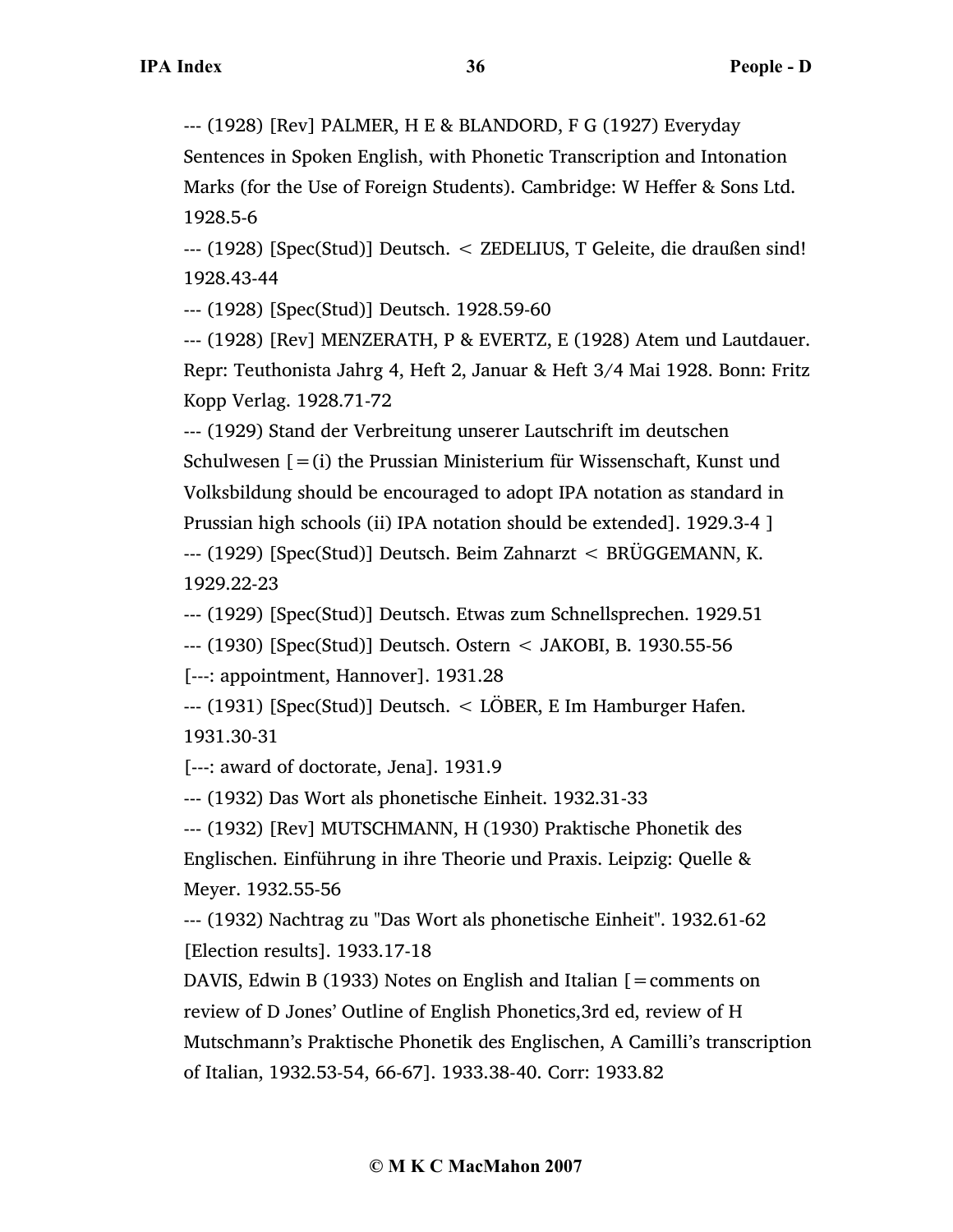--- (1933) Erwiderung auf "Bemerkungen zum Englischen" [=DAVIS, E B 1933.39]. 1933.58

Avis de nos conseillers [=Alphabet: retroflexed central vowel; labial-velar stops]. 1934.25-27

[Election results]. 1935.19-20

[Election results]. 1937.janv-mars.81-82

Avis de nos conseillers. 1937.38-44

[Election results]. 1939.17,37

[Result of election to fill vacancies on the Council]. 1949.6-7

[Council proposals and decisions: PARMENTER, C E as Vice-President;

council vacancies:suggested names: W Jassem, G Faure; honorary members:

suggested names: R Jakobson, B Malmberg, A Sommerfelt; Examination in English Phonetics; alphabet]. 1951.48-50

TRIM, J L M (1952) [Rev] --- (1951) Die ersten sieben Wochen Englisch.

Ein Hilfsbuch für den Lehrer zur Einführung in die Phonetik des Englischen und in die Methodik des Anfangsunterrichts. Braunschweig: Georg

Westermann Verlag. 1952.13-14

[---: appointment, Halle]. 1954.38

--- (1956) A plea for the use of two length-marks and for the indication of stress-groups, word-groups, intonation-groups, and pauses in phonetic transcriptions of educated Southern English. 1956.31-33

[---: appointment, Halle-Wittenberg]. 1957.14

HILL, L A (1957) The transcription of English  $\mathfrak{f}$  = use of length-marks in transcriptions; see G Dietrich, 1956.31-33]. 1957.5-6

--- (1957) [Spec] "The North Wind and the Sun" in the dialect of the town of Gera (East Thuringia, Germany). 1957.8-9. Corr: 1957.41

--- (1961) Suggestions for the improvement of Roger Kingdon's system of tonetic stress marks 1961.3-5

BALDWIN, J R (1968) [Rev] --- (1967) Englische Schulphonetik. Eine Einführung in den englischen Anfangsunterricht. 1968.39-40

--- (1969) A suggestion for an improvement on the vowel diagram

[=replacement of the internal lines with dots]. 1969.8-9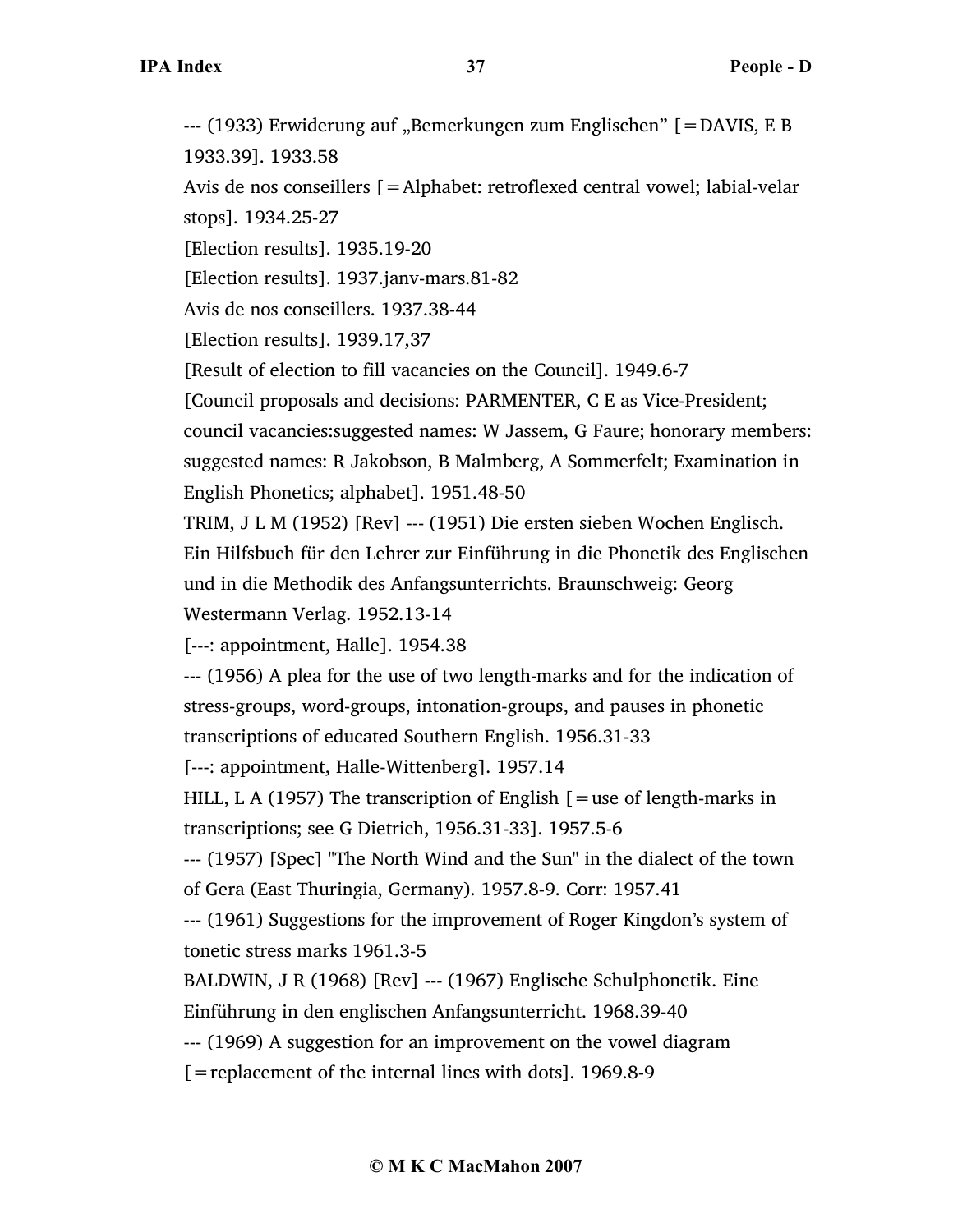STANKOVA, E (1970) A suggestion for a new symbol [<sup>3</sup>] for a vowel intermediate between [u] and [ə]]. 1970.36-37

--- (1970) Roger Kingdon's tonemarks adapted to French intonation 1970.4- 6. Corr: 1970.40

GIMSON, A C (1972) Council elections [=results; Council membership from January 1973]. 1972.34

GIMSON, A C (1975) Council decisions  $\mathbf{r} = \cos t$  of JIPA to be raised if necessary; A C GIMSON to retire as Secretary and Editor: J C WELLS to take over; A C GIMSON to remain Treasurer; agreed unanimously]. 1975.2 WELLS, J C (1976) The Association's Alphabet [=Council's views on proposed modifications]. 1976.2-3

[---: death]. 1979.45

DIETRICH, Hermann: 1907.90 (ger), 1908.12 (ger), 1909.13 (ger), 1909.72

DIETZ, von (Frl): 1914.39 (usa)

DIETZ, Elizabeth  $\sim$  Elisabeth (Frl Dr): 1911.191 (ger), 1912.35 (ger) --- (1908) [Spec] Vieux français. Fragments du Voyage de Charlemagne (strophes 50-51). 1908.133-134

DIEZ ~ DÍEZ, Antonio: 1893.113 (chl), 1894.14 (chl), 1894.27, 1895.15 (chl), 1895.32 (chl), 1896.18 (chl), 1896.116 (chl), 1897.35 (chl), 1898.22 (chl), 1899.22 (chl), 1900.janv.22 (chl), 1901.23 (chl), 1902.21 (chl), 1903.21 (chl), 1904.19 (chl), 1905.20 (chl), 1906.23 (chl), 1907.26 (chl), 1908.27 (chl), 1909.29 (chl), 1910.28 (chl), 1911.36 (chl), 1912.53 (chl), 1913.39 (chl), 1914.Suppl.28 (chl)

[Translation into Spanish by --- of P Passy's De la méthode directe dans l'enseignement des langues vivantes (1898); distributed amongst language teachers in Chile]. 1900.49

[Use of IPA notation by R Lenz & --- ]. 1908.37

WALLENSKÖLD, A (1910) [Rev] LENZ, R & --- (1909) Gramática escolar de la lengua francesa. 5a edición. Santiago de Chile: Imprenta y

Encuadernación Lourdes. 1910.109-110. Corr: 1910.135

DIEZ, Maria M (Miss): 1952.Suppl.ix (arg)

DIFFLOTH, Gerard: 1963.38 (usa)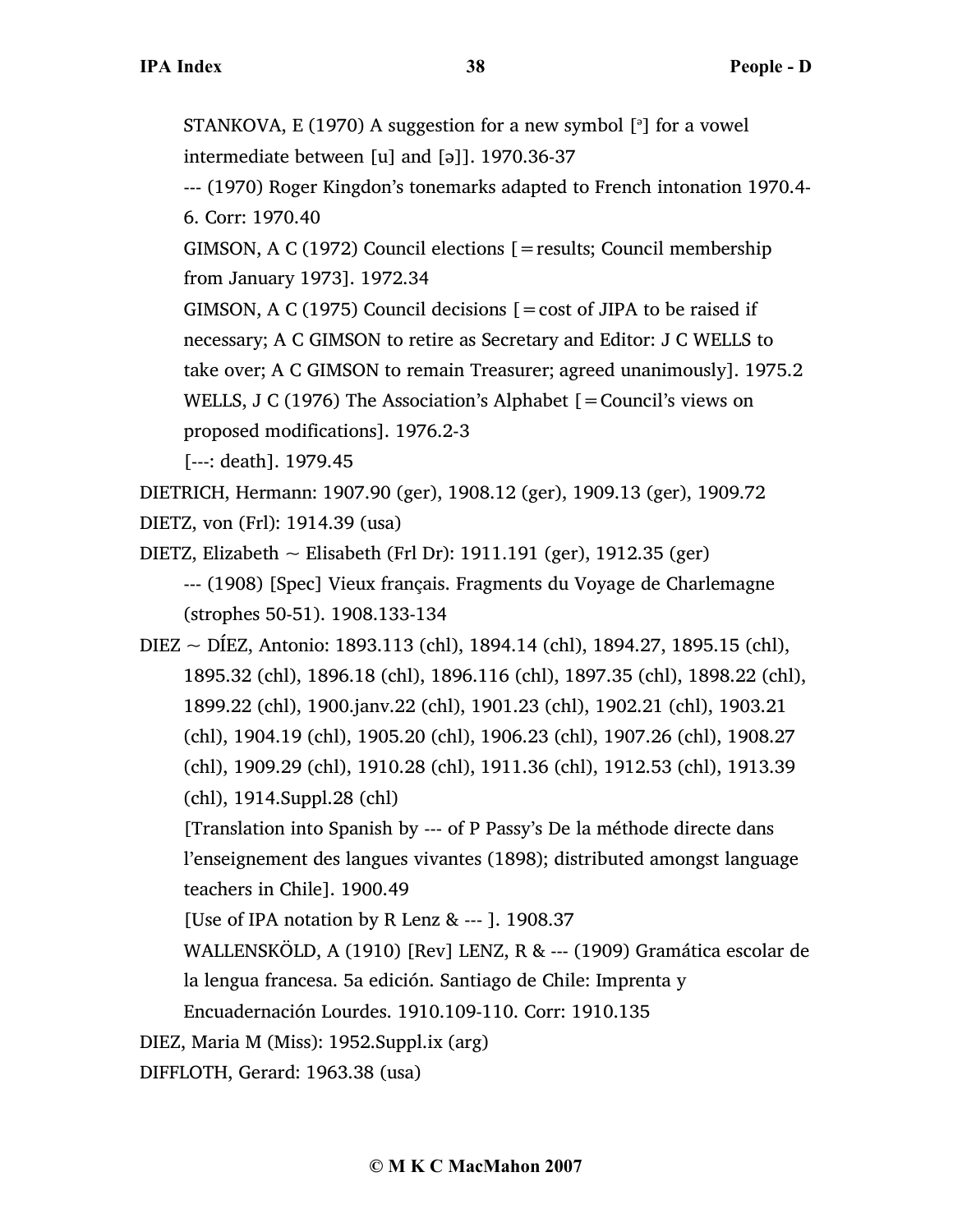- DIJCK ~ DYCK, J L P M van: 1905.13 (net), 1906.16 (net), 1907.18 (net), 1908.19 (net), 1909.20 (net)
- DIJKSTRA, R: 1892.7 (net), 1893.7 (net), 1894.8 (net), 1895.9 (net), 1896.10 (net), 1897.27 (net), 1898.14 (net), 1899.15 (net), 1900.janv.16 (net), 1901.17 (net), 1902.15 (net), 1902.34 (net), 1903.14 (net), 1904.13 (net), 1905.13 (net), 1906.16 (net), 1907.18 (net), 1908.19 (net), 1908.92, 1909.20 (net), 1910.19 (net), 1911.27 (net), 1912.42 (net), 1913.26 (net),

1913.89, 1914.Suppl.18 (net)

[Publications Received]. 1891.80

--- (1904) [Spec] Dutch. Sol. 1904.Suppl.nov.15

DILL, Clayton: 1937.78 (usa), 1938.35 (usa), 1939.37 (usa), 1944.12

DILLEY, Laura: 2005.129 (usa)

DILLON, Dorothy (Miss): 1930.22 (aus), 1932.25 (aus), 1934.40 (aus)

DILLON, Jos F III: 1976.44 (usa), 1978.Suppl.20 (usa), 1981.Suppl.21 (usa)

DILTHEY, Richard  $\sim$  Gustav: 1893.161 (ger), 1894.4 (ger), 1895.5 (ger), 1896.6 (ger), 1897.20 (ger), 1898.7 (ger), 1899.8 (ger), 1899.35, 1899.130 (ger), 1900.janv.9 (ger), 1901.9 (ger), 1901.86 (ger), 1903.23 (ger), 1904.8 (ger), 1905.8 (ger), 1906.10 (ger), 1907.12 (ger), 1908.12 (ger), 1909.13 (ger), 1910.13 (ger), 1911.21 (ger), 1911.163

--- (1897) [Q&A (Q): concept of correct speech]. 1897.107

--- (1904) [Q&A: French (Q) - use of liaison in eg PAS ENCORE, APRES

AVOIR]. 1904.104

DIMITROVA, Snezhina: 1998.123 (bul)

--- (1997) Bulgarian speech rhythm: stress-timed or syllable-timed? 1997.27-33

DINAMARCA, S: 1933.18 (usa), 1934.36 (usa), 1936.41 (usa)

DING, Liaosheng (Mrs): 1984 (chn) [IPA-Rec]

--- (1987) [Letter to the Editor: the need for recordings of sounds on the

IPA chart; Zhou Dianfou's Teach Yourself the International Phonetic

Alphabet]. 1987.153-154

DINGLER, Lydia, [ ] (Frl): 1902.74 (ger)

DINGWELL, [ ] (Miss): 1905.46 (eng), 1906.6 (eng), 1907.7 (eng), 1908.7 (eng), 1909.7 (eng)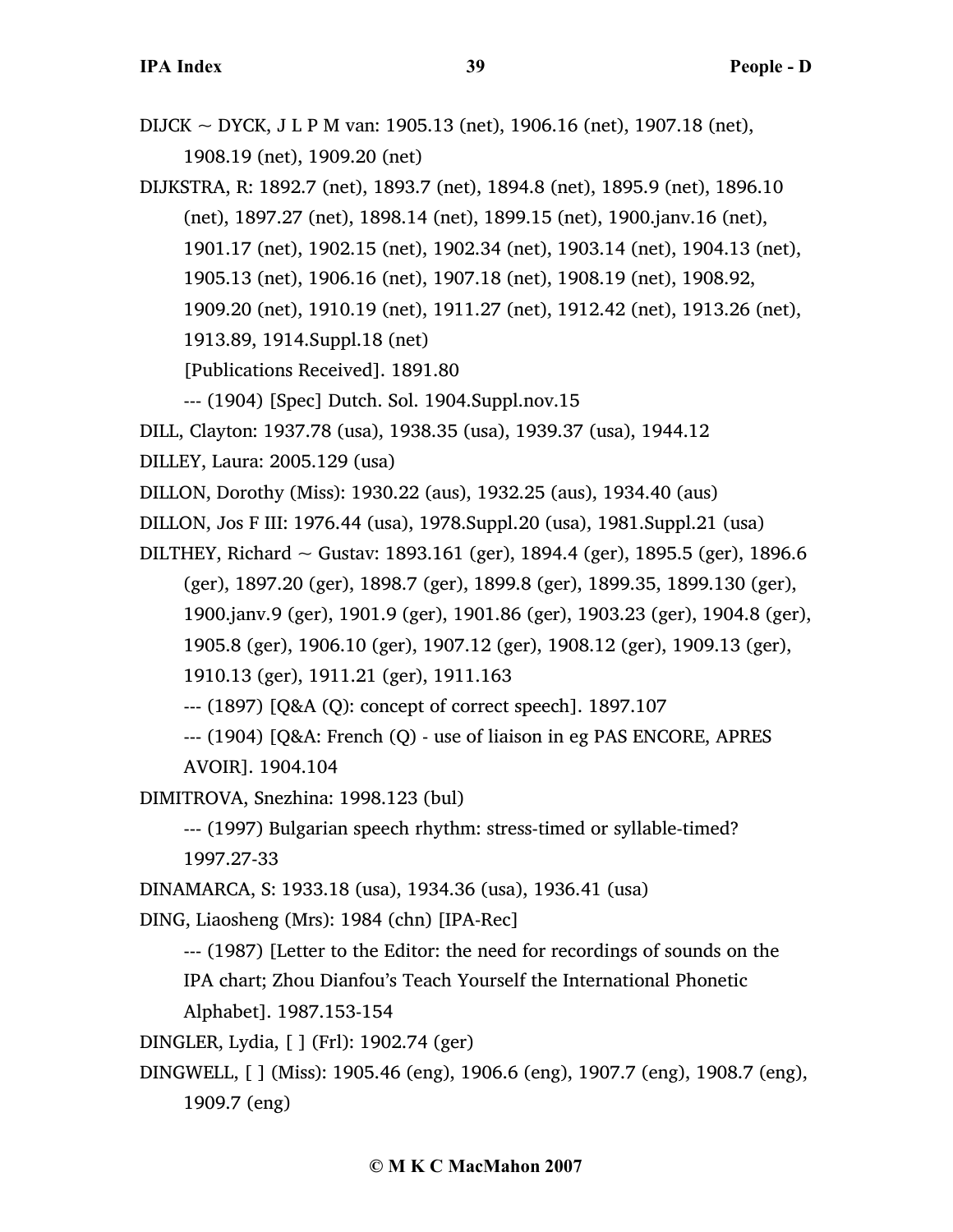| DININNY, Donald H (Prof): 1964.15 (usa), 1964.37 (usa), 1965.35 (usa),         |
|--------------------------------------------------------------------------------|
| 1984.53 (usa)                                                                  |
| DIRXEN, []: 1901.141 (fra), 1902.3 (fra), 1903.3 (fra), 1903.48                |
| <b>DISENTIS</b>                                                                |
| SIMONSEN, E (1902) [Spec] Roumanche [inf = Peter Paul Bearth; more or          |
| less literary variety, used from Sonoix to Disentis, probably also in rest of  |
| valley]. Misc. 1902.127-128                                                    |
| DISNER, Sandra F (Dr): 1998.123 (usa), 2000.114 (usa), 2005.129 (usa)          |
| LADEFOGED, P, COCHRAN, A & --- (1977) Laterals and trills [data from           |
| Melpa, Mid-Waghi (inf=Thomas Tumun), Kaititj, Malayalam, Kele, Titan].         |
| 1977.46-54                                                                     |
| DITTES, Rudolf (Dr): 1913.109 (auh), 1914.Suppl.16 (auh)                       |
| DITTMAR, []: 1896.148 (ger), 1897.20 (ger), 1898.7 (ger), 1898.35              |
| DITTMAR ~ DITTMER, Otto: 1891.121 (ger), 1892.3 (ger), 1892.42, 1893.4         |
| (ger), 1894.4 (ger), 1894.26                                                   |
| DITTMER: see DITTMAR $\sim$ DITTMER                                            |
| DIXIT, R Prakash (Dr): 1994.48 (usa), 1998.123 (usa), 2000.114 (usa), 2005.129 |
| (usa)                                                                          |
| --- & HOFFMAN, Paul R (2004) Articulatory characteristics of fricatives and    |
| affricates in Hindi: an electropalatographic study. 2004.141-159               |
| DIXON, J P: 1955.23 (eng), 1955.49                                             |
| DJAČKOVA, Lidija Nikolajevna (Mlle): 1912.91 (rus), 1913.32 (rus),             |
| 1914.Suppl.23 (rus)                                                            |
| DJAJADININGRAT, Hoesein                                                        |
| VERDUYN DEN BOER, J H (1912) [Spec] Javanais [Bantam, Western Java;            |
| $inf =$ --- ]. Sol. 1912.11-12                                                 |
| DJAKARTA: see INDONESIA, Universitas                                           |
| DJEMÂA-SAHRIDJ                                                                 |
| PASSY, P (1907) [Spec] Kabyle [inf = S Ramun, b Djemâa-Sahridj]. StJ &         |
| Verset de Cantique. 1907.87-88                                                 |
| DJØROP: see DJØRUP $\sim$ DJØROP                                               |
| DJØRUP ~ DJØROP, L: 1897.125 (den), 1898.15 (den), 1898.36, 1899.16 (den),     |
| 1899.35                                                                        |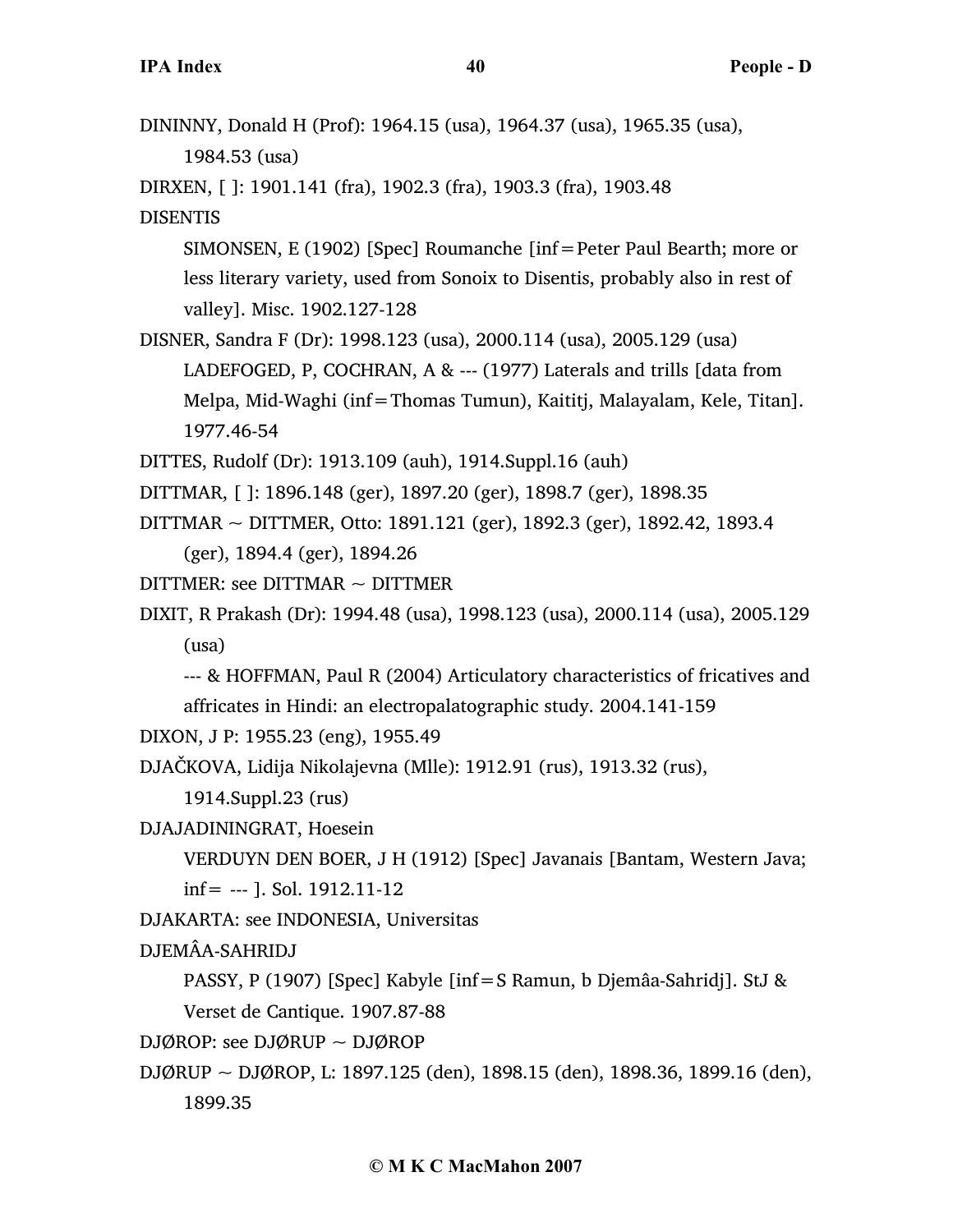DO CÉU VIANA, Maria (Dr): 2005.127 (por)

DOBBE, A (Mjfr  $\sim$  Mej): 1896.187 (net), 1897.27 (net), 1898.14 (net), 1898.36, 1899.15 (net), 1900.janv.16 (net), 1900.54 (net), 1901.17 (net), 1902.15 (net), 1903.14 (net), 1904.13 (net), 1905.13 (net), 1906.16 (net), 1907.18 (net), 1908.19 (net), 1909.20 (net), 1910.19 (net), 1911.27 (net), 1912.42 (net), 1913.26 (net), 1914.Suppl.18 (net)

DOBBS, George Kildare: 1896.115 (eng), 1897.18 (eng), 1897.51, 1902.145 (eng), 1903.5 (eng), 1904.4 (eng), 1905.4 (eng), 1906.4 (eng), 1907.5 (eng), 1908.5 (eng), 1909.4 (eng)

DOBLER, Ervin: 1998.123 (hun), 2000.114 (hun)

DOBROVOLSKY, Michael: 1998.123 (can), 2000.114 (can) Editorial board/team: 1999.Dec.prelim matter, 2000.prelim matter,

2001.June.prelim matter, 2002.June.prelim matter, 2002.Dec.prelim matter, 2003.June.prelim matter

DOBSON, Veronica

BREEN, Gavan & --- (2005) Central Arrernte. NWS [inf= Veronica Dobson]. 2005.249-254

DOCHERTY, Gerard (Prof): 1994.49 (eng), 1998.123 (eng)

Editorial board/team: 1996.June.prelim matter, 1996.Dec.prelim matter, 1997.prelim matter, 1998.prelim matter, 1999.June.prelim matter DOCKAR-DRYSDALE, W P R: 1957.27 (can), 1960.39 (can), 1961.Suppl.xi (can)

DODD, W Steven

--- (2003) [Rev] CATFORD, J C (2001). A Practical Introduction to

Phonetics. 2nd ed. Oxford: Oxford University Press. 2003.87-88

DODDS, H B (Dr): 1925.Suppl.5 (sse) 1929.25 (eng), 1930.21 (mal), 1930.73 (eng), 1932.14 (eng), 1934.29 (eng), 1936.35 (eng), 1938.31 (eng), [death] 1939.37

--- (1930) Group resemblances of languages [=means of distinguishing auditorily between languages and dialects]. 1930.63-65

DODDS, M A (Miss): 1909.42 (ita), 1909.72 (eng), 1910.7 (eng), 1910.21 (ita), 1910.95 (eng), 1911.14 (eng), 1912.27 (eng), 1913.11 (eng), 1913.87 (eng), 1914.Suppl.6 (eng)

DODDS DE WOLF, Gaelan T (Dr): 1994.48 (can), 1998.123 (can)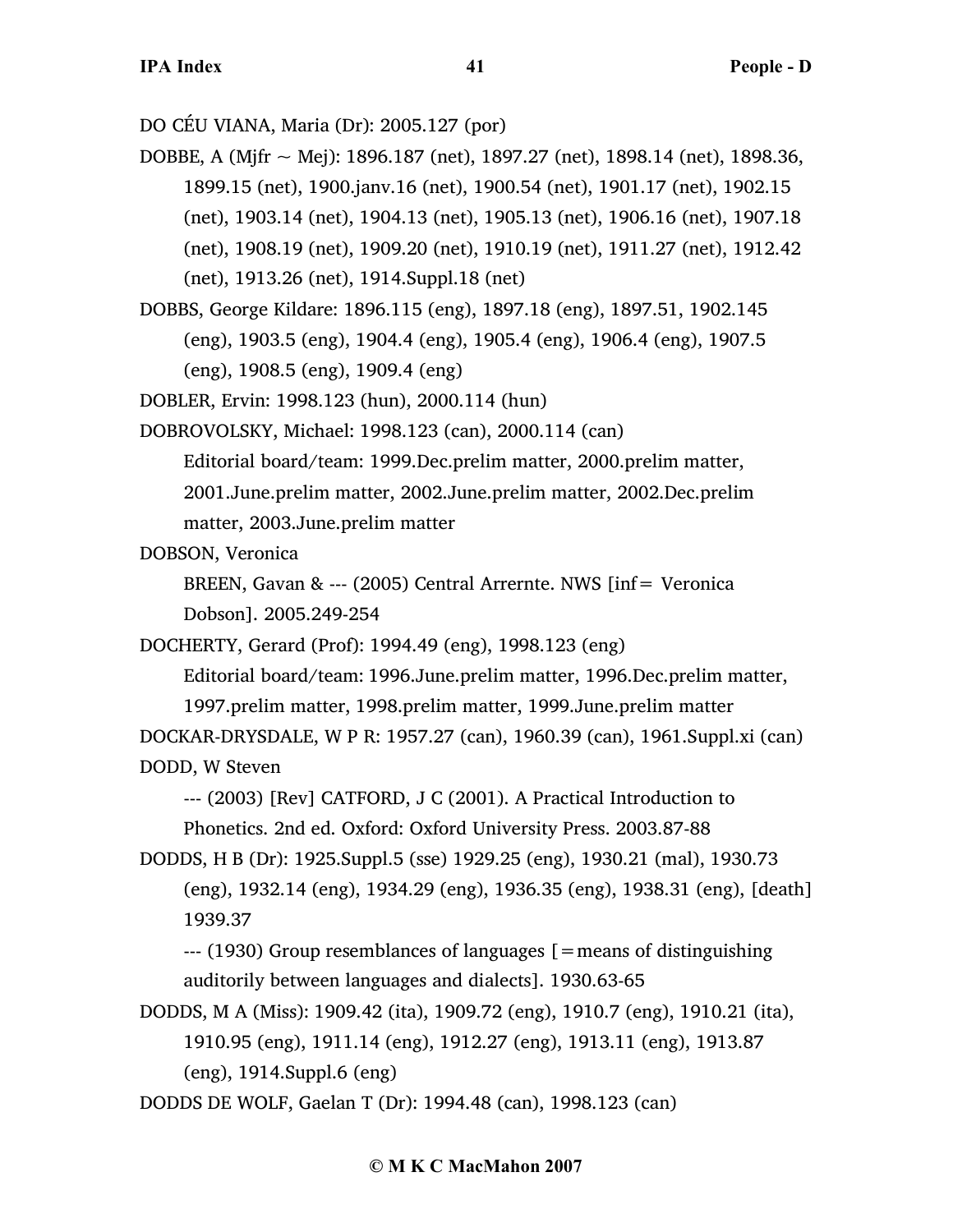--- (1983) A comparison of phonetically-ordered phonological variables in two major Canadian urban surveys [(ju) and (wh) in Ottawa, Vancouver]. 1983.90-96

--- (1988) On phonological variability in Canadian English in Ottawa and Vancouver. 1988.110-124

DODGEON, J (Miss): 1901.45 (eng), 1902.6 (eng), 1902.51

DOEGEN, W (Prof ): 1913.109 (ger), 1914.Suppl.11 (ger), 1925.Suppl.5 (ger), 1930.14 (ger)

[Der 19te Deutsche Neuphilologentag, Berlin, October 1924]. 1924.27-28 DÖHLER, H: 1901.9 (ger), 1902.9 (ger), 1903.9 (ger), 1904.8 (ger), 1904.60,

1905.8 (ger), 1906.10 (ger), 1907.12 (ger), 1908.12 (ger), 1909.13 (ger), 1909.71 (ger), 1910.13 (ger), 1911.21 (ger), 1912.35 (ger), 1913.19 (ger), 1914.Suppl.13 (ger)

DÖLITSH, [ ] (Mlle): 1899.146 (fra), 1900.janv.3 (fra), 1901.3 (fra), 1901.47

DOERING, A C: 1911.130 (usa), 1912.49 (usa), 1913.34 (usa), 1914.Suppl.25 (usa)

DOERING, Else (Mlle): 1908.122 (eng), 1909.7 (eng), 1910.13 (ger), 1911.21 (ger), 1912.35 (ger), 1913.19 (ger), 1914.Suppl.13 (ger)

DÖRR, F: 1886.Nov.[4] (ger), 1887.Feb.[1] (ger), 1888.janv.26/2 (ger), 1889.1 (ger), 1890.1 (ger), 1891.1 (ger), 1892.3 (ger), 1893.3 (ger), 1894.4 (ger), 1895.4 (ger), 1896.5 (ger), 1897.19 (ger), 1898.5 (ger), 1899.6 (ger), 1900.janv.8 (ger), 1901.8 (ger), 1902.8 (ger), 1903.8 (ger), 1904.7 (ger), 1904.34, 1905.7 (ger), 1906.9 (ger), 1907.11 (ger), 1908.11 (ger), 1909.12 (ger), 1910.11 (ger), 1911.19 (ger), 1912.33 (ger), 1912.93 (ger), 1913.17 (ger), 1914.Suppl.11 (ger)

[Rev] MÄDCHENSCHULE, Die. See HESSEL, K & ---.

[Spec(Stud)] English. Getting  $Up < VIETOR$ , W & --- Englisches Lesebuch]. 1886.Nov.[1]

[Spec(Stud)] English. Food < VIËTOR, W & --- Englisches Lesebuch]. 1886.Nov.[2]

[Spec(Stud)] English. Going to Bed < VIËTOR, W & --- Englisches Lesebuch]. 1886.Nov.[2]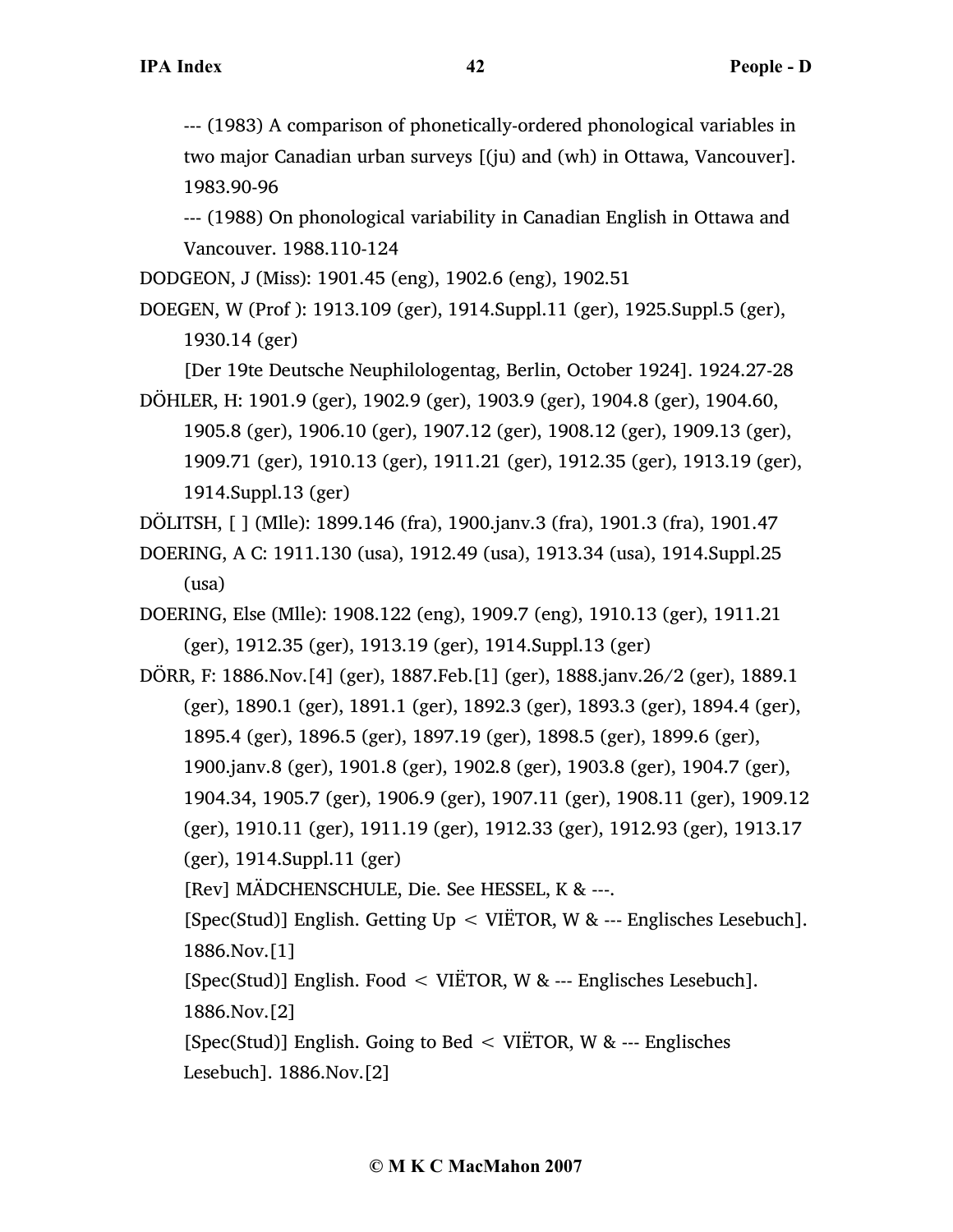[Spec(Stud)] English. Lullaby < VIËTOR, W & --- Englisches Lesebuch]. 1886.Nov.[2] [Spec(Stud)] English. Bed in Summer < VIËTOR, W & --- Englisches Lesebuch]. 1887.Oct.345 [Spec(Stud)] English. Our Nursery < VIËTOR, W & --- Englisches Lesebuch]. 1887.Oct.345-346 [Rev] VIËTOR, W & --- (1887) Englisches Lesebuch, Unterstufe. Leipzig: B G Teubner. 1887.Nov.376-377 PASSY, P (1887) The new arrangement  $\mathfrak{[}=$  names suggested for the Council; Statutues of the Association]. 1887.Dec.405-406 [Rev] VIËTOR, W [ed] (1888) Phonetische Studien. Drittes Heft. 1888.Aug-Sept.63-64 [Der 3te Deutsche Neuphilologentag, Dresden, 29-30 September 1888]. 1888.Aug-Sept.67 [W Viëtor and F Doerr's Englisches Lesebuch and K Kühn's Französische Schulgrammatik authorized textbooks in Prussian schools]. 1888.April.176/32 [Rev] HESSEL, K & --- (1888) Die Maedchenschule. Zeitschrift für das gesamte Maedchenschulwesen, mit besonderer Berücksichtigung der hoeheren Maedchenschule. Erstes Heft. Bonn: E Weber. 1888.May.206/38 KLINGHARDT, H (1888) Der Dritte Deutsche Neuphilologentag [Dresden, 28 September-1 October 1888]. 1888.Nov.458/82 [Spec(Stud)] English. Country Life < VIËTOR, W & --- Englisches Lesebuch]. 1890.12-13 [Rev] VIËTOR, W & --- (1891) Englisches Lesebuch, Unterstufe. 2te Auflage. Leipzig: B G Teubner. 1891.20 PASSY, P (1892) Réponse aux propositions concernant le déficit. 1892.158- 159 PASSY, P (1893) Zeugnisse! [=use of phonetic transcription; reaction to views of Dr Tanger. 1893.133-34; see also KLINGHARDT, H 1892.106-107] TILLEY, W (1894) English Reader  $[$  = preparation of a phonetic transcription of W Viëtor &F Dörr's Englisches Lesebuch (Unterstufe)]. 1894.172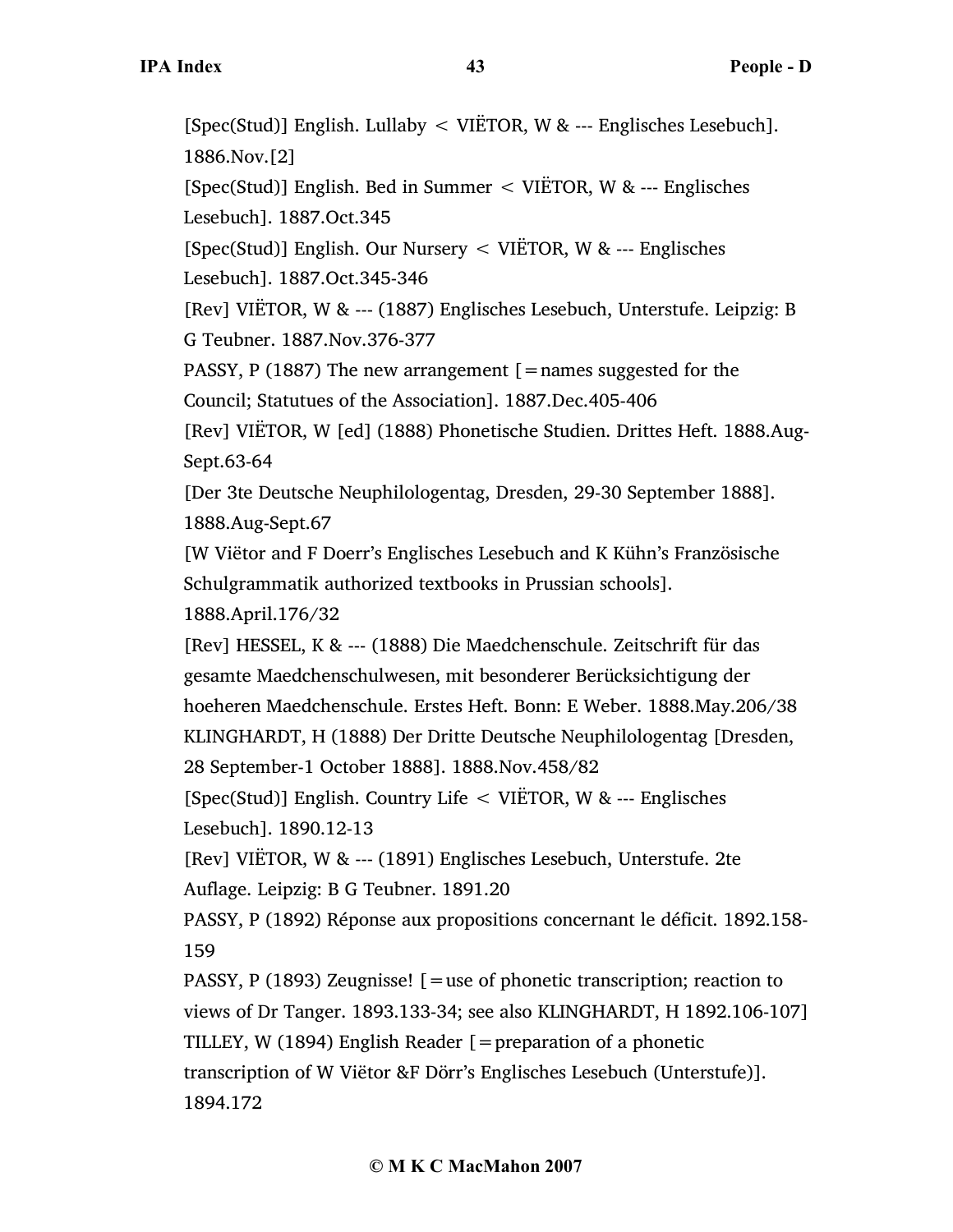[Spec(Stud)] Anglais. The Farmyard < VIËTOR, W & --- Englisches Lesebuch]. 1897.89 EDWARDS, E R: forthcoming phonetic edition of Viëtor-Dörr Lesebuch]. 1899.37 WALTER, M, DÖRR, F & KÜHN, K (1900) Alphabet [=support for VIËTOR, W's proposal about  $\theta$  and  $\delta$ ]. 1900.92 [DÖRR, F: awarded Den Roten Adler]. 1905.114 [Vacation course, Summer 1906: London, ... --- ]. 1906.65 [Vacation courses, Summer 1906: Geneva, ... London, ... --- examination in phonetics]. 1906.65 ZEIGER, T (1931) Franz Dörr  $\lceil = \text{obituary} \rceil$ . 1931.2 DOERR, Otto: 1895.113 (chl) DOES BOERGH: see VAN DOES BOERGH DOHALSKA, Marie (Prof): 2005.125 (czr) DOHERTY, Brian F: 1981.41 (usa), 1981.Suppl.21 (usa), DOKE, C lement Martyn (Prof): 1930.21 (saf), 1932.24 (saf), 1934.39 (saf), 1936.43 (saf), 1938.39 (saf), 1949.14 (saf), 1952.Suppl.i (saf), 1955.24 (saf), 1955.Suppl.x (saf), 1961.Suppl.viii (saf), 1972.Suppl.9 (saf), 1975.Suppl.13 (saf), 1978.Suppl.14 (saf), 1981.Suppl.14 (saf) JONES, D (1926) [Rev] --- (1926) The Phonetics of the Zulu Language. Johannesburg: University of the Witwatersrand Press. 1926.36-37 --- (1927) [Spec] Zulu. NWS. 1927.30 Décisions officielles  $[=(i)$  Council for 1928 as for 1927 (ii) D Jones to be Secretary of the IPA in succession to P Passy (iii) D Jones to represent the af at the 1st International Congress of Linguists (iv) New symbols adopted (v) Honorary memberships for A Meillet and G Morgenstierne]. 1928.51-53 [Election results]. 1929.10-11 --- (1929) [Spec] Zulu. NWS. 1929.47 JONES, D (1930) [Rev] --- (1929) The Problem of Word-Division in Bantu, with special reference to the languages of Mashonaland. Dept of Native Development, Southern Rhodesia, Occasional Paper No 2. 1930.2-3

[Election results]. 1931.17-18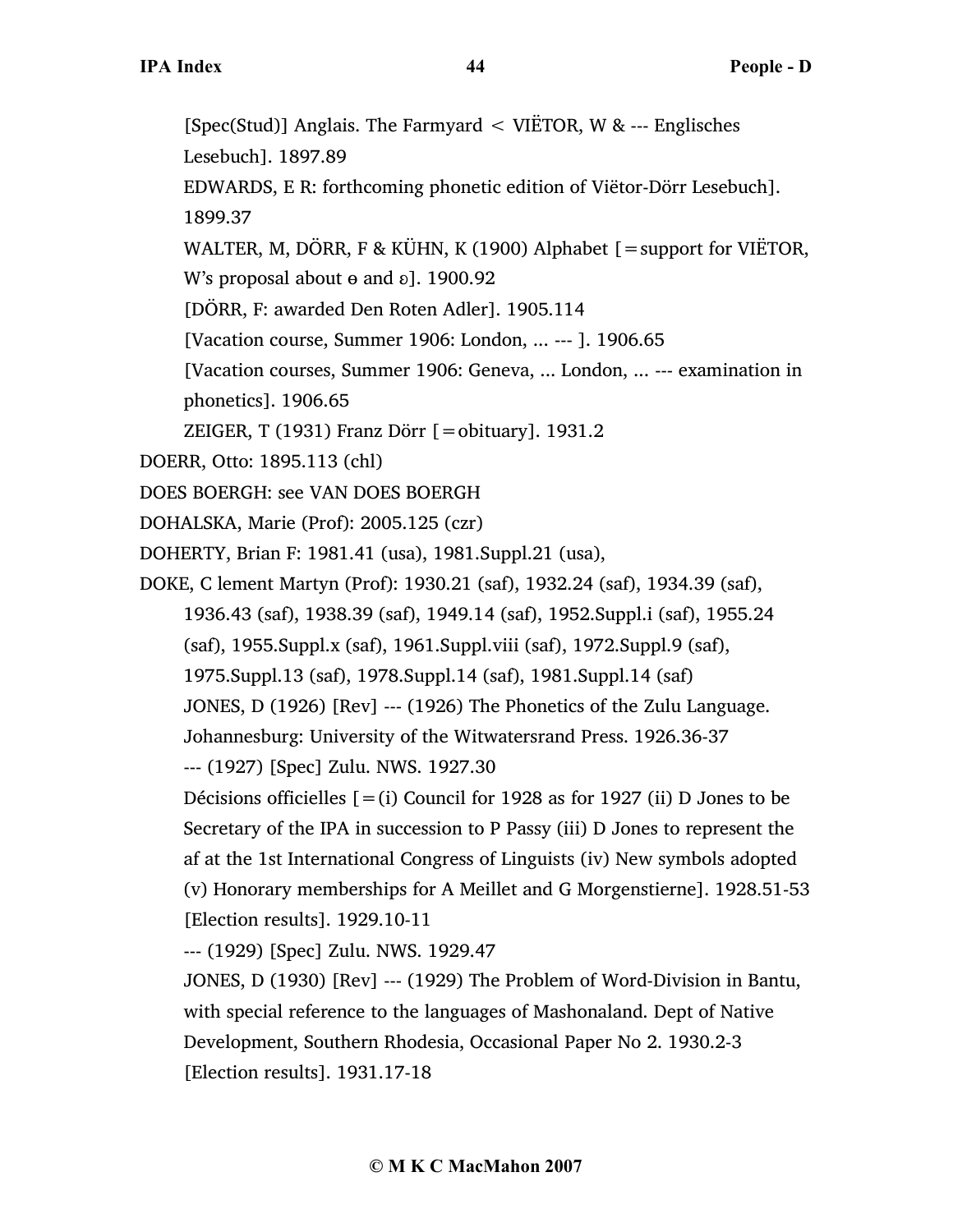WARD, I C (1931) [Rev] --- [nd] The Unification of the Shona Dialects. Government of Southern Rhodesia. 1931.46 TUCKER, A N (1932) [Rev] --- (1931) A Comparative Study in Shona Phonetics. Johannesburg: The University of the Witwatersrand Press. 1932.37-38 [---: appointment, Witwatersrand]. 1932.83 [Election results]. 1933.17-18 Vacation course in Bantu studies held in Cape Town, January 1933: C M Doke and G P Lestrade on Bantu languages; D M Beach on intonation in Bantu 1933.40 [Vacation course in Bantu studies, January 1933: Cape Town, --- and LESTRADE, G P on Bantu languages, BEACH, D M on Bantu intonation]. 1933.40 [Election results]. 1935.19-20 [Election results]. 1937.janv-mars.81-82 Avis de nos conseillers. 1937.38-44 [Election results]. 1939.17,37 --- (1940) Representation of 564-coloured vowels. 1940.49-50 [Result of election to fill vacancies on the Council]. 1949.6-7 [Council proposals and decisions]. 1951.48-50 DOKOUPILOVÁ, Ludmila: 1905.134 (auh), 1906.14 (auh), 1907.16 (auh), 1908.17 (auh), 1909.17 (auh) DOLAN, N G: 1984.53 (eng) DOLLÉ, F: 1886.May.[2] (fra), 1887.Feb.[1] (fra), 1888.janv.25/1 (fra), 1889.1 (fra), 1889.3 (fra), 1890.1 (fra), 1890.49 (fra), 1892.41 (fra), 1893.2 (fra), 1894.2 (fra), 1895.2 (fra), 1896.2 (fra), 1897.15 (fra), 1898.2 (fra), 1899.2 (fra), 1900.janv.2 (fra), 1901.2 (fra), 1901.142 (fra), 1902.2 (fra), 1903.2 (fra), 1904.2 (fra), 1905.2 (fra), 1906.2 (fra), 1907.2 (fra), 1908.2 (fra), 1909.2 (fra), 1910.2 (fra), 1911.10 (fra), 1912.22 (fra), 1913.7 (fra), 1914.Suppl.1 (fra)

[... --- to replace J Passy at L'École communale de la rue Montgolfier and continue the use of the phonetic method for English]. 1889.48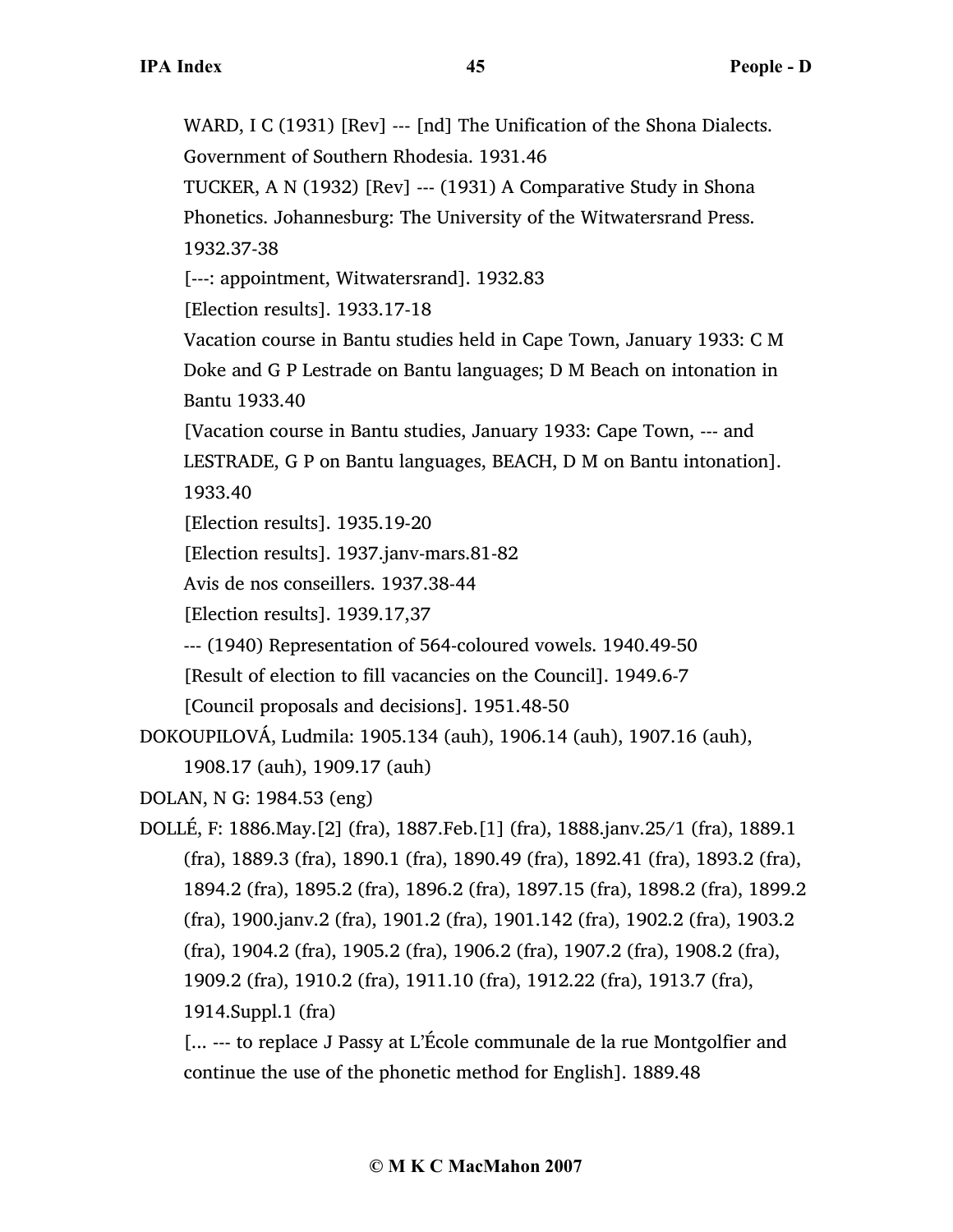[Statistics on the number of pupils in Paris being taught by the phonetic method; see 1889.14; teachers: A Jus, --- , G Magé]. 1889.94-95

--- (1895) Enseignement phonétique [in L'École supérieure de Pau. Comm:

P Passy]. 1895.19

- --- (1895) Enseignement phonétique [in teaching English]. 1895.208-209
- --- (1896) Chants. 1896.76. Comm: P Passy
- --- (1896) Chant (My dog Dash). 1896.93-94
- --- (1896) Chant. 1896.175-176
- ---- (1897) Chant. 1897.57-59
- DOLMAN, L: 1914.Suppl.17 (bel)
- DOLNÉ, P M J J: 1963.38 (bel)
- DOMMELEN: see VAN DOMMELEN

DONALD, M M: 1930.21 (saf), 1932.24 (saf), 1934.39 (saf), 1936.43 (saf),

1938.39 (saf), 1949.14 (saf), 1952.Suppl.x (saf), 1955.49 (saf),

1955.Suppl.xi (saf)

DONALDSON, [ ] (Prof)

JONES, D (1906) Here and there [incl details of lecture on spelling reform by --- at St Andrews]. 1906.114-115

- DONALDSON, Charlotte (Miss): 1912.154 (usa), 1913.34 (usa), 1914.Suppl.25 (usa)
- DONATH, Fr: 1903.24 (ger), 1904.8 (ger), 1904.60, 1905.8 (ger), 1906.10 (ger), 1907.12 (ger), 1908.12 (ger), 1909.13 (ger), 1909.95 (fra), 1910.3 (fra), 1911.10 (fra), 1912.23 (fra)
- DONBUSCH, K: 1889.3 (eng), 1889.66

DONEGAN, Patricia (Prof): 1998.123 (usa), 2005.129 (usa)

--- (2004) [Rev] DE BOER, Bart (2001). The Origins of Vowel Systems. Oxford: Oxford University Press. 2004.95-100

DONIAT, Josephine C (Miss): 1914.82 (usa)

- DONN, L B (Miss): 1912.27 (eng), 1913.11 (eng)
- DONNER, Kurt: 1898.150 (ger), 1899.8 (ger), 1900.janv.9 (ger), 1900.févr-

mars.19, 1901.9 (ger), 1901.47

DONNER, O (Prof): 1901.86 (fin), 1902.19 (fin), 1903.19 (fin), 1904.17 (fin), 1905.17 (fin), 1906.20 (fin), 1907.23 (fin), 1908.23 (fin), 1909.25 (fin)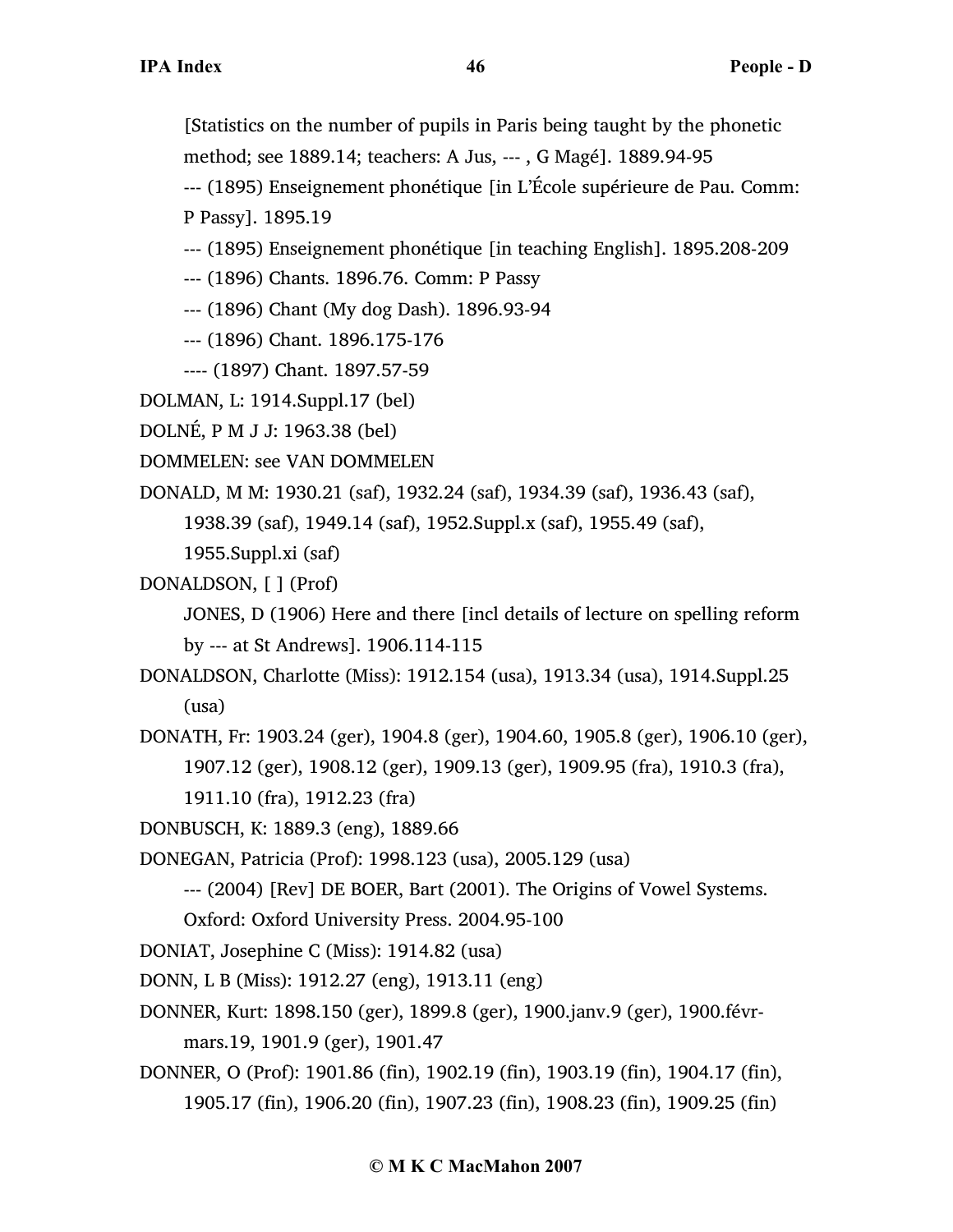DONOGHUE, Arthur K: 1951.50 (usa), 1952.Suppl.vii (usa), 1955.Suppl.viii (usa), 1958.39 (aur), 1961.Suppl.vi (aur), 1964.37 (aur)

DONOHOE: see DONOHUE ~ DONOHOE

DONOHUE ~ DONOHOE,  $J \sim M$  H: 1905.85 (fra), 1906.3 (fra), 1907.3 (fra), 1908.3 (fra), 1908.91 (fra), 1909.3 (fra), 1910.3 (fra), 1911.10 (fra),

1912.23 (fra), 1913.8 (fra), 1914.Suppl.2 (fra)

DONOHUE ~ DONOHOE, M (Mme): 1905.85 (fra), 1906.3 (fra), 1907.3 (fra), 1908.3 (fra), 1908.91 (fra), 1909.3 (fra), 1910.3 (fra), 1911.10 (fra), 1912.23 (fra), 1913.8 (fra), 1914.Suppl.2 (fra)

DONOHUE, Mark

--- (1994) [Illustrations of the IPA] Tukang Besi [north-west coast of island of Wanci; representative of Wanci and Kaledupa; includes NWS]. 1994.39- 42

DONOHUE-GAUDET, M-L (Mme): 1964.36 (fra), 1972.Suppl.4 (fra)

DOORN, J: 1905.66 (jap), 1906.25 (jap), 1907.28 (jap), 1907.55

DORION: see COUPAL-DORION

DORLING, Henry Taprell

 $[Spec(Stud)]$  English. Broad transcription.  $\leq$  TAFFRAIL  $[=$  pseud of ---

The Story of Matthew Connolly. 1935.54

DORMER, C E: 1887.Feb.[1] (eng), 1888.janv.26/2 (eng), 1889.1 (eng), 1890.1 (eng), 1891.1 (eng), 1892.2 (eng)

 $-$ -- (1887) [Cockney pronunciation and the loss of word-final  $/r$ ; see also 1886.Dec.[2], 1887.Jan,[1]]. 1887.Feb.[2]

PASSY, P (1887) Our French corner [=discussion of proposed phonetic alphabet for French; suggestion from --- for a 'German Corner'].

1887.April.[1-2]

 $-$ -- (1887) [Phonetic notation: against (u) for French  $\langle u \rangle$ , (u) for English  $|1 \rangle$  in US]. 1887.Sept.313

PASSY, P (1887) The new arrangement  $[$  = names suggested for the Council; Statutues of the Association]. 1887.Dec.405-406

Subscription for casting new types  $[ =$ names of subscribers]. 1888.Aug-Sept.60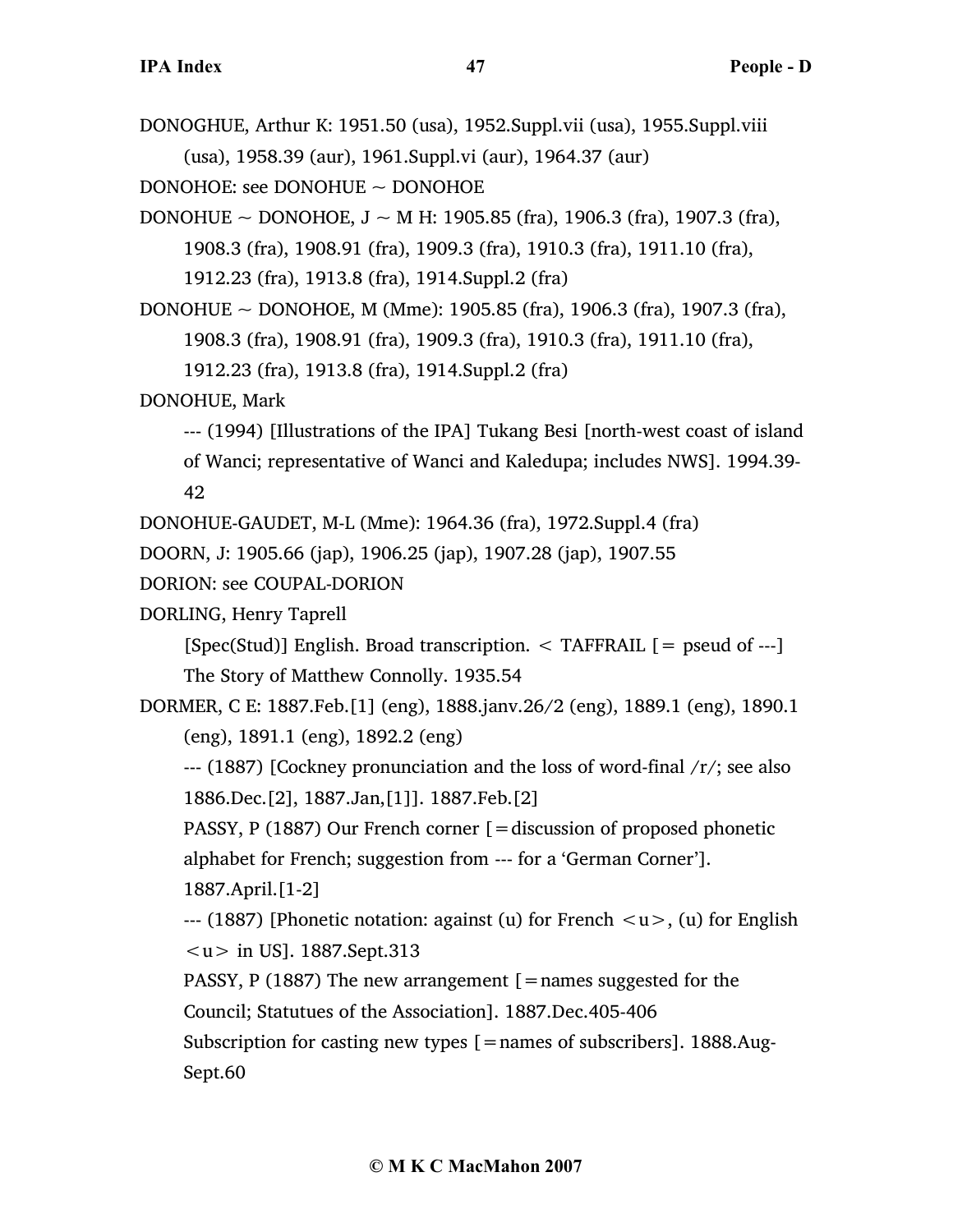[Results of Council elections to FTA; Statutes approved]. 1888.Jan.27/3- 28/4. Corr: 1888.Feb.80/16

Meeting of the FTA [(President: E O Kenyon), Paris, 5 Jan 1888:

Treasurer's Report; Statutes approved; 20 Councillors elected].

1888.Feb.73/9-74/10

--- (1889) [G Henderson: description of Commun-Lingua. Names of other international languages]. 1889.40

--- (1889) [Interpretor's Weltsprache: examples of]. 1889.40

--- (1889) [Speech by the Lord Mayor of London, Annual Prize Distribution of the College of Preceptors, London, 18 February 1888, on the need to emphasize the teaching and learning of modern rather than classical languages amongst the middle-classes]. 1889.40

[Results of Council elections (1890)]. 1890.9

[death]. 1892.30

DORNBUSCH, K: 1888.janv.25/1 (eng)

DORPOWSKA, Anna de (Mlle): 1900.janv.3 (fra), 1901.3 (fra), 1901.30 (fra), 1901.47

DOS REIS: see VIANNA

DOS SANTOS: see MANUEL DOS SANTOS

DOSE, Fanny (Frl): 1897.126 (ger), 1898.7 (ger), 1899.8 (ger)

DOSTOYEVSKY, Fyodor Mikhailovich

WARD, D (1954) [Spec(Stud)] Ruskij. Broad transcription. 1954.42

DOTTA, Mary (Miss): 1912.154 (usa), 1913.34 (usa), 1914.Suppl.25 (usa)

DOTTIN, [ ]: 1897.75 (fra), 1898.3 (fra), 1899.3 (fra), 1900.janv.3 (fra), 1901.3 (fra), 1902.3 (fra), 1903.3 (fra), 1904.3 (fra), 1905.3 (fra), 1905.47 (fra), 1906.3 (fra), 1907.3 (fra), 1908.3 (fra), 1909.3 (fra), 1910.3 (fra), 1911.10

(fra), 1912.23 (fra), 1914.Suppl.2 (fra)

DOTTIN, G

PASSY, P (1898) [Rev] --- (1899) Glossaire des parlers du Bas-Maine (département de la Mayenne). Paris: H Welter. 1898.155-156

DOUDOROVA, Marinka (Mme)

WISE, C M (1950) Diphthongization of o and a in the Moscow dialect of Russian [inf= --- ]. 1950.28-29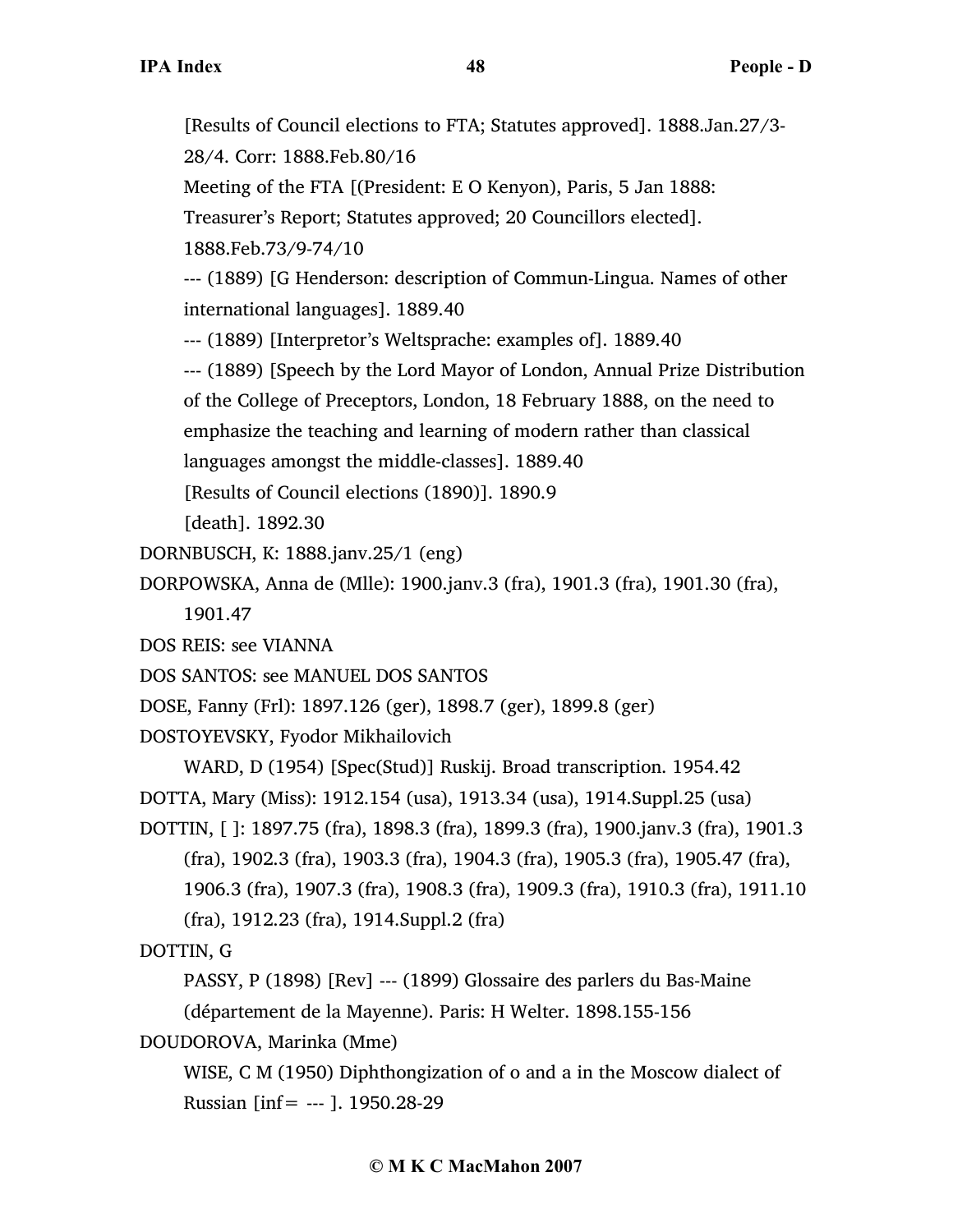DOUGHERTY, J I (Miss): 1933.18 (usa), 1934.34 (usa), 1936.40 (usa), 1938.35 (usa), 1946.11

DOUGLAS, A W: 1897.75 (ger), 1897.179, 1898.7 (ger), 1898.35

DOUGLAS, F

[F Douglas, American champion of racial equality, staying in Paris]. 1886.Dec.[4]

DOUGLAS, M C (Miss): 1930.11 (sco), 1932.13 (sco)

DOUGLAS-COWIE, Ellen (Prof): 1994.49 (nir), 1998.123 (nir), 2000.114 (nir), 2005.128 (nir)

DOURIS, E A  $\sim$  P J (Mrs): 1933.18 (usa), 1934.36 (usa), 1936.41 (usa)

DOUSSOT, [ ] (Mlle): 1901.3 (fra), 1902.3 (fra), 1902.51

DOUTREPONT, Ch (Dr): 1893.145 (ger), 1894.4 (ger), 1894.26, 1895.5 (ger), 1895.32, 1896.6 (ger), 1896.35, 1899.82 (ger), 1900.janv.9 (ger), 1901.9 (ger), 1902.9 (ger), 1902.51 --- (1899) [Spec] Patois wallon de Herves, près Liège, Belgique. StJ.

1899.110

DOUW, J D: 1891.85 (net), 1892.7 (net), 1893.7 (net), 1894.8 (net), 1895.9 (net), 1895.33

DOW, Francis D M

--- (1972) A discussion on tone sandhi problems in Chinese 1972.13-19 DOWD, Charles F: 1901.69 (usa), 1901.142 (usa), 1902.20 (usa), 1903.20 (usa),

1904.18 (usa), 1904.60, 1905.18 (usa), 1906.22 (usa), 1907.24 (usa),

1908.25 (usa), 1909.27 (usa)

DOWNES, [ ] (Mlle): IPA exam result. 1923.8

DOWNES, M E (Miss): 1925.Suppl.5 (eng)

DOYLE, H G: 1925.Suppl.5 (usa)

DRAAT: see F,N VAN DRAAT

DRACHMAN, G (Prof): see SALZBURG, Universität

DRÄGER, [ ] (Frl): 1895.201 (ger), 1896.6 (ger), 1896.35, 1897.20 (ger), 1897.51

DRÄGER, H: 1894.157 (ger), 1896.6 (ger), 1897.20 (ger), 1898.7 (ger), 1899.8 (ger), 1900.janv.9 (ger), 1900.févr-mars.19, 1901.9 (ger), 1901.47

DRÄGERT, K: 1897.74 (ger), 1898.7 (ger), 1898.35, 1899.8 (ger)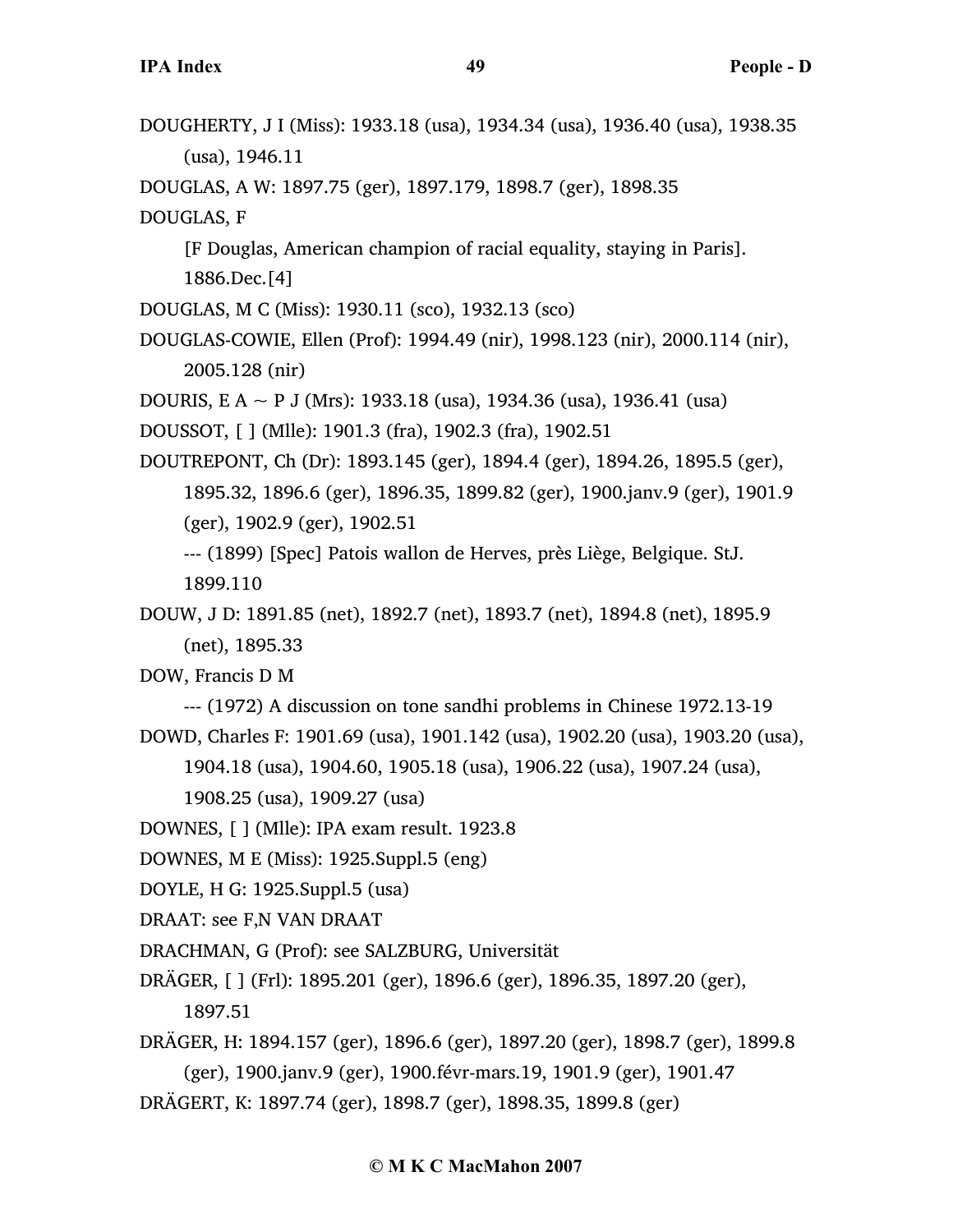DRÄSECKE, J (Frl): 1912.27 (eng), 1912.79 (eng), 1913.11 (eng), 1914.Suppl.13 (ger)

DRAGANIC, Konstantin (Dr): 1897.75 (auh), 1898.12 (auh), 1899.13 (auh), 1900.janv.14 (auh), 1901.15 (auh), 1902.13 (auh) 1902.146 (auh), 1904.11 (auh), 1905.11 (auh), 1906.14 (auh), 1907.16 (auh), 1908.16 (auh), 1909.17 (auh), 1910.17 (auh), 1911.25 (auh), 1912.40 (auh), 1912.135 (auh), 1913.24 (auh), 1914.Suppl.16 (auh) Cours de phonétique à L'École des Hautes Études: ... Exercices pratiques [-- on Serbian phonetics]. 1896.116

- DRAKE, Axel (Dr): 1891.93 (swe), 1892.9 (swe), 1893.9 (swe), 1894.11 (swe), [death] 1894.26, 1894.27
	- PASSY, P (1886) [Editorial: Nordiska Filologmötet, Stockholm, 13 August 1886, discussion of language-teaching methods by ... ---]. 1886.Sept.[1]

PASSY, P (1892) Congrès philologique scandinave [4de Nordiska

Filologmötet, Copenhagen, 18-21 July 1892]. 1892.118-121

DRAKE, Jessica: 1998.123 (usa), 2000.114 (usa), 2005.129 (usa)

- DRAKENBERG, B: 1888.Feb.73/9 (swe), 1889.4 (swe), 1889.66
- DRAPER, C H (Dr): 1888.Nov.457/81 (eng), 1889.4 (eng), 1890.4 (eng),
	- 1890.50, 1891.4 (eng), 1891.30
- DRAPER, M H
	- LADEFOGED, P, --- & WHITTERIDGE, D (1958) Syllables and stress. Misc Phon III. 1958.Suppl.juil-déc.1-14
- DRAXLER, Christoph (Dr): 2000.114 (ger), 2005.126 (ger)
- DRAŽIĆ, A (Dr): 1956.26 (yug)
- DRESCHER, M (Miss): 1911.163 (ger), 1912.35 (ger)
- DRETZKE, Burkhard (Dr): 1974.59 (brd), 1975.Suppl.6 (brd), 1978.Suppl.7 (brd), 1981.Suppl.6 (brd), 1990.ii.57 (ger), 1994.49 (ger), 1998.123 (ger), 2000.114 (ger), 2005.126 (ger)
- DREW ~ DREWS, F C: 1911.131 (usa), 1912.49 (usa), 1912.93 (usa), 1913.34 (usa), 1914.Suppl.25 (usa)
- DREWS: see DREW  $\sim$  DREWS
- DREWSEN, [ ] (Mlle): 1898.49 (fra)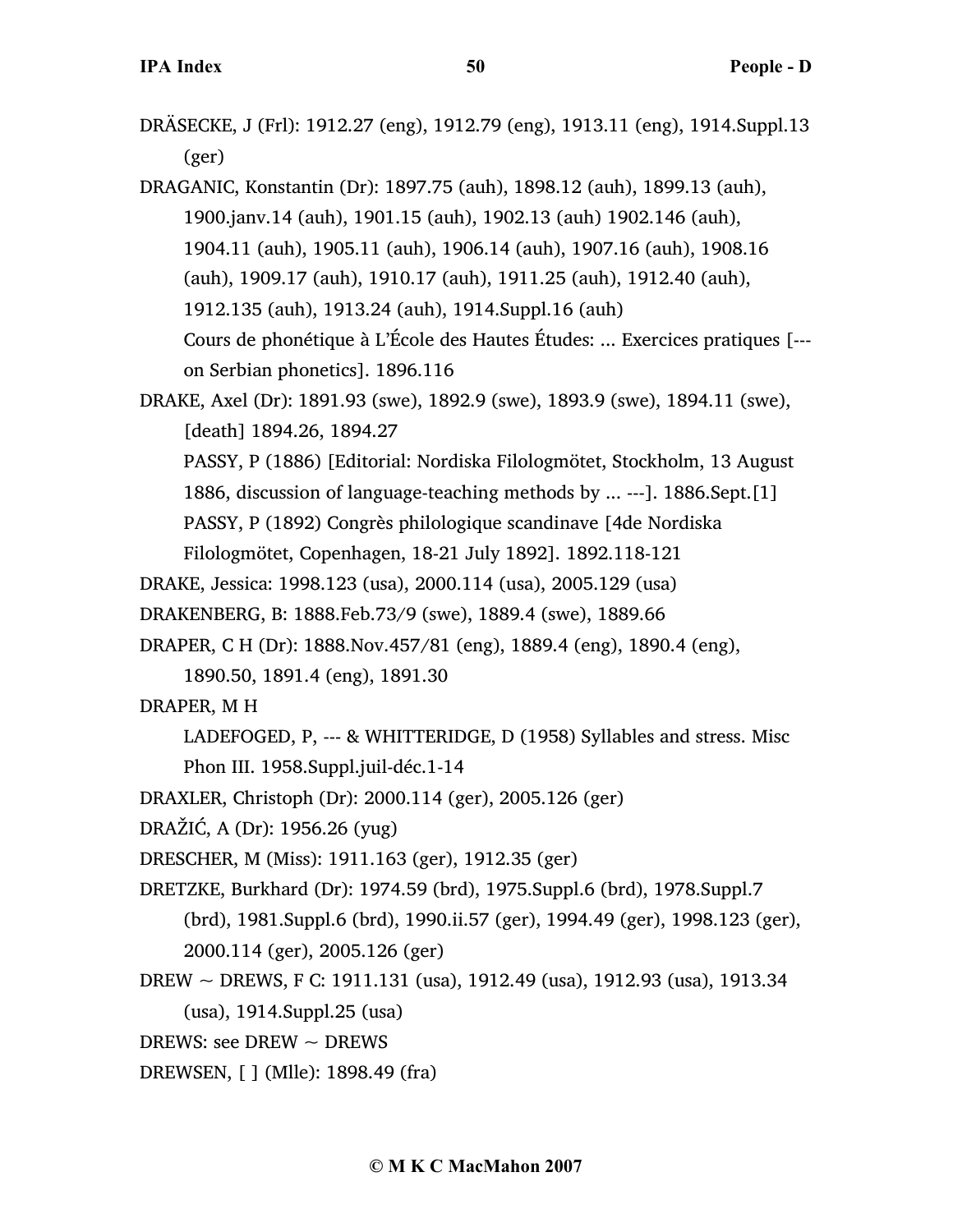- DREYER, K  $\sim$  D: 1890.29 (ger), 1891.4 (ger), 1891.30, 1892.3 (ger), 1892.42, 1893.4 (ger), 1893.42
- DREYFUS, Jeanne (Miss): 1911.130 (usa), 1912.50 (usa), 1913.34 (usa), 1914.Suppl.23 (usa)
- DREYLING, A: 1898.150 (ger), 1899.8 (ger), 1900.janv.9 (ger), 1900.févrmars.19, 1901.9 (ger), 1901.47
- DREYLING, G (Dr): 1888.May.201/33 (ger), 1889.4 (ger), 1890.4 (ger), 1890.50, 1891.4 (ger), 1892.4 (ger), 1892.42
- DRIEDGER, O (Dr): 1906.10 (ger), 1907.12 (ger), 1907.106 (ger), 1908.12 (ger), 1908.92, 1909.13 (ger), 1909.43
- DRIESEN, M (Frl): 1910.18 (auh), 1911.25 (auh), 1912.40 (auh)
- DRIESLER, J: 1904.105 (ger), 1905.8 (ger), 1906.10 (ger), 1907.12 (ger),
	- 1908.12 (ger), 1909.13 (ger), 1910.13 (ger), 1911.21 (ger), 1912.35 (ger),
	- 1912.94 (ger), 1913.19 (ger), 1914.Suppl.13 (ger)
- DRINKWATER,  $M \sim P$  (Mrs): 1961.Suppl.iv [Longmans, Green & Co Ltd] (eng),
	- 1972.Suppl.12 (eng), 1975.Suppl.15 (eng), 1978.Suppl.16 (eng)
- DRINKWATER, S H: 1903.6 (eng), 1904.5 (eng), 1905.5 (eng)
- DRON, C F: 1949.16 (eng)
- DROZ, G
- $[Spec(Stud)]$  Français.  $\lt$  --- Docteur Faron. 1939.72-73
- DRUK DE COHEN, Silvia (Mrs): 1979.46 (arg)
- DRUMEL, [ ]
	- [Elections to the Conseil Supérieur de l'Instruction Publique de France. See 1888.May.208/40]. 1888.June.255/47
	- [Composition of Conseil Supérieur de l'Instruction Publique de France]. 1888.July.319/55
- DRUMMOND, H: 1905.106 (eng), 1906.6 (eng), 1907.7 (eng), 1908.7 (eng), 1909.7 (eng), 1910.7 (eng), 1910.168
	- See: MACRAE, D (1905) Reminiscences of Melville Bell < Edinburgh Evening News; transmitted by H Drummond. 1905.107-109
- DRVODELIČ, M: 1911.162 (auh), 1912.40 (auh), 1913.24 (auh), 1913.151 (auh), 1914.Suppl.16 (auh)
- DRYSDALE: see DOCKAR-DRYSDALE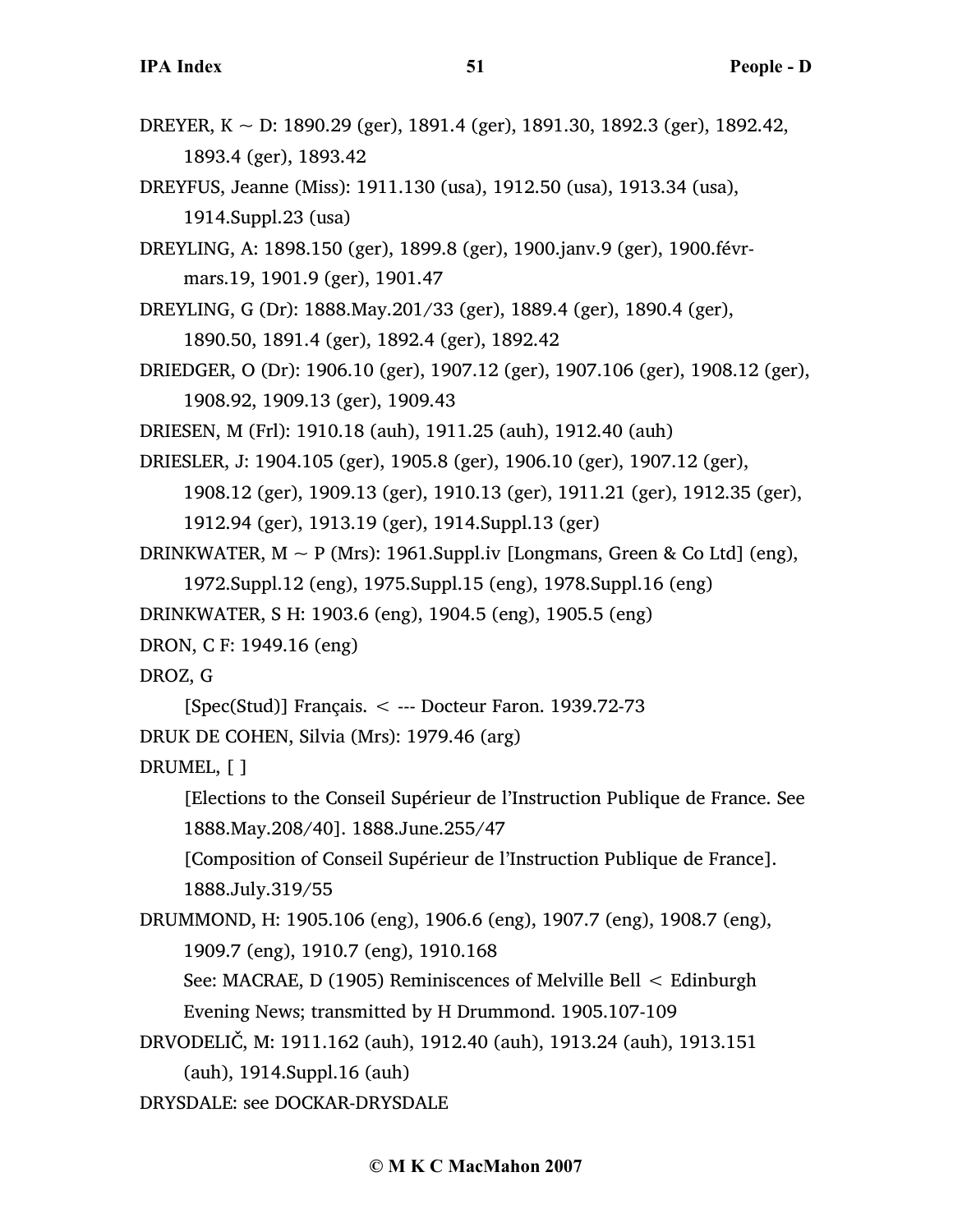DRZAVNO PREDUZECE, Beograd (yug): 1952.48 DU BLED, Yvonne (Mlle): 1901.86 (fra), 1902.3 (fra) DU CAMP: see DUCAMP DU MESNIL, [ ] [Composition of Conseil Supérieur de l'Instruction Publique de France]. 1888.July.319/55 DU PLESSIS, Adrian: 1990.ii.57 (eng), 1994.49 (eng) DUANMU, San WEN-CHAO LI, Chris (2002) [Rev] --- (2000). The Phonology of Standard Chinese. Oxford & New York: Oxford University Press. 2002.224-230 DUBEDA, Tomás (Mr): 2005.125 (czr) DUBEUVRON, G [--- : views on efficacy of modern language teaching < Union Universitaire]. 1894.107 DUBOSHIN, [ ] (Prof): 1931.18 (sov), 1932.18 (sov), 1934.33 (sov) DUBSKÝ, Josef O'CONNOR, J D (1961) [Rev] VACHEK, J (1960) Dictionnaire de linguistique de l'École de Prague, avec collaboration de Josef Dubský. Utrecht: Spectrum. 1961.20 DUBUC, R: 1955.23 (fra), 1955.Suppl.ii (fra), 1958.24 DUCAMP, [ ] [Société de Réforme Orthographique: Pétition à l'Académie Française]. 1889.94 DUCAY, Hidalgo, Hilario: 1898.34 (fra) DUCHET, Jean-Louis: 1977.42 (fra), 1978.Suppl.5 (fra), 1981.Suppl.5 (fra), 1990.ii.57 (fra), 1994.49 (fra), 1998.123 (fra), 2000.114 (fra) DUCKWORTH, J: 1980.82 (eng), 1981.Suppl.17 (eng) DUCKWORTH, Martin Stewart (Mr): 1990.ii.57 (wal), 1994.49 (wal), 1998.123 (eng), 2000.114 (eng), 2005.128 (eng) --- & BALL, Martin J (1988) Problems in the transcription of dysfluent speech. 1988.152-155 DUCOING, Arcadio: 1905.106 (chl), 1906.23 (chl), 1907.26 (chl), 1908.27 (chl), 1909.29 (chl), 1910.28 (chl)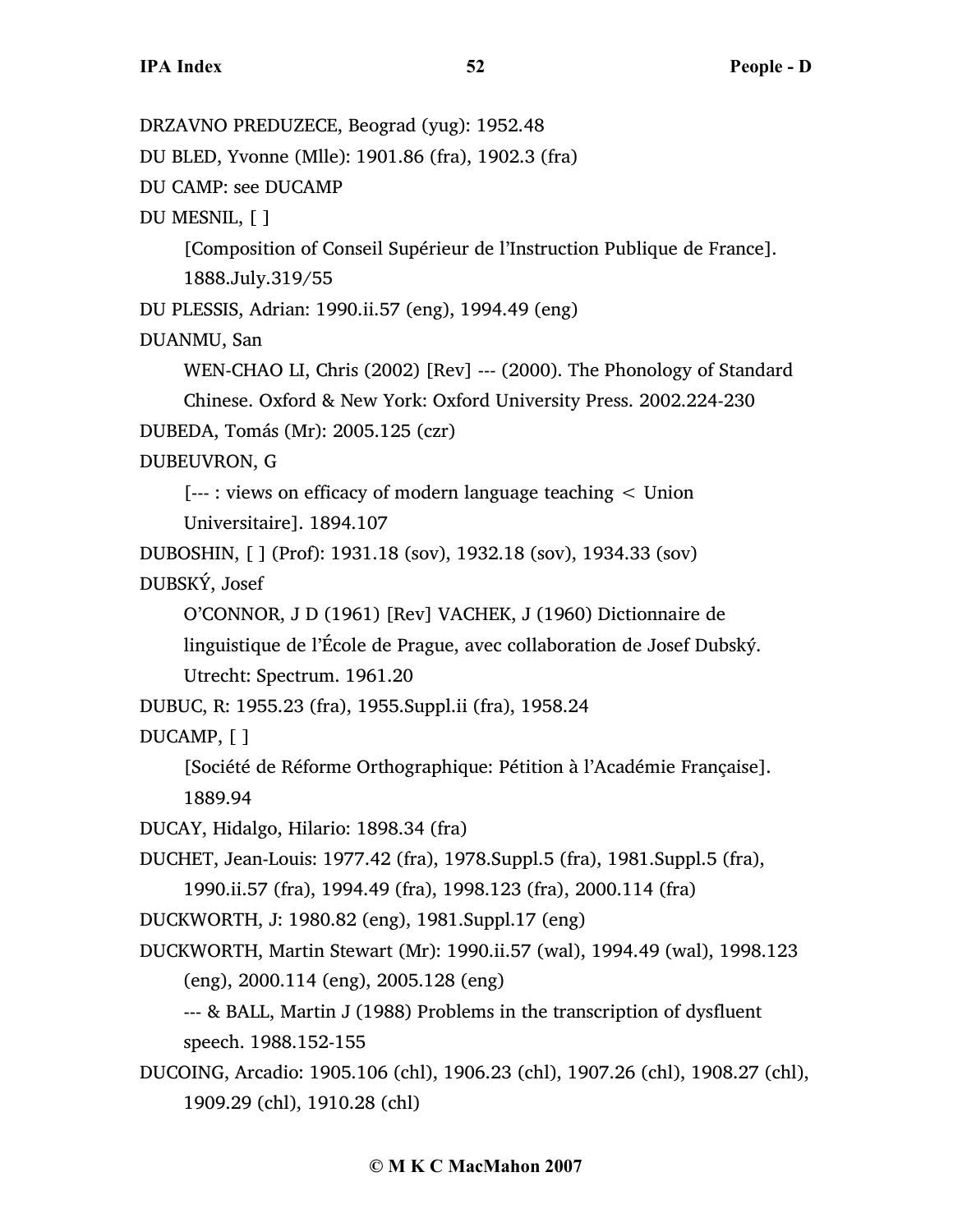DUCOTTERD, [ ]: 1895.31 (ger), 1896.6 (ger), 1897.20 (ger)

DUDLEY, Edmund: 1908.7 (eng), 1908.122 (fra), 1909.3 (fra), 1909.139 (fra), 1910.3 (fra), 1911.10 (fra), 1912.23 (fra), 1912.79 (eng), 1913.12 (eng), 1914.Suppl.6 (eng)

--- : appointment, Versailles]. 1908.117

--- : IPA exam result (German). 1908.124

DÜSENBERG, H: 1888.April.169/25 (ger), 1889.4 (ger), 1889.18 (ger), 1889.45 (ger), 1890.4 (ger), 1891.4 (ger), 1892.4 (ger), 1893.4 (ger)

DUEZ, Danielle

--- (2001) Restoration of deleted and assimilated consonant sequences in conversational French speech: effects of preceding and following context  $[infs=20]$  2001.101-114

DUFBERG, Mats: 1990.ii.57 (swe), 1994.49 (swe), 1998.123 (swe)

DUFEY, E (Srta): 1896.103 (eng), 1896.168 (eng), 1897.18 (eng), 1898.5 (eng), 1899.5 (eng), 1900.janv.6 (eng), 1900.38 (cem), 1901.23 (cem)

DUFF, Margaret N (Miss): 1911.131 (eng), 1912.27 (eng), 1913.12 (eng),

1914.Suppl.6 (eng)

DUFF, Margaret N (Mlle): IPA exam result (French). 1911.127-128

DUFFEY, Fr

PASSY, P (1897) [Spec] Patois suisse-romand de Palézieux (Vaud). StJ

 $[inf = -1$ . 1897.155

DUFÓO, Carlos Díaz

STIRLING, W F (1950) [Spec(Stud)] Español. Transcripción estrecha. < --- . 1950.39

DUGGAN, P J (Rev Fr): 1964.15 (eir)

DUHAMEL, Georges

[Spec(Stud)] Français. < --- Confessions de minuit. 1952.15

DUJARDIN, Sophie (Ms): 2000.114 (fra), 2005.125 (fra)

DUKA, Marie (Frl): IPA exam result (German). 1912.132

DUKAT, V: 1896.9 (auh), 1897.25 (auh), 1897.51

DUMARESQ, Frances Kate Margaret (Mlle): IPA exam result. 1923.8

DUMAS, Alexandre [Père]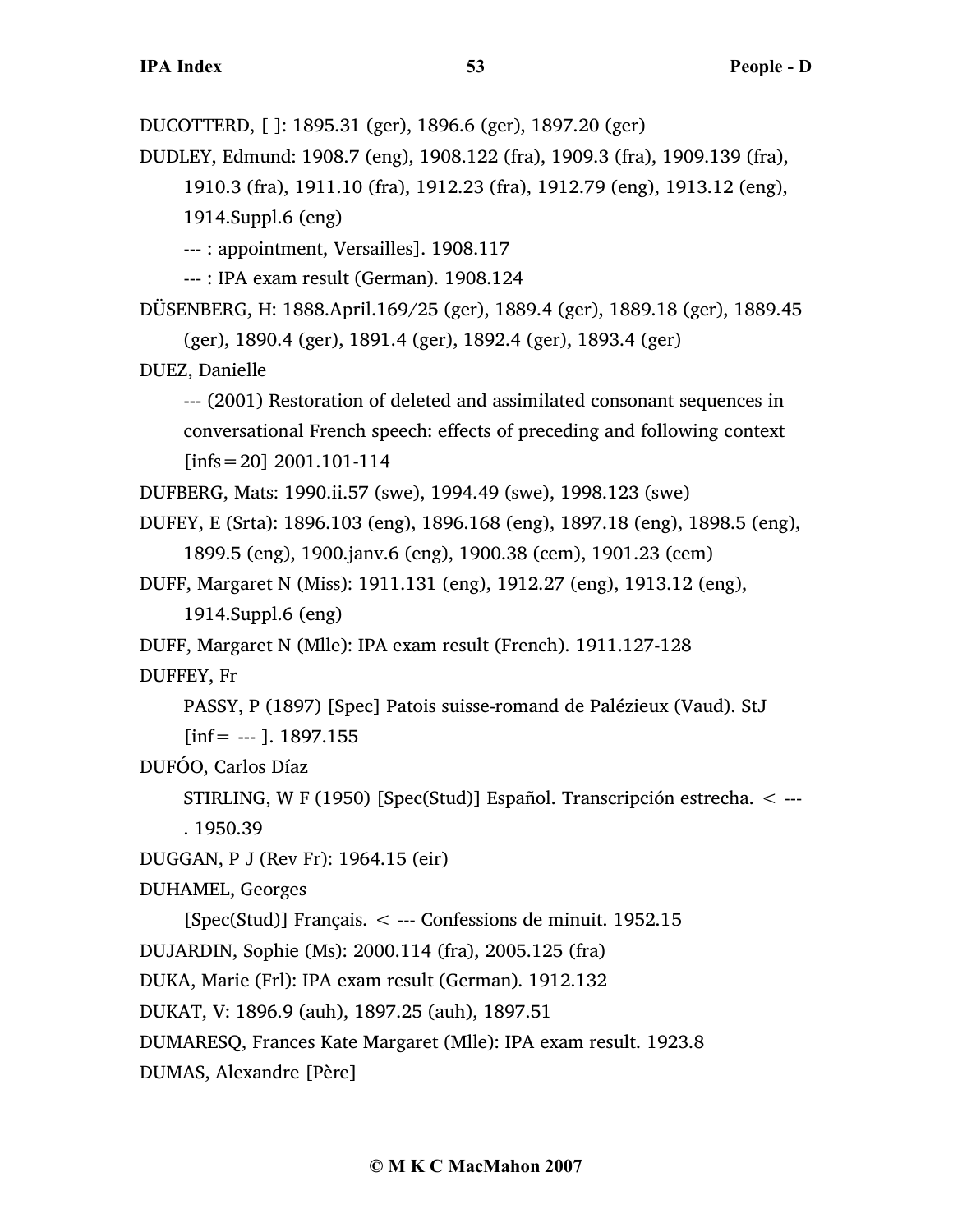BRETEGNIER, C E (1911) [Rev] TEMPLETON, B L (1910) Pages choisis d'Alexandre Dumas (Père). Oxford. 1911.76-77

[Spec(Stud)] Français. < --- Le Comte de Monte-Cristo. 1936.54 DUMESNIL: see DU MESNIL

DUMVILLE, Benjamin: 1900.janv.6 (eng), 1901.6 (eng), 1901.47, 1902.23 (eng), 1903.6 (eng), 1904.5 (eng), 1905.5 (eng), 1906.6 (eng), 1906.122 (eng), 1907.7 (eng), 1908.7 (eng), 1909.7 (eng), 1910.7 (eng), 1911.14 (eng), 1912.27 (eng), 1912.94, 1930.12 (eng), 1932.14 (eng), 1934.29 (eng), 1935.39 (eng), 1936.35 (eng), 1938.31 (eng), 1949.8 (eng), 1952.18 JONES, D (1910) [Rev] --- (1909) The Science of Speech. An Elementary Manual of English Phonetics for Teachers. London: W B Clive. 1910.49 --- (1930) "Middle" e [need for a symbol between [e] and [eps]]. 1930.1-2. Comm: D Jones

--- (1930) Middle e. 1930.48-49. Comm: D Jones

--- (1930) Middle e. 1930.65-66

BROWN, R G (1930) [Middle e: suggests *ɛ*]. 1930.66

JONES, D (1930) [Middle e: suggestion from PALMER, H E and KENYON, J S that *ɛ* should be used]. 1930.66

--- (1931) Middle e. 1931.50-51. Comm: D Jones

--- (1931) Middle e. 1931.69-70

--- (1937) Broad transcription [Comm: D Jones]. 1937.janv-mars.72-74

--- (1941) r-coloured vowels, ę, *I*. Comm: D Jones]. 1941.15-17

--- (1942) The teaching of reading to children [=objections to the use of the phonetic method]. 1942.3-5

--- (1943) The teaching of reading to children [preference for the 'Look and Say' method]. 1943.21-22

SORZANO-JORRÍN, L (1943) Phonetics and the teaching of reading  $\mathbf{I} = \text{in}$ favour of the phonetic method for English and Spanish]. 1943.5

DUNCAN, J (Miss): 1933.18 (usa), 1934.34 (usa), 1936.40 (usa), 1938.35 (usa), 1940.39 (usa), 1945.36 (usa), 1949.11 (usa)

--- (1933) [Spec] American English [inf=b Alexandria, Virginia, ed Virginia] < O'SHEA, W J (1931-1932) 35th Annual Report on Oral English and Phonetics, New York. See also D Jones 1934.19. 1933.54-55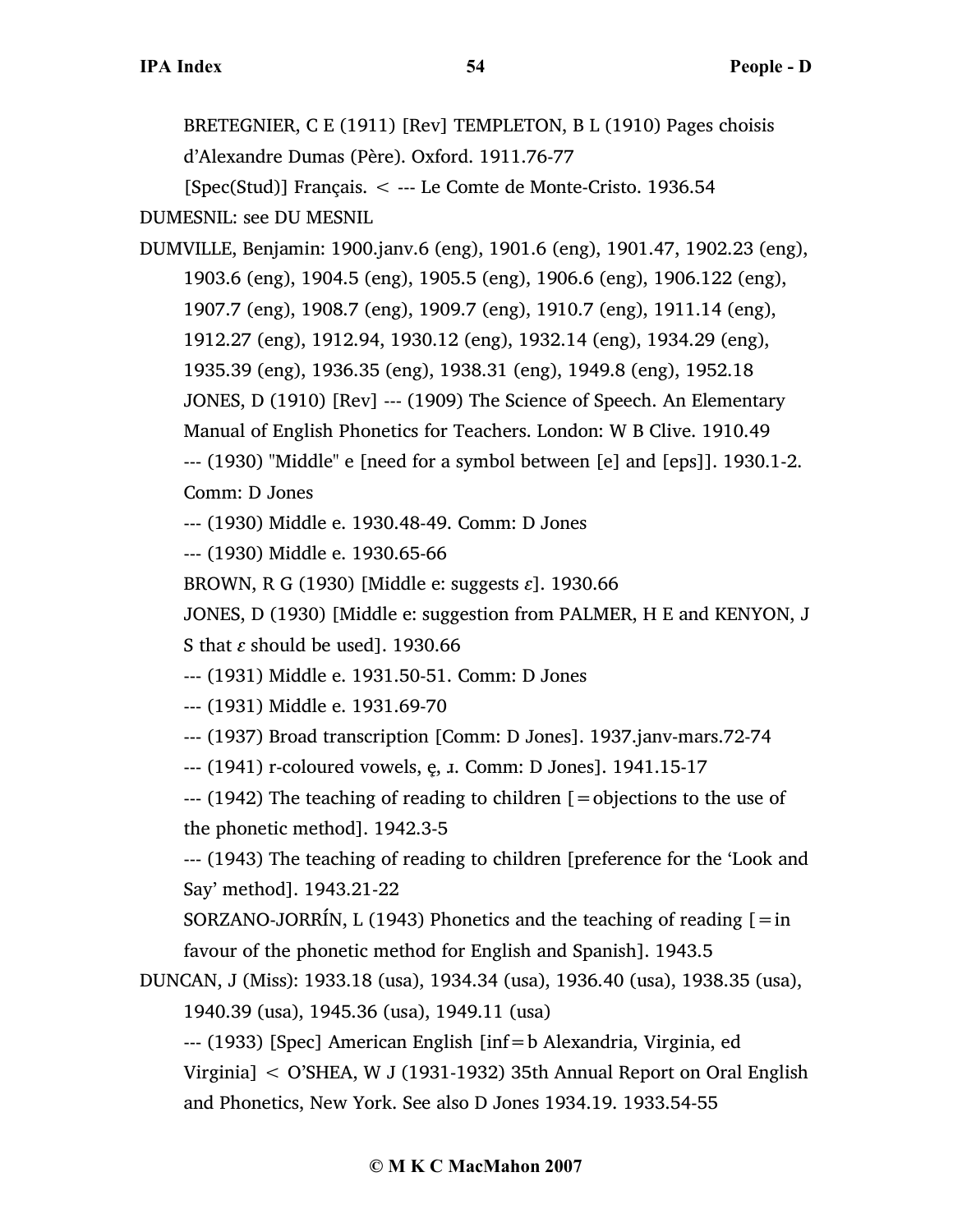DUNCAN, Leroy S, Jr (Dr): 1972.Suppl.15 (usa), 1975.Suppl.20 (usa) DUNHAM, Margot: 2000.114 (fra) DUNKERLEY, C: 1893.41 (eng), 1894.3 (eng), 1894.26 DUNLOP, J M: 1900.févr-mars.18 (eng), 1901.6 (eng), 1901.47, 1902.6 (eng), 1902.51 DUNLOP, Mabel (Miss): 1912.35 (ger), 1912.94 (aus), 1913.42 (aus), 1914.Suppl.32 (aus) IPA exam results: German, 1912.76; French, 1912.91 DUNN, G JONES, D (1907) Phonetics in Scotland  $\mathcal{I}$  = report by --- on the desirability of increasing the use of phonetics in modern language teaching in Northern Scotland; results from Montrose Academy in teaching reading highly satisfactory]. 1907.60-61 DUNN, M E V: IPA exam result. 1923.8 DUNNE, J J: 1913.151 (den), 1914.Suppl.20 (den) DUNSTER, Annie (Miss): 1911.130 (usa), 1912.50 (usa), 1913.34 (usa), 1914.Suppl.25 (usa) DUPLENNE, A E: 1907.90 (fra), 1908.3 (fra), 1909.3 (fra), 1910.3 (fra), 1911.10 (fra), 1912.23 (fra), 1913.8 (fra), 1914.Suppl.2 (fra) DUPONCHEL, [ ]: 1907.3 (fra), 1908.3 (fra), 1909.3 (fra), 1910.3 (fra), 1911.10 (fra) DUPRÈ, Giovanni CAMILLI, A (1930) [Spec(Stud)] Italiano. Una burla  $\lt$  --- . 1930.56-57 DUPUIS, Eudoxie [Spec(Stud)] Français. Le pain et le blé]. 1897.41-42 [Spec(Stud)] Français. La laine]. 1898.125-126 DUPUY, [ ] [Elections to the Conseil Supérieur de l'Instruction Publique de France]. 1888.May.208/40 [Composition of Conseil Supérieur de l'Instruction Publique de France]. 1888.July.319/55 DURAFFOUR, A: 1904.125 (fra), 1905.3 (fra), 1906.3 (fra), 1906.54

DURAFFOUR, Antonin (Prof): 1932.13 (fra), 1934.28 (fra), 1936.34 (fra)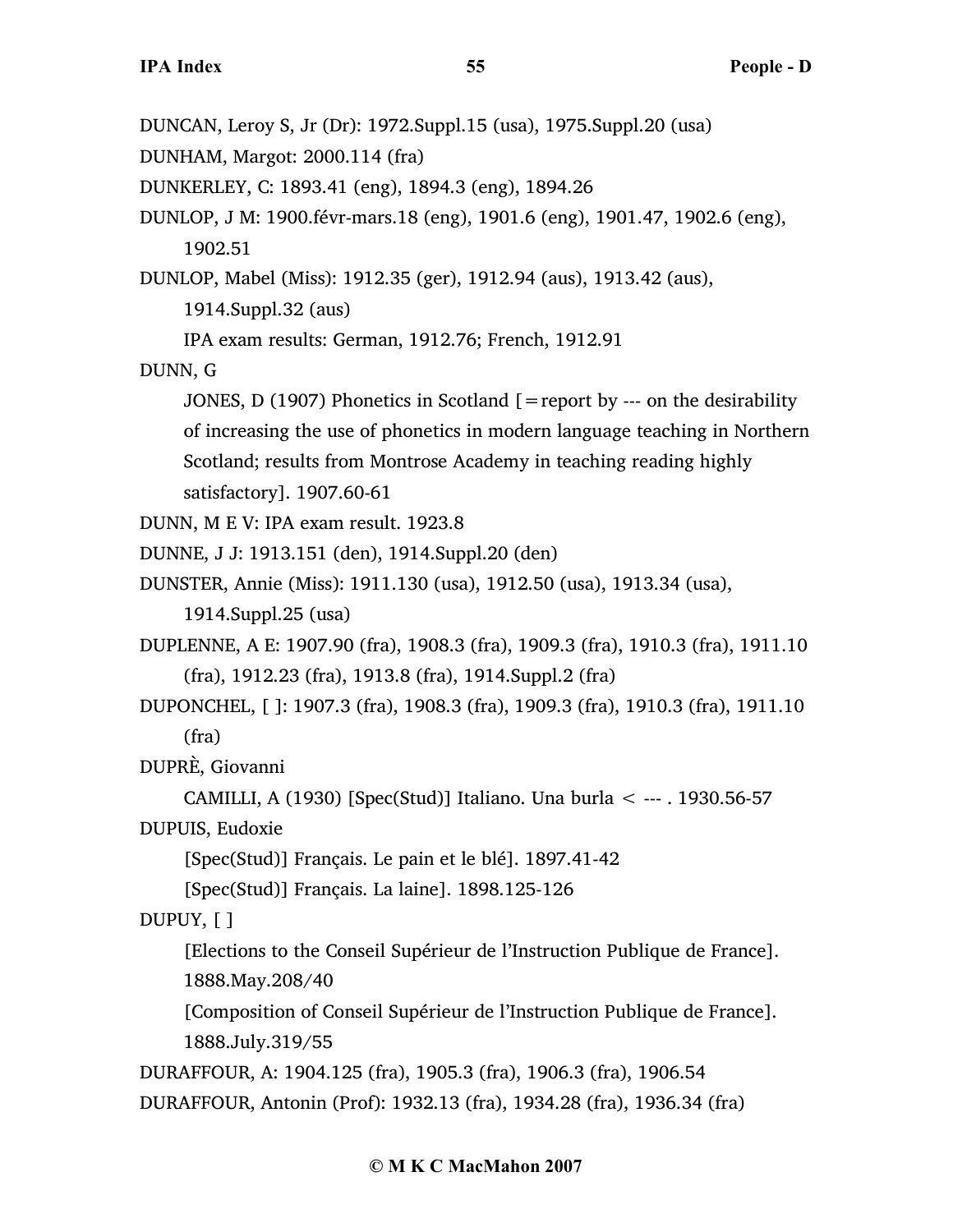[Vacation course, Summer 1930: Grenoble, A Duraffour, experimental and general phonetics; Tours ...]. 1930.41

DURAFFOUR, A (1933) [Rev] ARMSTRONG, L E (1932) The Phonetics of French: A Practical Handbook; With a Foreword by Daniel Jones. London: G Bell & Sons. 1933.50-51

COUSTENOBLE, H (1934) Note sur la prononciation française

[=comments on A Duraffour's review of L Armstrong's Phonetics of

French, 1933.50-51]. 1934.7-8

DURAN: see MOYA DE DURAN

```
DURAND, [ ]: 1891.121 (rus), 1892.11 (rus), 1893.11 (rus), 1894.13 (rus),
```
1895.14 (rus), 1895.33

DURAND, Auguste

[Publications Received]. 1891.117-118

[Reformed system of A Durand published]. 1892.88

DURAND, Jacques (Prof): 1998.123 (fra), 2005.125 (fra)

PAOLILLO, John (1991) [Rev] ANDERSON, John & --- (1987) Explorations

in Dependency Phonology. Dordrecht: Foris Publications. 1991.49-50

## DURAND, M (Mlle)

[Council proposals and decisions: --- nominated for Council]. 1951.48-50 DURAND, Pierre

--- (1989) Didactique des langues étrangères: pour une transcription différentielle. 1989.97-103. Corr: 1990.July.[54]

## DURAND-VIEL, [ ]

VINAY, J P (1939) [Spec] Tamasheq de Gao [Dialect of Touareg; inf=  $---$  ]. Misc. 1939.26-28

DURANTE, Elio (Dr): 1969.54 (ita), 1972.Suppl.6 (ita), 1975.Suppl.9 (ita), 1978.Suppl.10 (ita), 1981.Suppl.10 (ita)

DURAUX, M: 1910.4 (eng)

DURDEN, J A: 1964.36 (usa), 1968.23

DURGAUHEE, Hassan Arbeed: 1998.123 (eng)

DURHAM, [ ]: 1908.122 (ger), 1909.13 (ger), 1910.13 (ger), 1911.21 (ger), 1911.95

DURHAM, M E (Miss)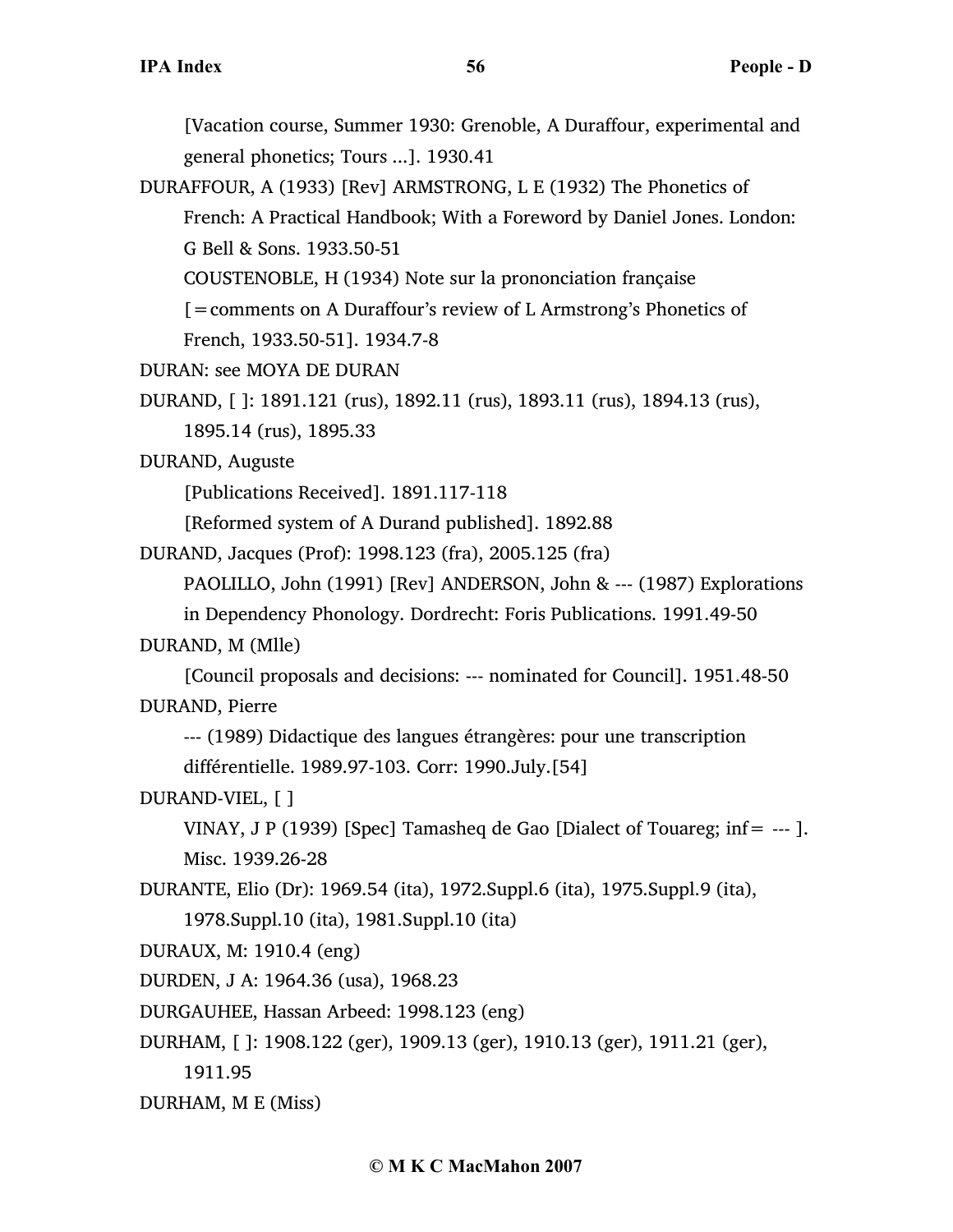JONES, D (1910) [Spec] Albanian (Geg dialect). Proverbs, Colloquial Sentences, The Ballad of \$ [inf:--- ]. 1910.139-141

DURLING, K (Mlle): 1912.133 (swe), 1913.31 (swe), 1914.Suppl.21 (swe)

DURRANT, D K (Miss): 1905.26 (eng), 1906.6 (eng), 1907.7 (eng), 1908.7 (eng), 1909.7 (eng)

DURRANT, M E (Miss): 1906.6 (eng), 1907.7 (eng), 1908.7 (eng), 1909.7 (eng)

DURRETSCH, [ ] (Prof): 1898.34 (ger), 1899.8 (ger), 1900.janv.9 (ger), 1901.9 (ger), 1902.9 (ger), 1902.51

D'URSO, Sergio (Rev): 1960.38 (ita), 1961.Suppl.vii (ita), 1968.23

DURU, G C M: see CLARKE [née DURU], G C M

DURUY, V

[Death of --- ]. 1894.188

DUSART, Emile: 1899.15 (bel), 1900.janv.16 (bel), 1901.16 (bel), 1902.14 (bel), 1903.14 (bel), 1904.12 (bel), 1904.60

DUSSAUT, G J (Mlle): 1897.74 (fra), 1898.2 (fra), 1898.35

DUTATE, M

[Vacation course, Summer 1930: Boulogne-sur-Mer, ... --- ]. 1930.41 DUTHEIL, Henri

PASSY, P (1900) [Spec] Patois d'Arrennes, canton de Bénévent, Creuse. StJ

 $[inf = -1]$ . 1900.66

DUTOIT, [ ]: 1906.70 (fra), 1907.3 (fra), 1907.55

DUTOIT, V: 1902.34 (eng), 1902.75 (eng), 1902.98 (eng), 1903.6 (eng), 1903.48

DUTTON, Dorothy (Miss): IPA exam result (French). 1912.115

DUTTON, Ethel (Mlle): IPA exam result (French). 1909.117

DUUS, Bine (Frk): 1899.98 (nor), 1900.19 (nor)

DUVAUCHELLE, Elena: 1914.Suppl.28 (chl)

DVORKIN, S (Miss): 1930.17 (usa),1932.20 (usa)

DYBOSKI, R (Prof): 1935.71 (pol), 1936.34 (pol), 1938.30 (pol)

DYCK, E Otto: 1910.123 (eng), 1910.144 (ger), 1911.14 (eng), 1911.131 (ger),

1911.163 (ger), 1912.33 (ger), 1912.94, 1913.19 ger, 1913.88 (ger),

1914.Suppl.13 (ger)

DYCK, J L P M van: see  $D,CK \sim DYCK$ 

DYER, M (Flt/Lt): 1951.26 (egy), 1952.Suppl.x (lib)